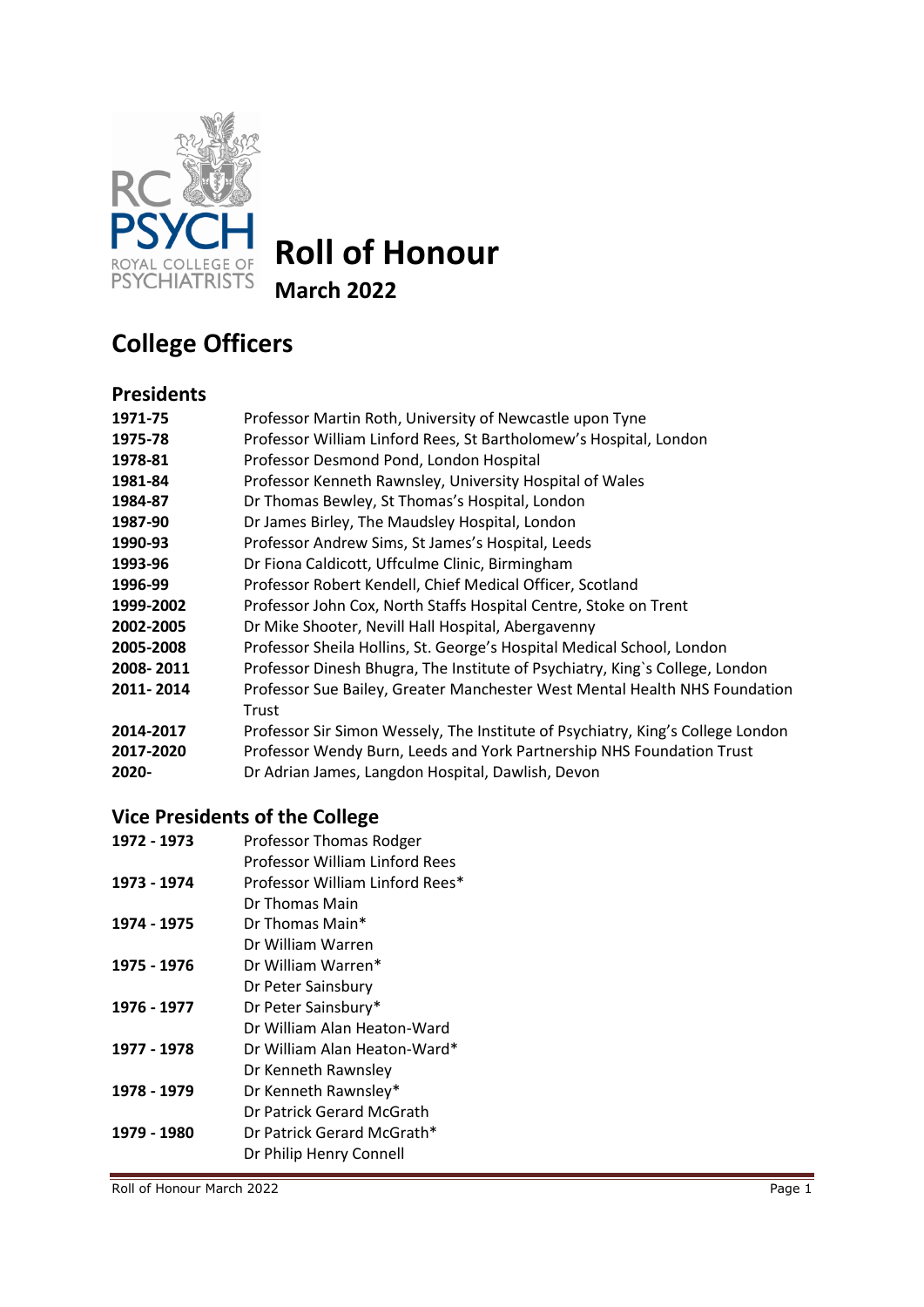| 1980 - 1981   | Dr Philip Henry Connell*         |
|---------------|----------------------------------|
|               | Professor Thomas Lynch           |
| 1981 - 1982   | Professor Thomas Lynch*          |
|               | Dr Jose Jancar                   |
| 1982 - 1983   | Dr Jose Jancar*                  |
|               | <b>Professor Michael Gelder</b>  |
| $1983 - 1984$ | Professor Michael Gelder*        |
|               | <b>Professor Robert Bluglass</b> |
| 1984 - 1985   | Professor Robert Bluglass*       |
|               | <b>Professor Tom Arie</b>        |
| 1985 - 1986   | Professor Tom Arie*              |
|               | Dr Anne Bolton                   |
| 1986 - 1987   | Dr Anne Bolton*                  |
|               | Dr William Andrew MacCallum      |
| 1987 - 1988   | Dr William Andrew MacCallum*     |
|               | Dr Donald Dick                   |
| 1988 - 1989   | Dr Donald Dick*                  |
|               | Professor Sydney Brandon         |
| 1989 - 1990   | Professor Sydney Brandon*        |
|               | Dr Diana Dickins                 |
| 1990 - 1991   | Dr Diana Dickins*                |
|               | Professor Israel Kolvin          |
| 1991 - 1992   | Professor Israel Kolvin*         |
|               | Professor Arthur Hamilton Crisp  |
| 1992 - 1993   | Professor Arthur Hamilton Crisp* |
|               | Professor Philip Seager          |
| 1993 - 1994   | Professor Philip Seager*         |
|               | Professor Anthony Clare          |
| 1994 - 1995   | Professor Anthony Clare*         |
|               | Professor Eugene Stern Paykel    |
| 1995 - 1996   | Professor Eugene Stern Paykel*   |
|               | Dr Pearl Hettiaratchy            |
| 1997 - 1998   | Dr Pearl Hettiaratchy*           |
|               | Professor Philip Graham          |
| 1998 - 1999   | Professor Philip Graham*         |
|               | Professor Christopher Thompson   |
| 1999 - 2000   | Professor Christopher Thompson*  |
|               | Professor James Patrick Watson   |
| 2000 - 2001   | Professor James Patrick Watson*  |
|               | Dr S Mann                        |
| 2001 - 2002   | Dr S Mann*                       |
|               | <b>Professor Hamid Ghodse</b>    |
| 2002 - 2003   | <b>Professor S Hollins</b>       |
|               | Professor Robin Mc Creadie       |
| 2003 - 2004   | Dr T Zigmond                     |
|               | Dr S Mann                        |
| 2004 - 2005   | Dr Anthony Zigmond*              |
|               | Dr S Mann                        |
|               | Dr Anthony Zigmond**             |
| 2005-2006     | Dr Trevor Turner                 |
|               |                                  |

Roll of Honour March 2022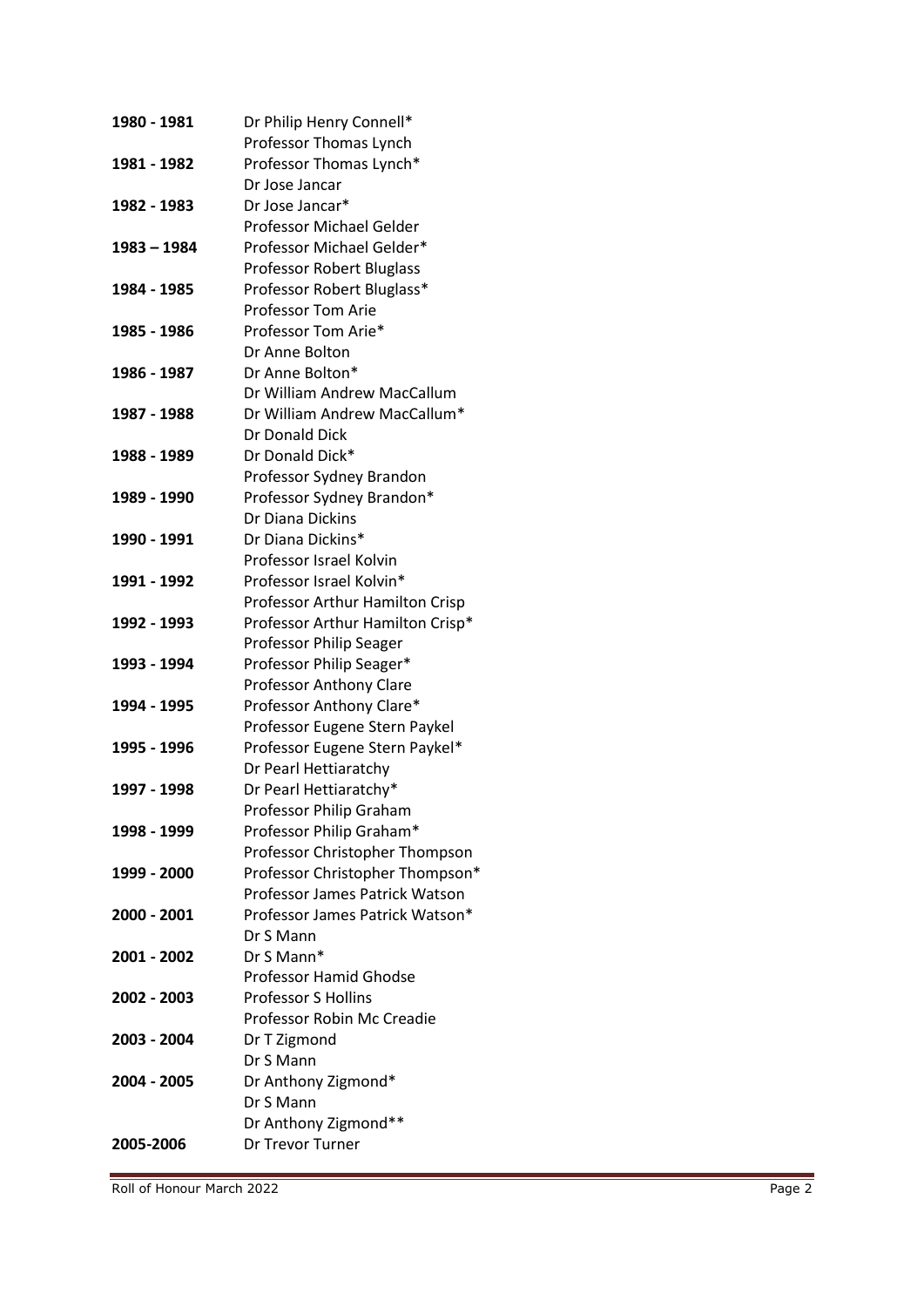| *Senior Vice President, ** Honorary Vice President |                          |
|----------------------------------------------------|--------------------------|
| $2009 - 2010$                                      | Dr Denise Coja           |
|                                                    | Dr Denise Coia           |
| 2008 - 2009                                        | Dr Roger Banks           |
|                                                    | Dr Roger Banks           |
| 2006 - 2008                                        | Dr Peter Francis Kennedy |
|                                                    | Dr Peter Francis Kennedy |

## **Registrars of the College**

| Dr Alan Munro                     |
|-----------------------------------|
| Dr Morris Markowe                 |
| <b>Professor Gerald Timbury</b>   |
| Professor Robin Priest            |
| Dr Ann Gath                       |
| Professor Chris Thompson          |
| Dr Michael Shooter                |
| <b>Professor Andrew Fairbairn</b> |
| Professor Susan Bailey            |
| Dr Laurence Mynors-Wallis         |
| Dr Adrian James                   |
| Dr Trudi Seneviratne              |
|                                   |

## **Deans of the College**

| 1971-1977 | Professor Kenneth Rawnsley   |
|-----------|------------------------------|
| 1977-1982 | Dr Thomas Bewley             |
| 1982-1985 | Dr James Birley              |
| 1985-1988 | <b>Professor Andrew Sims</b> |
| 1988-1991 | Dr Fiona Caldicott           |
| 1993-1998 | Professor John Cox           |
| 1998-2003 | Professor Cornelius Katona   |
| 2003-2008 | Professor Dinesh Bhugra      |
| 2008-2012 | Professor Robert Howard      |
| 2011-2016 | Dr Wendy Burn                |
| 2016-2021 | Dr Kate Lovett               |
| 2021 -    | Professor Subodh Dave        |
|           |                              |

## **Editors**

| 1972-1977 | Dr Edward Henry Hare         |
|-----------|------------------------------|
| 1977-1984 | Dr John Lewis Crammer        |
| 1984-1993 | Professor Hugh Freeman       |
| 1993-2003 | Professor Gregor Wilkinson   |
| 2003-2014 | Professor Peter Julian Tyrer |
| $2014 -$  | Professor Kam Bhui           |

#### **Treasurers**

| Dr Wilfred Warren                       |
|-----------------------------------------|
| Professor Charles Michael Bromiley Pare |
| Dr William Dalziel Boyd                 |
| Professor Israel Kolvin                 |
|                                         |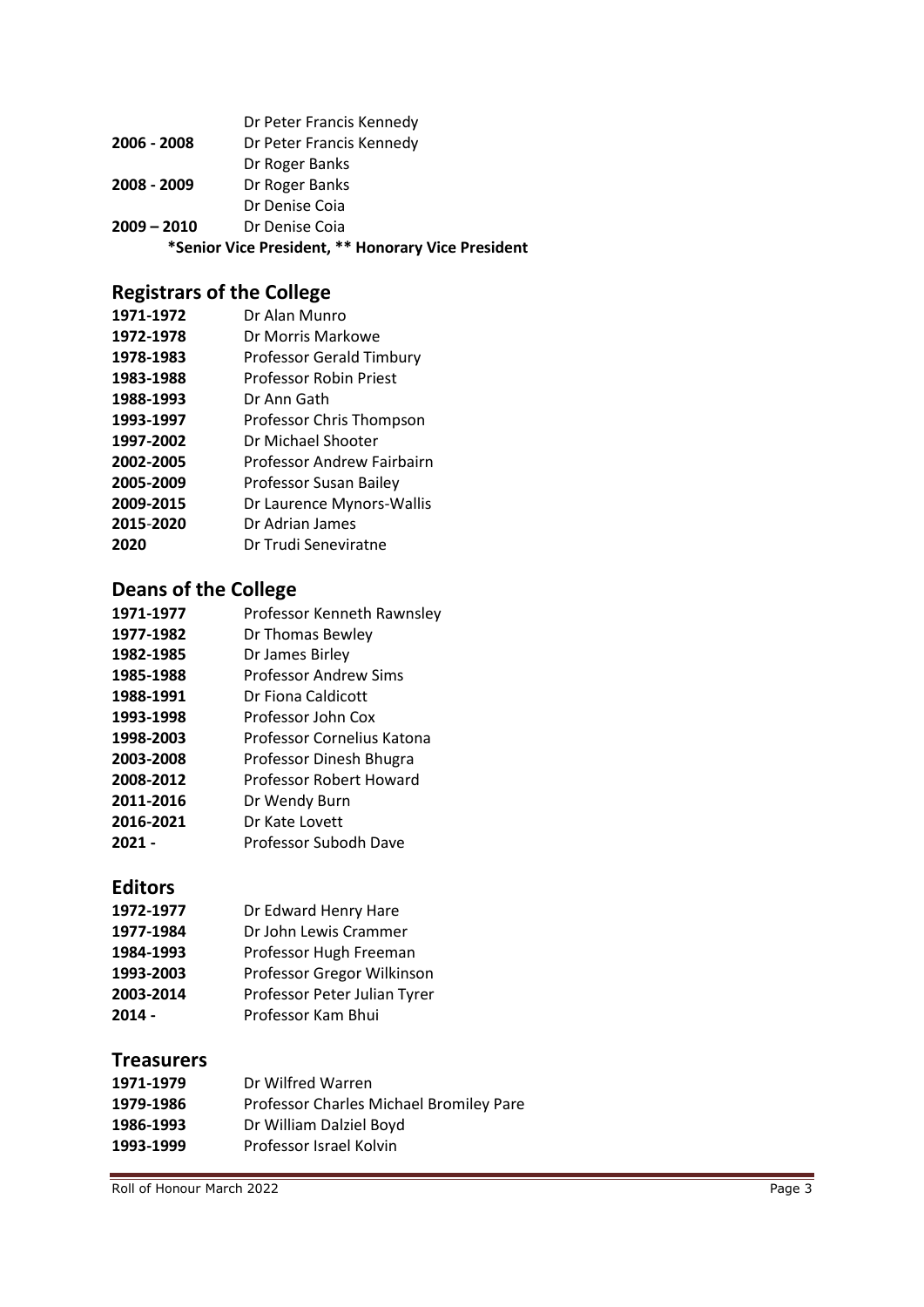| 1999-2006   | Dr Fiona Subotsky       |
|-------------|-------------------------|
| 2006 - 2011 | Professor George Ikkos  |
| 2011-2016   | Professor Nick Craddock |
| 2016-.2021  | Dr Jan Falkowski        |
| 2021        | Professor John Crichton |

# **Honorary Fellows**

| 1972 | Dr Gerard Beaudoin                    |
|------|---------------------------------------|
|      | <b>Professor Desmond Curran</b>       |
|      | Dr Theodore Martin Cuthbert           |
|      | Professor Sir Aubrey Lewis            |
|      | Dr Francis Edward Pilkington          |
|      | Dr Thomas Ferguson Rodger             |
|      | Dr John Romano                        |
|      | Dr Laurence Koll                      |
| 1973 | Dr Henry Victor Dicks                 |
|      | Sir George Godber                     |
|      | Dr Alan Bentley Monro                 |
|      | Dr William Sargant                    |
|      | Dr Eliot Slater                       |
| 1974 | Rt. Hon Lord Goodman                  |
|      | Rt. Hon Lord Platt                    |
|      | Professor Mogens Schou                |
|      | Professor Eugene Ziskind              |
| 1975 | Professor Alfred Freeman              |
|      | <b>Professor Konrad Lorenz</b>        |
|      | Sir Roger Ormrod                      |
|      | <b>Professor Sir Martin Roth</b>      |
| 1976 | Professor Kathleen Jones              |
|      | Dr Henry Laughlin                     |
|      | Professor Anna Rosenberg              |
|      | Dr David Stafford-Clark               |
|      | Professor Nicholas Tinbergen          |
| 1977 | Dr Seymour Kety                       |
|      | Professor Ørnulv Ødegård              |
|      | Rt. Hon. Lord Rayne                   |
|      | Professor Kenneth Rawnsley            |
|      | Sir Henry Yellowlees                  |
| 1978 | <b>Professor Trevor Gibbens</b>       |
|      | Dr Edward Hare                        |
|      | Dr Nathan Kline                       |
|      | Dr Morris Markowe                     |
|      | <b>Professor William Linford Rees</b> |
| 1979 | <b>Professor Sir Dennis Hill</b>      |
|      | Professor Thomas Adeoye Lambo         |
|      | Lord John Richardson                  |
|      | Dr Wilfred Warren                     |
|      | <b>Baroness Wootton of Abinger</b>    |
| 1980 | Dr John Bowlby                        |

Roll of Honour March 2022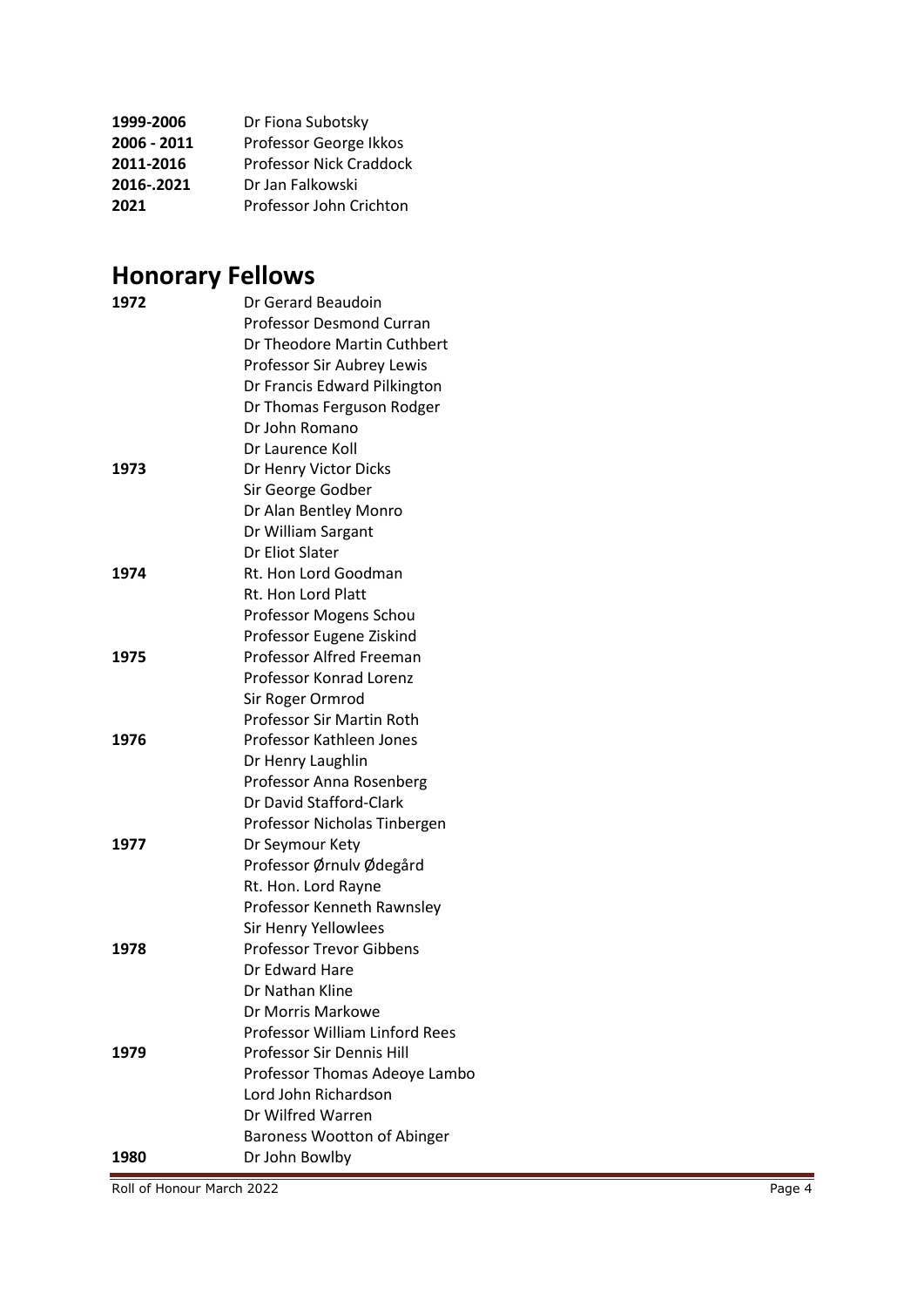|      | <b>Professor Pierre Pichot</b>  |
|------|---------------------------------|
|      | Dr Derek Richter                |
|      | Dr Gavin Shaw                   |
|      | Professor Oliver Zangwill       |
| 1981 | Professor Jerome Frank          |
|      | Dr Philip McGrath               |
|      | Professor Norman Moore          |
|      | Dr Felix Post                   |
|      | Dr Alexander Shapiro            |
| 1982 | Sir Douglas Black               |
|      | Dr David Lewis Davies           |
|      | <b>Professor Max Hamilton</b>   |
|      | Professor Robert Jones          |
|      | Professor Sir Desmond Pond      |
| 1983 | Professor A Leighton            |
|      | <b>Sir Alec Merrison</b>        |
|      | Viscount Sandon                 |
|      | Dr Peter Sainsbury              |
|      | Sir William Trethowan           |
| 1984 | <b>Professor Gerald Timbury</b> |
|      | Professor H Gwynne Jones        |
|      | Dr Norman Sartorius             |
|      | Sir Ivor Bachelor               |
|      | Professor Daniel X. Freedman    |
| 1985 | Professor Peter Berner          |
|      | Dr Donald Broadbent             |
|      | Dr Max Meier Glatt              |
|      | Dr Archibald Denis Leigh        |
|      | Professor Leon Eisenberg        |
| 1986 | Professor Jules Angst           |
|      | Dr Douglas Bennett              |
|      | Professor Eli Robins            |
|      | Lord David Sainsbury            |
|      | Lord Taylor of Harlow           |
| 1987 | Professor George Browne         |
|      | Dr Alfred Meyer                 |
|      | Dr Michael Pare                 |
|      | Professor Eric Strömgren        |
|      | Professor Nigel Walker          |
| 1988 | Professor Irving Gottesman      |
|      | Professor Robert Hinde          |
|      | Dr Jozé Jancar                  |
|      | Dame Cicely Saunders            |
|      | <b>Mrs Renee Short</b>          |
| 1989 | Dr Mary Ainsworth               |
|      | Dr Thomas Bewley                |
|      | Dr Alan Douglas Clarke          |
|      | Professor John Corsellis        |
|      | Dr Henry Rollin                 |
| 1990 | Professor Robert Cawley         |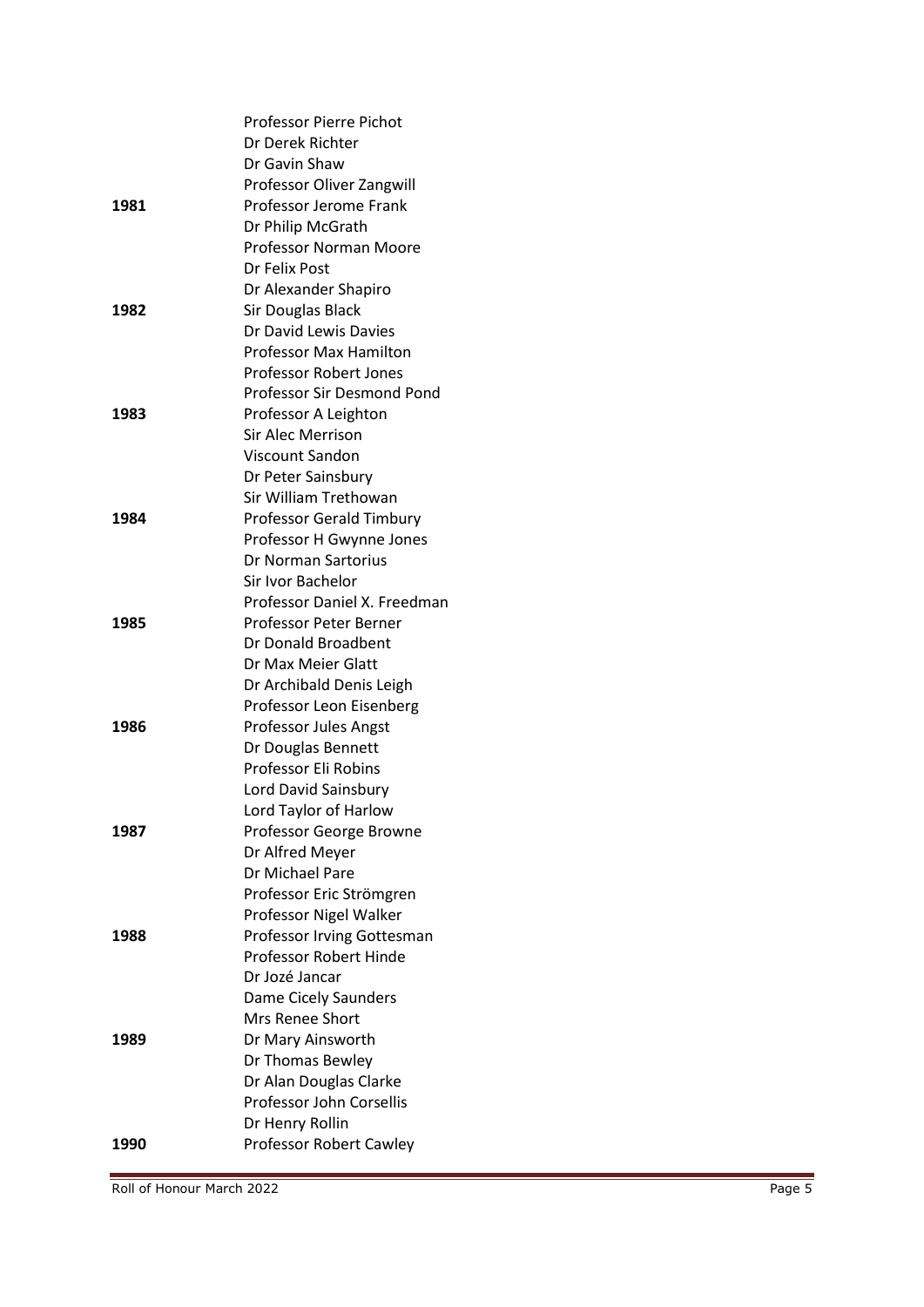|      | Dr Eric Cunningham Dax                |
|------|---------------------------------------|
|      | <b>Professor Lee Robins</b>           |
|      | Dame Rosemary Rue                     |
|      | Professor Michael Shepherd            |
| 1991 | Dr James Birley                       |
|      | <b>Lord David Ennals</b>              |
|      | Sir Raymond Hoffenberg                |
|      | Professor Narendra Wig                |
|      | H.R.H. the Prince of Wales            |
| 1992 | Dr Phillip Connell                    |
|      | Rt. Hon. Dame Elizabeth Butler-Sloss  |
|      | Dr Melvin Sabshin                     |
|      | Professor George Winokur              |
|      | Mrs Mary Robinson                     |
| 1993 | <b>Baroness Lucy Faithful</b>         |
|      | Professor Leonard Stein               |
|      | Dr Anthony Storr                      |
|      | Judge Stephen Tumin                   |
|      | Lord John Walton                      |
| 1994 | Professor Hans Hippius                |
|      | Professor Felice Leah Mak             |
|      | Dr John Reed                          |
|      | Professor Sir John Wood               |
|      | <b>Professor Andrew Sims</b>          |
| 1995 | Professor Chester Middlebrook Pierce  |
|      | Dr Alec James Coppen                  |
|      | Dr Raymond Sadoun                     |
|      | <b>Professor Gerald Russell</b>       |
|      | H.R.H. the Duchess of Kent            |
| 1996 | Lady Ann Parkinson                    |
|      | Professor Arthur Crisp                |
|      | Sir Leslie Turnberg                   |
|      | Professor Per Bech                    |
|      | Professor John Wing                   |
| 1997 | Dame Fiona Caldicott                  |
|      | Dr Ismond Rosen                       |
|      | <b>Professor Sir Michael Rutter</b>   |
|      | Dr Robert van Voren                   |
|      | Ms Marjorie Wallace                   |
| 1998 | Professor James Griffith Edwards      |
|      | Professor Hugh Lionel Freeman         |
|      | Professor Alan Haworth                |
|      | Professor Myrna Weissman              |
|      | Dr Alastair Wright                    |
| 1999 | Professor Charles Anthony Butterworth |
|      | Professor Jerome Jaffe                |
|      | Professor William Alwyn Lishman       |
|      | <b>Baron Brian Rix</b>                |
|      | Professor Robert Anderson Wood        |
| 2000 | Rt. Hon. Sir Stephen Brown            |
|      |                                       |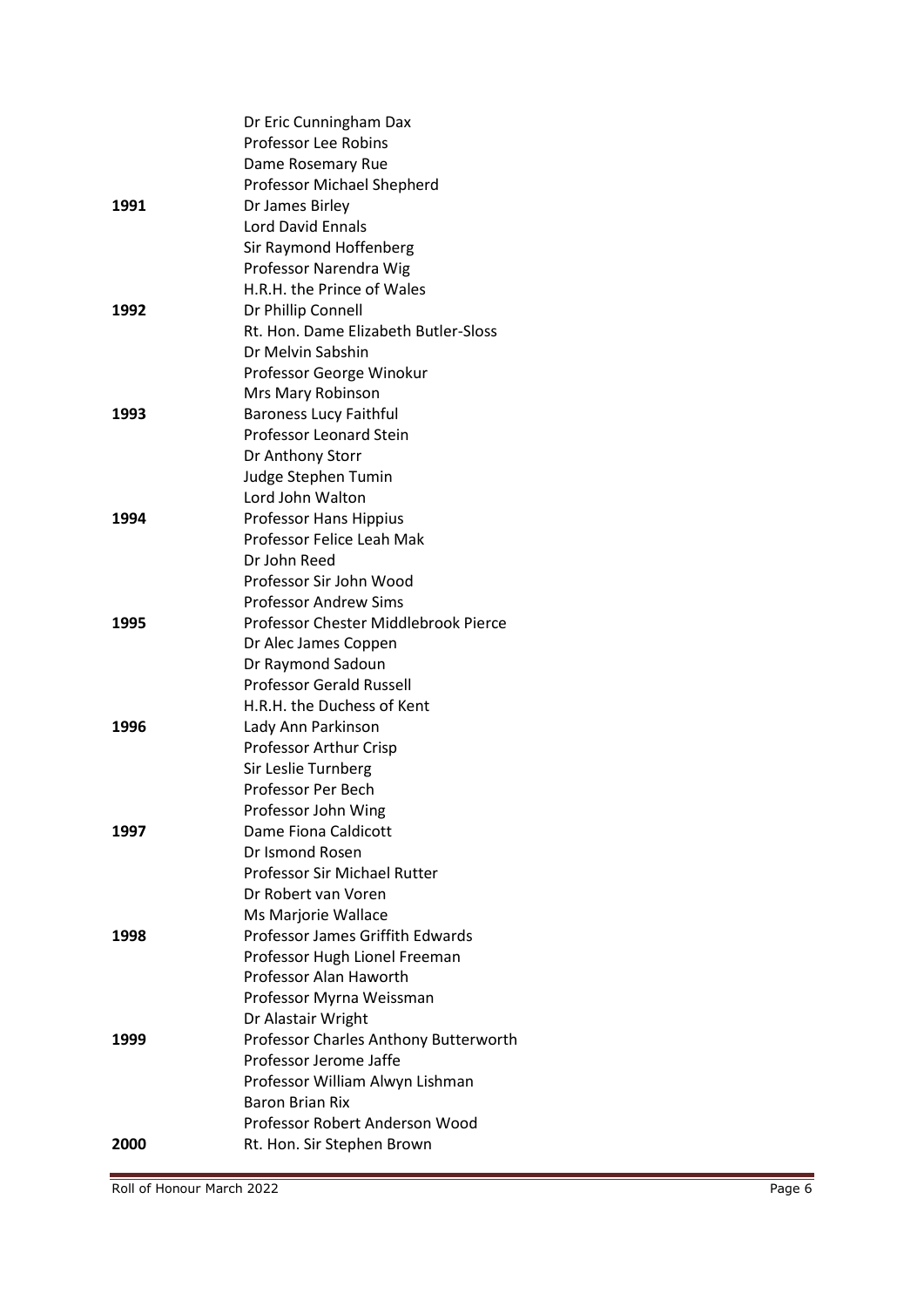|      | Dr Robert Kendell                      |
|------|----------------------------------------|
|      | Professor Israel Kolvin                |
|      | Professor Juan Lopez-Ibor              |
|      | Professor Toma Tomov                   |
| 2001 | Lord John Thomas Alderdice             |
|      | <b>Professor Tom Arie</b>              |
|      | Dr Gro Harlem Brundtland               |
|      | Professor Eugene Paykel                |
|      | Professor Roy Porter                   |
| 2002 | Professor David Alexander              |
|      | Professor Sir David Goldberg           |
|      | Professor Kevin Gournay                |
|      | Professor Allen V. Jablenskey          |
|      | Dr Rosemary Macdonald                  |
| 2003 | Mr John Bowis OBE                      |
|      | Lord Melvyn Bragg                      |
|      | Professor John Cox                     |
|      | Dr Pearl Daisy Hettiarachy             |
|      | Dr Benedetto Savaceno                  |
| 2004 | HRH the Princess Royal                 |
|      | Dr Abraham Halpern                     |
|      | Professor Peter Michael Graham         |
|      | Professor Genevra Richardson           |
| 2005 | Dr Nori Graham                         |
|      | Baroness Helena Kennedy QC             |
|      | Professor Paul Munk-Jørgensen          |
|      | Professor the Lord Patel KB            |
|      | Ms Jacqueline Wilson                   |
| 2006 | Professor Abdol-Hamid Ghodse CBE       |
|      | <b>Professor Thomas Grisso</b>         |
|      | Rabbi Dame Julia Neuberger             |
|      | Dr Mike Shooter CBE                    |
|      | Professor Etsuro Totsuka               |
| 2007 | Lord Denis Victor Carter               |
|      | Professor Anthony Ward Clare           |
|      | Rt. Hon. The Baroness Hale of Richmond |
|      | Dr Sheila Mann                         |
|      | Professor Bruce Singh                  |
| 2008 | Rt. Hon. Baroness Murphy of Aldgate    |
|      | Dr Adam Roger Mark Freeman             |
|      | Dr Steven Sharfstein                   |
|      | Professor Jonathan Shepherd            |
|      | Dr Anthony Zigmond                     |
| 2009 | Mr Stephen Fry                         |
|      | <b>Baroness Sheila Hollins</b>         |
|      | Professor Eve Johnstone                |
|      | Dr Fiona Subotsky                      |
|      | Dr Lakshmi Vijayakumar                 |
| 2010 | Lord Victor Olufemi Adebowale CBE      |
|      | <b>Professor German Elias Berrios</b>  |
|      |                                        |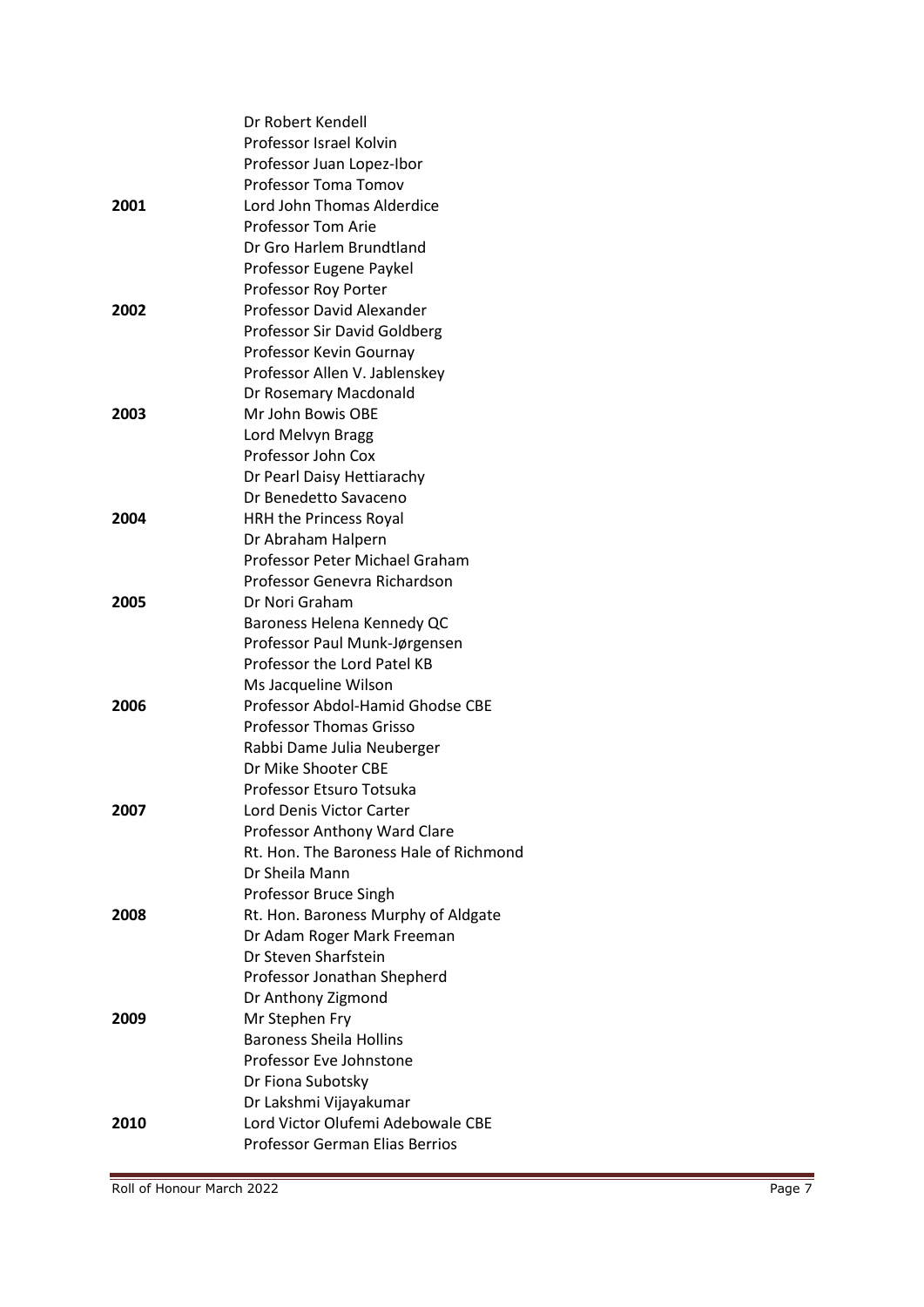|      | Professoe Ian Gilmore                    |
|------|------------------------------------------|
|      | Professor John Gunn                      |
|      | Professor Robin McGregor Murray          |
| 2011 | Professor Louis Appleby CBE              |
|      | Mr Stuart Bell                           |
|      | Professor Michael Gelder                 |
|      | Dr Pedro Ruiz                            |
|      | Dr Nada Stotland                         |
| 2012 | Professor Dinesh Bhugra                  |
|      | Professor Dame Carol Black DBE           |
|      | Professor Mario Maj                      |
|      | Dame Philippa Russell DBE                |
|      | Professor Eric Taylor                    |
| 2013 | Dr Denise Coja                           |
|      | Professor Sir Neil Douglas               |
|      | Dr Clare Gerada                          |
|      | Professor Sir Michael Marmot             |
|      | Professor Rutger Jan van der Gaag        |
| 2014 | <b>Professor Alistair Burns</b>          |
|      | Dr Nasser Loza                           |
|      | Dr R. Thara                              |
|      | Professor Peter Tyrer                    |
|      | <b>Professor Richard Williams</b>        |
| 2015 | Professor Danuta Wasserman               |
|      | Professor George Ikkos                   |
|      | Professor Dame Susan Bailey              |
|      | Professor Julian Leff                    |
|      | Professor Sabyasachi Bhaumik OBE         |
| 2016 | Ms Jo Brand                              |
|      | Lord Nigel Crisp, KCB                    |
|      | Professor Dilip V. Jeste                 |
|      | Mr Paul Farmer, CBE                      |
|      | Professor Pamela Jane Taylor             |
| 2017 | Mrs Vanessa Cameron, MBE                 |
|      | Mr Alastair John Campbell                |
|      | Professor Linda Chiu Wa Lam              |
|      | Dame Stephanie Shirley, DBE              |
|      | Dr Geraldine Strathdee, CBE              |
| 2018 | Professor Karl Deisseroth                |
|      | Professor Jacky Hayden                   |
|      | Dr Laurence Mynors-Wallis                |
|      | <b>Miss Karen Turner</b>                 |
|      | Professor Sir Simon Wessely              |
| 2019 | Professor Cornelius Louis Emanuel Katona |
|      | Professor Saul Levin                     |
|      | Dame Clare Marx                          |
|      | Professor Oluwafemi Oyebode              |
|      | Professor Sir Graham John Thornicroft    |
| 2020 | Dr Ahalia Navina Evans                   |
|      | Sir Norman Lamb                          |
|      |                                          |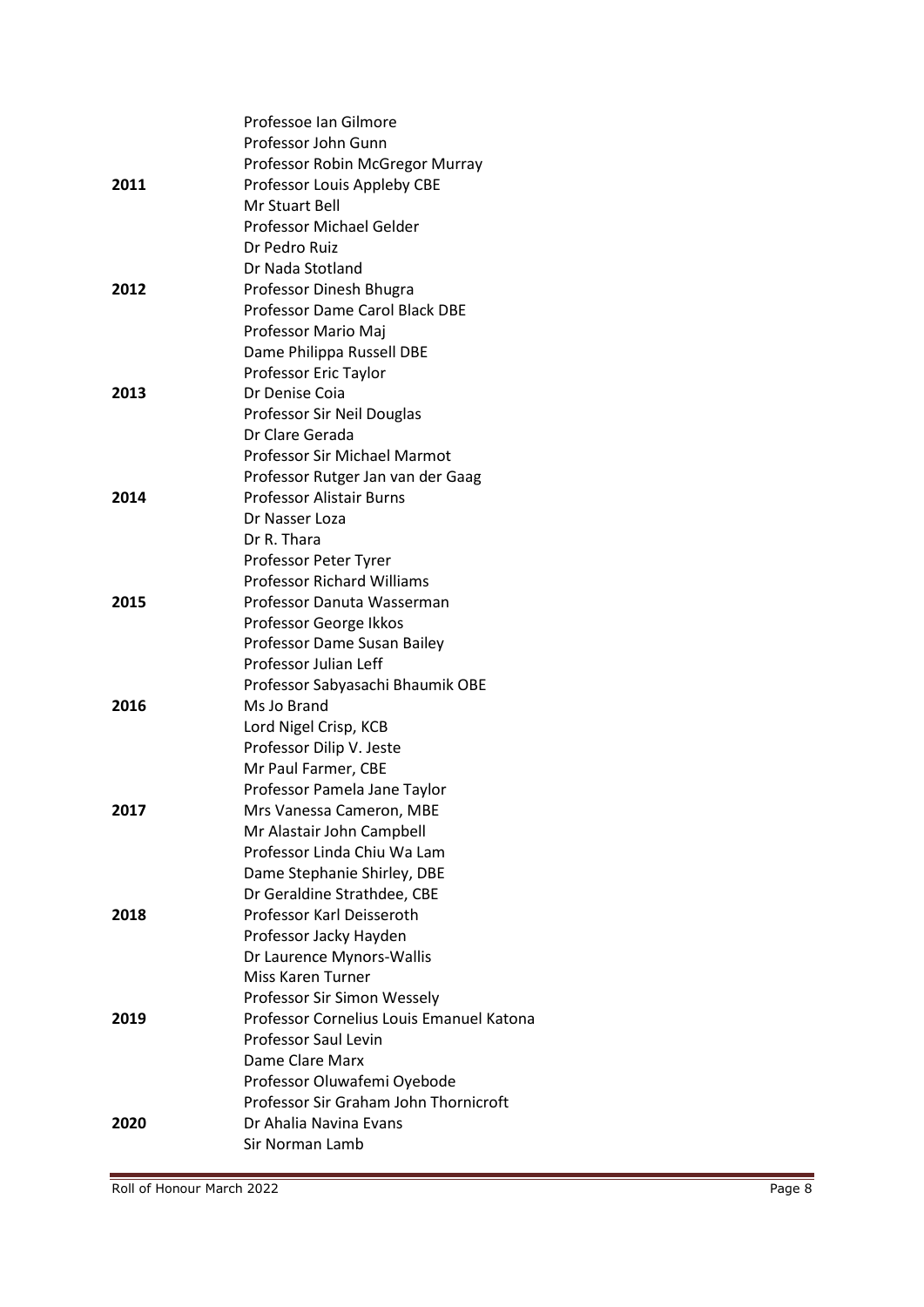Professor Paul Summergrad Mr Louis Theroux **2021** Professor Wendy Burn Dame Sally Davies Jacqui Dyer Professor Louise Howard Professor David Taylor

Professor Sir Michael Owen

## **RCPsych Awards**

#### **2009**

Core Psychiatric Trainee of the Year **Dream Core Psychiatric Trainee of the Year** Advanced Psychiatric Trainee of the Year Dr Susham Gupta Psychiatric Academic of the Year Professor Michael Sharpe Public Educator of the Year **Dr Philip Timms** Mental Health Service Provider of the Year Oxleas NHS Foundation Trust Psychiatric Team of the Year The Bridge Substance Misuse Service Medical Manager/Leader of the Year Dr Ify Okocha Psychiatrist of the Year Dr David Fearnley **Lifetime Achievement Award Professor Sir David Goldberg**

#### **2010**

Core Psychiatric Trainee of the Year **Dr Amanda Deren-Jones** Advanced Psychiatric Trainee of the Year Dr Sharon Smith Psychiatric Academic of the Year Professor John Geddes Public Educator of the Year **Dr Max Pemberton** 

Mental Health Service Provider of the Year South Staffordshire & Shropshire

Medical Manager/Leader of the Year Dr John Simpson Psychiatrist of the Year **Dr Michele Hampson Lifetime Achievement Award Professor Sir Michael Rutter**

#### **2011**

Core Psychiatric Trainee of the Year **Dr Charlotte Allan** Advanced Psychiatric Trainee of the Year **Dr Kamran Ahmed** Psychiatric Trainer of the Year Dr James Warner Public Educator of the Year Dr Peter Byrne

Medical Manager/Leader of the Year Dr Angus Bell

Roll of Honour March 2022 **Page 9** 

Specialist CAMHS Provider of the Year Flintshire Early Intervention & Prevention Team and Flintshire Child & Adolescent Team Healthcare NHS Foundation Trust Psychiatric Team of the Year **Intensive Home Treatment Team, NHS** Lothian

Mental Health Service Provider of the Year Tees, Esk and Wear Valleys NHS Foundation Trust Psychiatric Team of the Year Family Drug & Alcohol Court Intervention Team: The Tavistock and Portman NHS Foundation Trust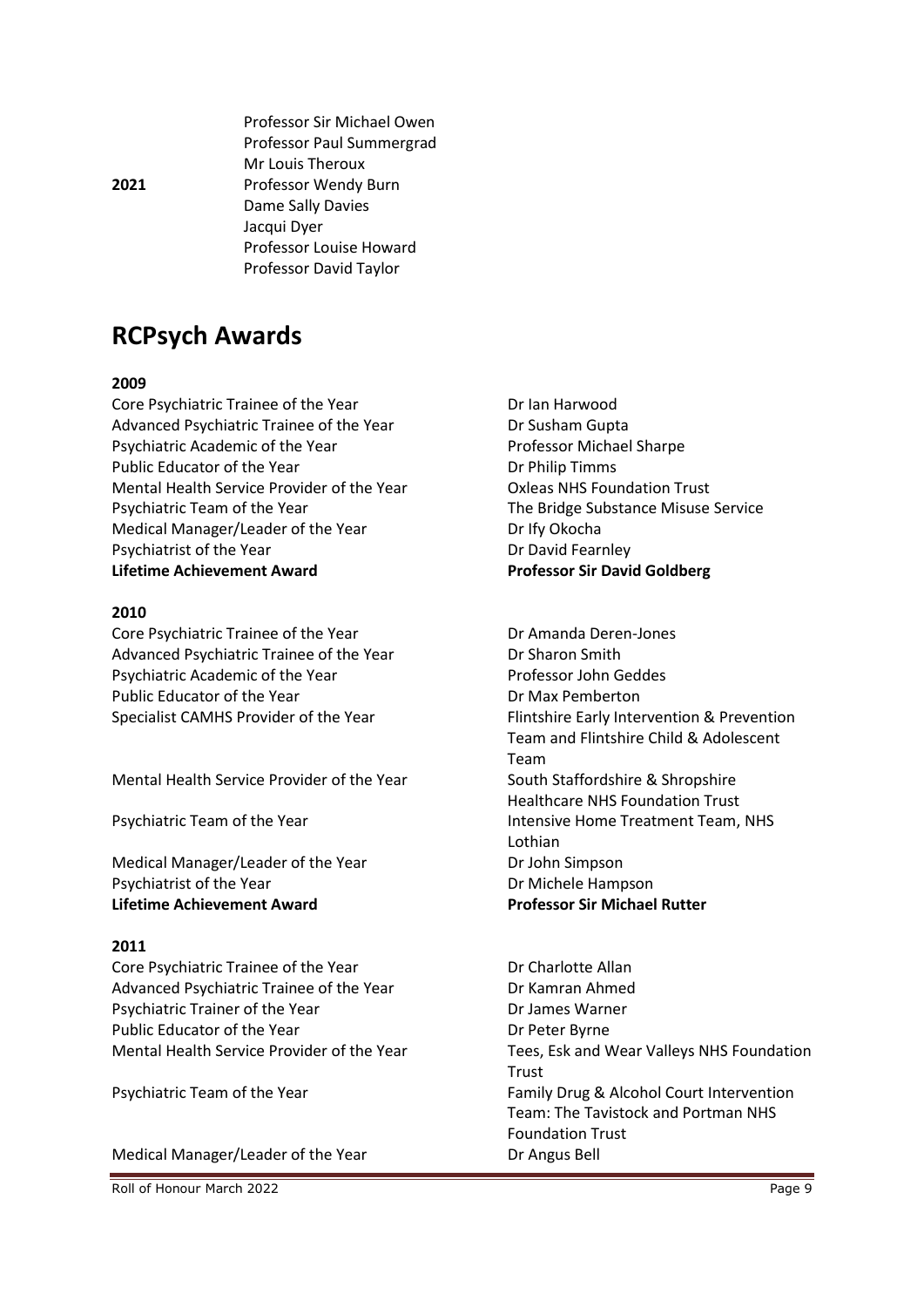#### Psychiatrist of the Year Dr Claire Lawton **Lifetime Achievement Award Professor Hamid Ghodse**

#### **2012**

Core Psychiatric Trainee of the Year **Driverse Connect Price Psychiatric Trainee of the Year** Advanced Psychiatric Trainee of the Year Dr Himanshu Tyagi Psychiatric Trainer of the Year **Dr Sean Cross** Public Educator of the Year **Dr Eliaz Nazir** Dr Ejaz Nazir Psychiatric Academic/Researcher of the Year Professor Carmine Pariante Psychiatric Team of the Year Adult Cognitive Assessment and Intervention Team, Psychiatric Team of the Year Cheshire and Wirral Partnership NHS

Service User Contributor of the Year Maurice Arbuthnott (*Jointly awarded to two winners*) Graham Morgan Carer Contributor of the Year Valerie Minns Psychiatrist of the Year **Dr Geraldine Strathdee Lifetime Achievement Award Professor Eve Johnstone**

#### **2013**

Psychiatric Trainee of the Year **Dr Pamela Bowman** Advanced Psychiatric Trainee of the Year **Dr Benjamin Spencer** Psychiatric Trainer of the Year Dr Guy Undrill Psychiatric Academic/Researcher of the Year Professor Ian Jones Public Educator of the Year **Dr Nasser Loza** Dr Nasser Loza Service User Contributor of the Year **Rosemary Marston** Carer Contributor of the Year Veronica Kamerling **Psychiatric Teams of the Year** \* Children and Adolescents Isle of Wight Community CAMHS Team,

\* Working-age Adults Naomi Unit, The Retreat, York \* Older-age Adults (*Jointly awarded to two winners*) Bryn Hesketh Memory Clinic Team, Betsi

\*Non-age Specific (*Jointly awarded to two winners*) Psychotherapy Consultation Service,

Medical Student of the Year **Dr Ahmed Hankir** Dr Ahmed Hankir Foundation Doctor of the Year Nicholas Deakin, Bristol University Specialty Doctor/Associate Specialist of the Year Dr Mai Luen Wong **Lifetime Achievement Award Dr Margaret Oates OBE**

#### **2014**

Core Psychiatric Trainee of the Year **Dr Rebecca McKnight** Higher Psychiatric Trainee of the Year **Dr Rudolf Cardinal** Psychiatric Trainer of the Year **Dr Abu Abraham** Psychiatric Academic Researcher of the Year **Dream Crain Dream Paola Dazzan** Public Educator (*Jointly awarded to two winners*) Dr Hamed Al Sinawi

Foundation Trust

Isle of Wight NHS Trust Cadwaladr University Health Board City and Hackney Primary Care Tavistock and Portman NHS Foundation Trust Hampshire Perinatal Service, Southern Health NHS Foundation Trust

Roll of Honour March 2022 **Page 10**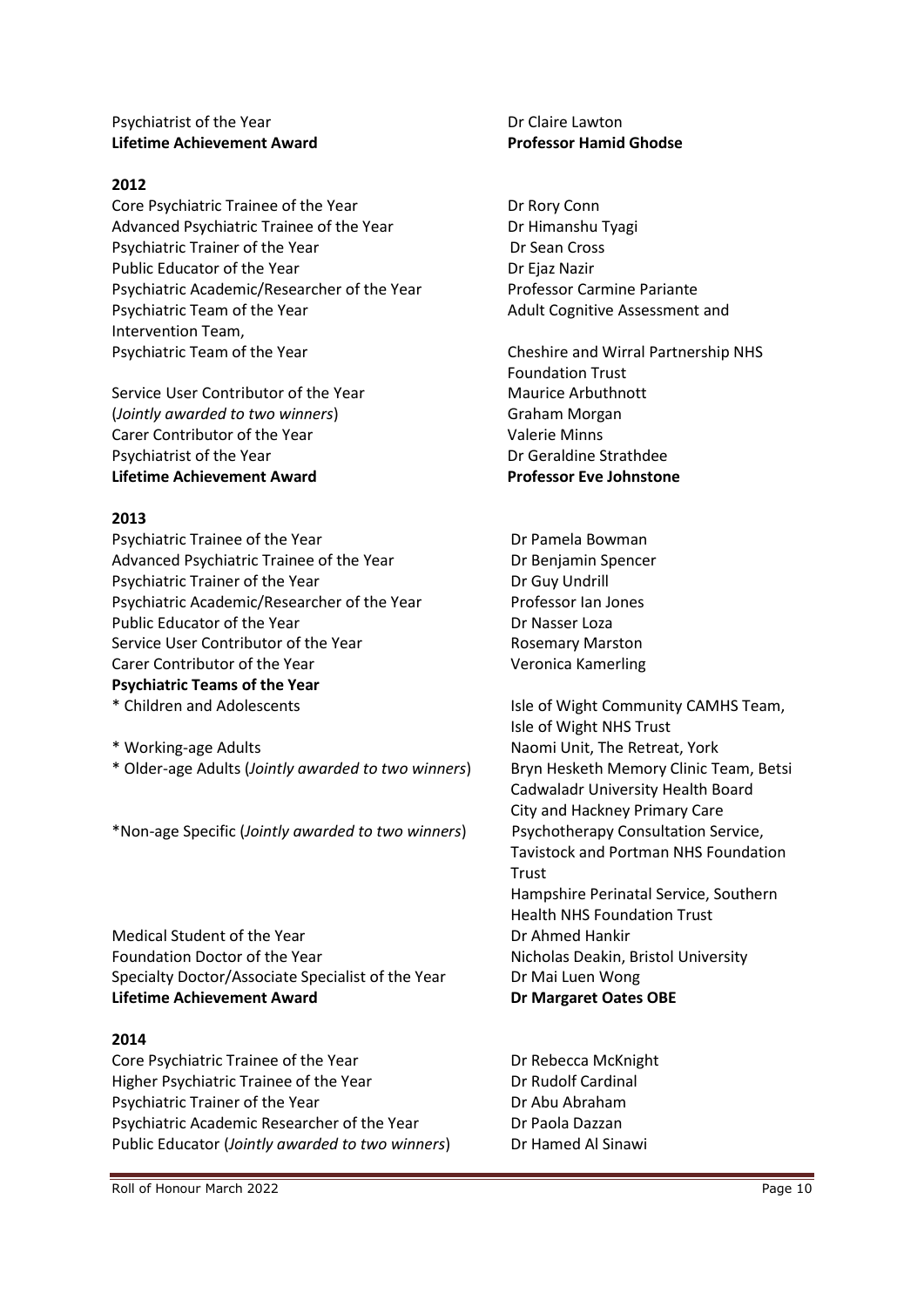Dr Hilda Ho Service User/Patient Contributor of the Year Sarah Holmes Carer Contributor of the Year **Jackie Edwards** Psychiatrist of the Year **Professor Michael Sharpe Psychiatric Teams of the Year:**  Children and Adolescents **Intensive Community Outreach Service** (ICOS) Heart of England NHS Foundation Trust Working age adults Maintaining Adherence Programme (MAP) Team, South Essex Partnership University NHS Foundation Trust Older age adults **Chelsea and Westminster** Kensington & Chelsea and Westminster Memory Service, Central & North West London NHS FT Non-age specific RADAR, Greater Manchester West Mental Health Foundation Trust Outstanding Contribution to Sustainability Greencare for Personality Disorder, Growing Better Lives CIC Medical Student of the Year Celia Shiles Foundation Doctor of the Year **Dr Roxanne Keyneiad** Specialty Doctor/Associate Specialist of the Year Dr Joyce Kissi Psychiatrist Volunteer (*Jointly awarded to two winners*) Dr Peter Hughes Dr Manoj Kumar **Lifetime Achievement Award Professor Norman Sartorius**

#### **2015**

| Medical Student of the Year                            | Ann Taylor, University of Bristol         |
|--------------------------------------------------------|-------------------------------------------|
| Foundation Doctor of the Year                          | Dr Lauren Waterman                        |
| Core Psychiatric Trainee of the Year                   | Dr Michael Bloomfield                     |
| Higher Psychiatric Trainee of the Year                 | Dr Sophie Behrman                         |
| Service User/Patient Contributor of the Year           | <b>Helen Galsworthy</b>                   |
| Carer Contributor of the Year                          | Dr David Shiers                           |
| Psychiatric Communicator of the Year                   | Dr Owen Bowden-Jones                      |
| Psychiatric Trainer of the Year                        | Dr Mohan Bhat                             |
| Psychiatric Academic Researcher of the Year            | Professor Sukhwinder Shergill             |
| Speciality Doctor/Associate Specialist of the Year     | Dr Joby Easow                             |
| Psychiatrist of the Year                               | Professor Isobel Heyman                   |
| Psychiatrist Volunteer of the Year                     | Dr Mohammed Abbas                         |
| Psychiatric Team of the Year: Children and Adolescents | Centre for Interventional Paediatric      |
|                                                        | Psychopharmacology and Rare Diseases,     |
|                                                        | South London and Maudsley NHS             |
|                                                        | <b>Foundation Trust</b>                   |
| Psychiatric Team of the Year: Working-Age Adults       | Ward 15, The Friarage Hospital, Tees, Esk |
|                                                        |                                           |

Psychiatric Team of the Year: Older-Age Adults Younger People with Dementia,

Psychiatric Team of the Year: Non-Age Specific Springfield Hospital Drugs and Therapeutics

and Wear Valley NHS Foundation Trust

Service, Berkshire Healthcare NHS

Foundation Trust

Wokingham Older People's Mental Health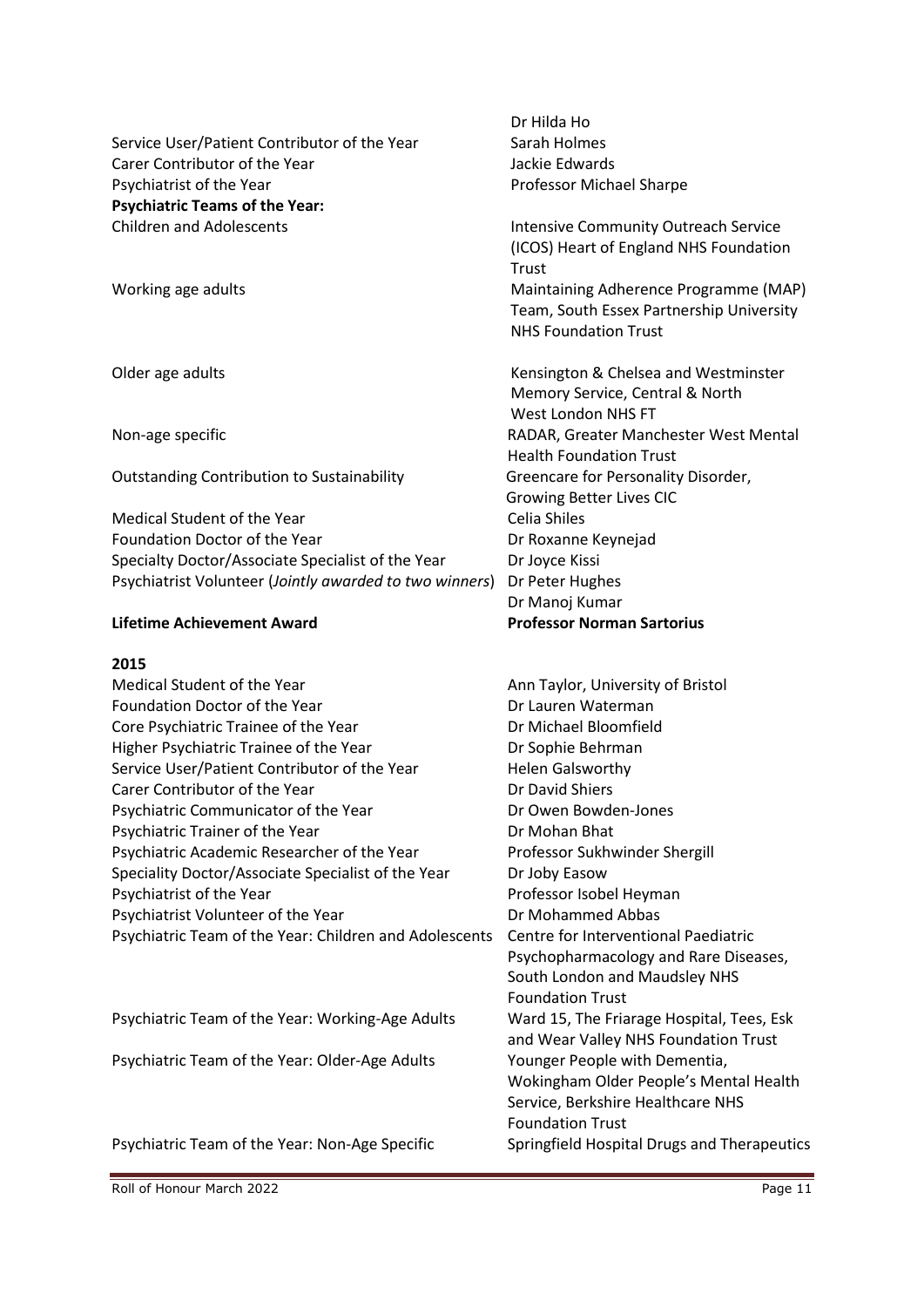Psychiatric Team of the Year: Outstanding Contribution to Sustainability Reducing Pharmaceutical

#### **Lifetime Achievement Award Professor Peter Tyrer**

#### **2016**

Medical Student of the Year Sara Sturrock, Imperial College, London Foundation Doctor of the Year **Dr Gopal Kotecha** Core Psychiatric Trainee of the Year **Dr Karen Cocksedge** Higher Psychiatric Trainee of the Year **Drivers** Dr John Tully Service User/Patient Contributor of the Year TEWV Experts by Experience Group Carer Contributor of the Year **Jenny Langley** Psychiatric Communicator of the Year Dr Paul Blenkiron Psychiatric Trainer of the Year Dr Ian Hall Psychiatric Academic Researcher of the Year Professor Nusrat Husain Speciality Doctor/Associate Specialist of the Year Dr Alex Kitromilides Psychiatrist of the Year **Dr Peter Aitken** Psychiatric Team of the Year: Children and Adolescents Newham Front Door, Newham Child and

Psychiatric Team of the year: Working Age Adults Redbridge Home Treatment Team, North

Psychiatric Team of the Year: Older Age Adults North Tees Liaison Psychiatry Team, Tees

Psychiatric Team of the Year: Non-Age Specific Bradford Acute Care Services, Bradford

Psychiatric Team of the Year: Learning Disability LPT Learning Disability Service,

Psychiatric Team of the Year: Outstanding contribution to sustainability Sustainable School Liaison, Sussex

#### **Lifetime Achievement Award Professor Femi Oyebode**

#### **2017**

Medical Student of the Year Maxine Taquet Foundation Doctor of the Year **Driverse Community** Dr Megan Brown and Dr Mrinalini Dey Core Psychiatric Trainee of the Year **Dr Mary-Ellen Lynall** Higher Psychiatric Trainee of the Year **Dr Rory Conn** Service User/Patient Contributor of the Year Tony and Angie Russell Carer Contributor of the Year Alan Worthington Psychiatric Communicator of the Year **Dream Communicator of the Year Arishnan** Psychiatric Trainer of the Year **Dr Subodh Dave** Dr Subodh Dave Psychiatric Academic Researcher of the Year Professor Oliver Howes Speciality Doctor/Associate Specialist of the Year Dr Anand Ganesan Psychiatrist of the Year Dr Stidevi Kalidindi Psychiatric Team of the Year: Children and Adolescents Paediatric Liaison Psychiatry, NHS Greater

Committee, South West London and St George's Mental Health NHS Trust

Waste to Improve Sustainability in Mental Health Care, Nottinghamshire Healthcare NHS Foundation Trust

Family Consultation Service East London NHS Trust Esk and Wear Valley Foundation Trust District Care Foundation NHS Trust Leicestershire Partnership NHS Trust

Partnership NHS Foundation Trust

Glasgow and Clyde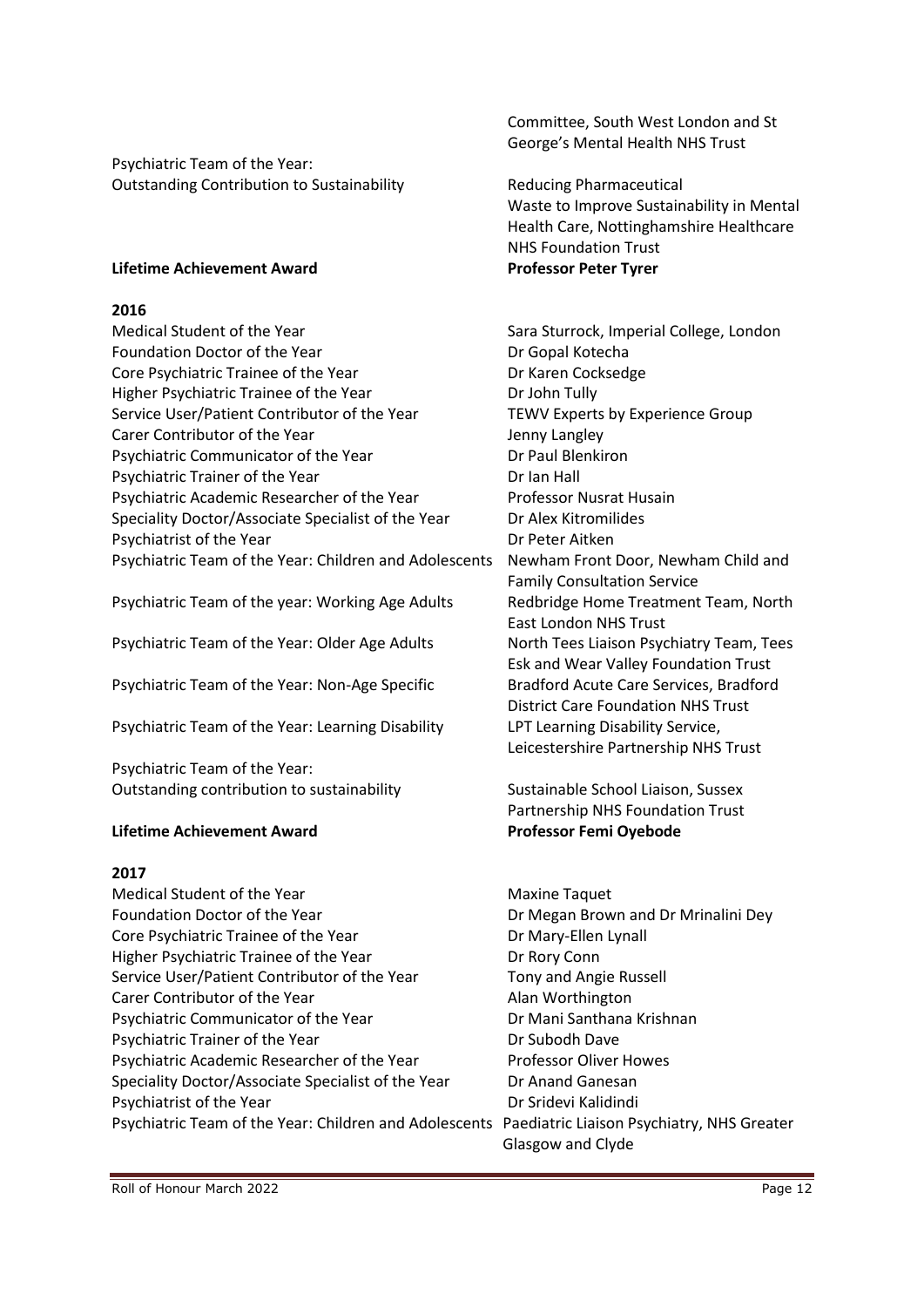| Psychiatric Team of the year: Working Age Adults       | Hopewood Park Crisis and Inpatient Team,<br>Northumberland, Tyne and Wear NHS<br><b>Foundation Trust</b>            |
|--------------------------------------------------------|---------------------------------------------------------------------------------------------------------------------|
| Psychiatric Team of the Year: Older Age Adults         | Older Adult CMHT South Oxfordshire,<br><b>Oxford Health Foundation Trust</b>                                        |
| Psychiatric Team of the Year: Non-Age Specific         | Women's Forensic Learning Disabilities<br>Secure Service, Tees Esk and Wear Valleys<br><b>NHS Foundation Trust.</b> |
| Psychiatric Team of the Year: Learning Disability      | East London Memory Clinics, East London<br><b>NHS Foundation Trust</b>                                              |
| Psychiatric Team of the Year:                          |                                                                                                                     |
| Outstanding contribution to sustainability             | TAP: Technology Assisted Psychiatry,<br>Oxford Health NHS Foundation Trust                                          |
| <b>Lifetime Achievement Award</b>                      | <b>Professor Rob Poole</b>                                                                                          |
| 2018                                                   |                                                                                                                     |
| Medical Student of the Year                            | Konrad Wagstyl                                                                                                      |
| Foundation Doctor of the Year                          | Dr Beth McCausland                                                                                                  |
| Core Psychiatric Trainee of the Year                   | Dr Ahmed Hankir                                                                                                     |
| Higher Psychiatric Trainee of the Year                 | Dr Charlotte Blewett                                                                                                |
| Service User/Patient Contributor of the Year           | Katy Chachou                                                                                                        |
| Care Contributor of the Year                           | Michelle Long                                                                                                       |
| Psychiatric Communicator of the Year                   | Hellblade Developer Team                                                                                            |
| Psychiatric Trainer of the Year                        | Dr Christopher O'Loughlin                                                                                           |
| S N Jajoo Memorial Academic Researcher of the Year     | Dr Andrea Cipriani                                                                                                  |
| Specialty Doctor/Associate Specialist of the Year      | Dr Thander Win                                                                                                      |
| Psychiatrist of the Year                               | Dr Heather Hanna                                                                                                    |
| Psychiatric Team of the Year: Children and Adolescents | Psychological Medicine Team, Great                                                                                  |
|                                                        | Ormond Street Hospital for Children NHS                                                                             |
|                                                        | <b>Foundation Trust</b>                                                                                             |
| Psychiatric Team of the Year: Working-age Adults       |                                                                                                                     |
| (Jointly awarded to two winners)                       | King's Health Partners Pathway Homeless<br>Team                                                                     |
|                                                        | Peer Supported Open Dialogue Service, Kent                                                                          |
|                                                        | and Medway NHS and Social Care                                                                                      |
|                                                        | Partnership Trust                                                                                                   |
| Psychiatric Team of the Year: Older Age Adults         | Surrey Health Community Mental Health<br>Team, Surrey & Borders Partnership NHS                                     |
|                                                        | <b>Foundation Trust</b>                                                                                             |
| Psychiatric Team of the Year: Non-age Specific         | Integrated Psychological Medicine, Oxford                                                                           |
|                                                        | University Hospitals NHS Foundation Trust                                                                           |
| Psychiatric Team of the Year: Quality Improvement      | Teesside Locality Mental Health Service for                                                                         |
|                                                        | Older People, Tees, Esk and Wear Valleys                                                                            |
|                                                        | <b>NHS Foundation Trust</b>                                                                                         |
| Psychiatric Team of the Year: Outstanding              |                                                                                                                     |
| Commitment to Sustainable Service Development          | Transforming Mental Health, Hywel Dda<br>University Board                                                           |
| <b>Lifetime Achievement Award</b>                      | <b>Dame Fiona Caldicott</b>                                                                                         |

#### **2019**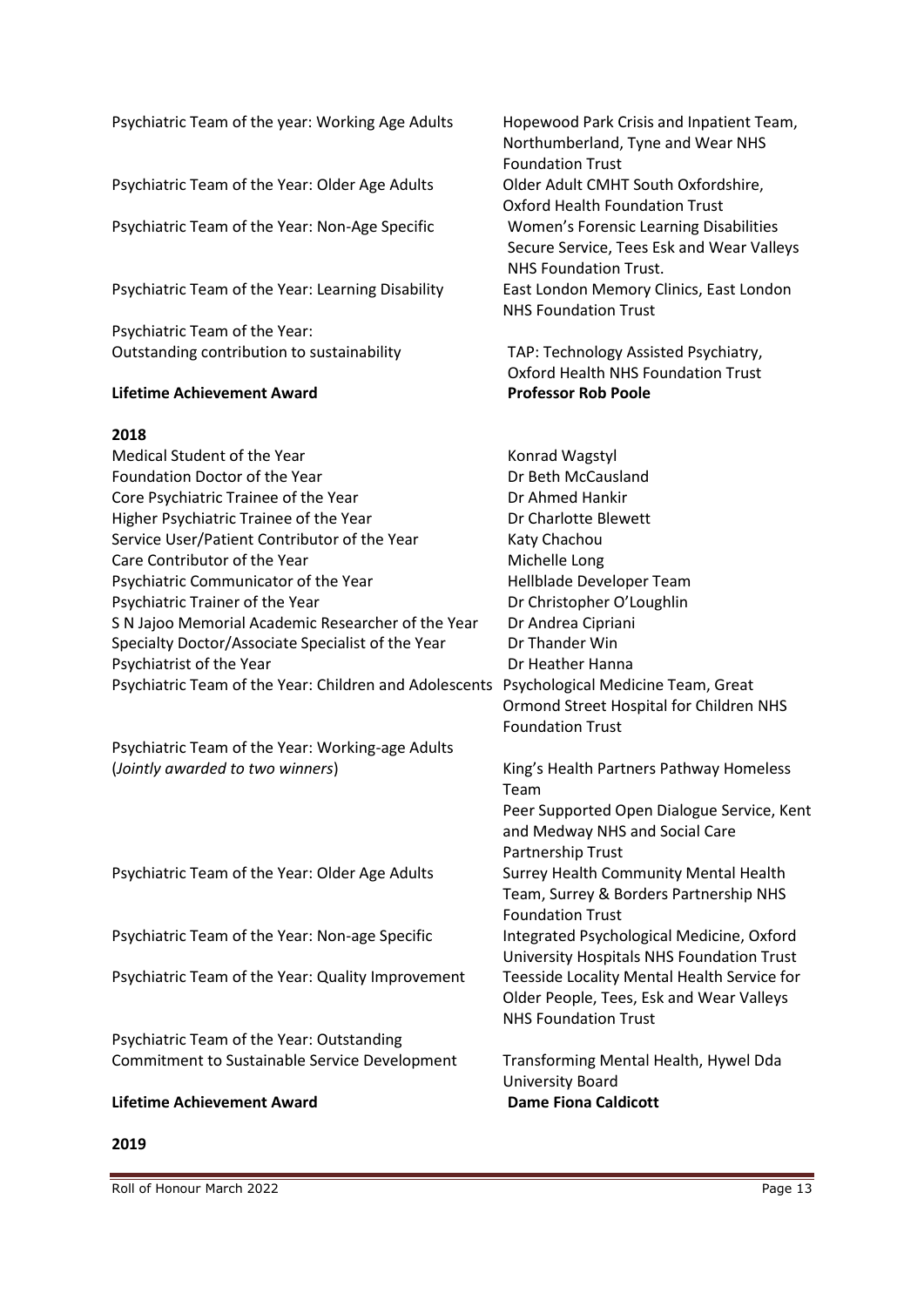| Medical Student of the Year                            | Haridha Pandian         |
|--------------------------------------------------------|-------------------------|
| Foundation Doctor of the Year (FY1 - FY2)              | Dr Thomas Hews          |
| Core Psychiatric Trainee of the Year (CT1 - CT3)       | Dr Lesley Thoms         |
| Higher Psychiatric Trainee of the Year                 | Dr Golnar Aref Ao       |
| Service User/Patient Contributor of the Year           | John Venable            |
| Care Contributor of the Year                           | Vanessa Lee             |
| Psychiatric Communicator of the Year                   | Dr Derek Tracy          |
| Psychiatric Educator of the Year                       | Dr Jim Boylan           |
| R D Jajoo Memorial Academic Researcher of the Year     | Professor James         |
| Specialty Doctor/Associate Specialist of the Year      | Dr Elizabeth Daw        |
| Psychiatrist of the Year                               | Dr Lade Smith           |
| Psychiatric Team of the Year: Children and Adolescents | Lichfield CAMHS,        |
|                                                        | <b>Foundation Trust</b> |
| Psychiatric Team of the Year: Working-age Adults       | <b>Deancross: Tower</b> |
|                                                        | Disorder Service,       |
|                                                        | <b>Foundation Trust</b> |

Psychiatric Team of the Year: Older Age Adults Beech Team, Devon Partnership NHS Trust Psychiatric Team of the Year: Intellectual Disability Adult Learning Disability North Tees

Psychiatric Team of the Year: Quality Improvement Grangewood Crisis Service, Western Health

Psychiatric Team of the Year: Outstanding Commitment to Sustainable Service Development Social Change: improving air pollution,

#### **2020**

| PsychSoc of the Year                                   | Sheffield PsychSoc                            |
|--------------------------------------------------------|-----------------------------------------------|
| Foundation Doctor of the Year                          | Dr Maxime Taquet                              |
| Core Psychiatric Trainee of the Year                   | Dr GeorginaCorbet Burcher                     |
| Higher Psychiatric Trainee of the Year                 | Dr Emmert Roberts                             |
| Patient Contributor of the Year                        | <b>Elliot Bernard-Cooper</b>                  |
| Psychiatric Communicator of the Year                   | Dr Hisham Ziauddeen                           |
| Psychiatric Educator of the Year                       | Dr Alex Thomson                               |
| Dr B L Sharda Memorial Academic Researcher of the      |                                               |
| Year                                                   | Professor James MacCabe                       |
| Speciality Doctor/Associate Specialist of the Year     | Dr Sayed Naqvi                                |
| Psychiatrist of the Year                               | Professor Henrietta Bowden-Jones              |
| Psychiatric Team of the Year: Children and Adolescents | <b>Adolescent Community Treatment Service</b> |
|                                                        | (ACTS), Central and North West London NHS     |
|                                                        | <b>Foundation Trust</b>                       |
| Psychiatric Team of the Year: Working-age adults       | Redcar and Cleveland Community Affective      |
|                                                        | Disorders Service, Tees, Esk & Wear Valleys   |
|                                                        | <b>NHS Foundation Trust</b>                   |
| Psychiatric Team of the Year: Older-age Adults         | Care Home Pathway, Surrey & Borders           |
|                                                        | Partnership NHS Foundation Trust              |
| Psychiatric Team of the Year: Intellectual Disability  | Camden Learning Disability Service, Camden    |
|                                                        | Local Authority and Islington Foundation      |
|                                                        | Trust                                         |

Thomas Hewson Lesley Thoms Golnar Aref Adib In Venable nessa Lee Derek Tracy **Parador** Boylan fessor James Walters Elizabeth Dawson Lade Smith field CAMHS, Midlands Partnership ndation Trust ncross: Tower Hamlets Personality order Service, East London NHS Foundation Trust Community Team, Tees, Esk and Wear Valleys NHS Foundation Trust and Social Care Trust

Southern Health NHS Foundation Trust **Lifetime Achievement Award Professor Robert McClelland**

Roll of Honour March 2022 **Page 14**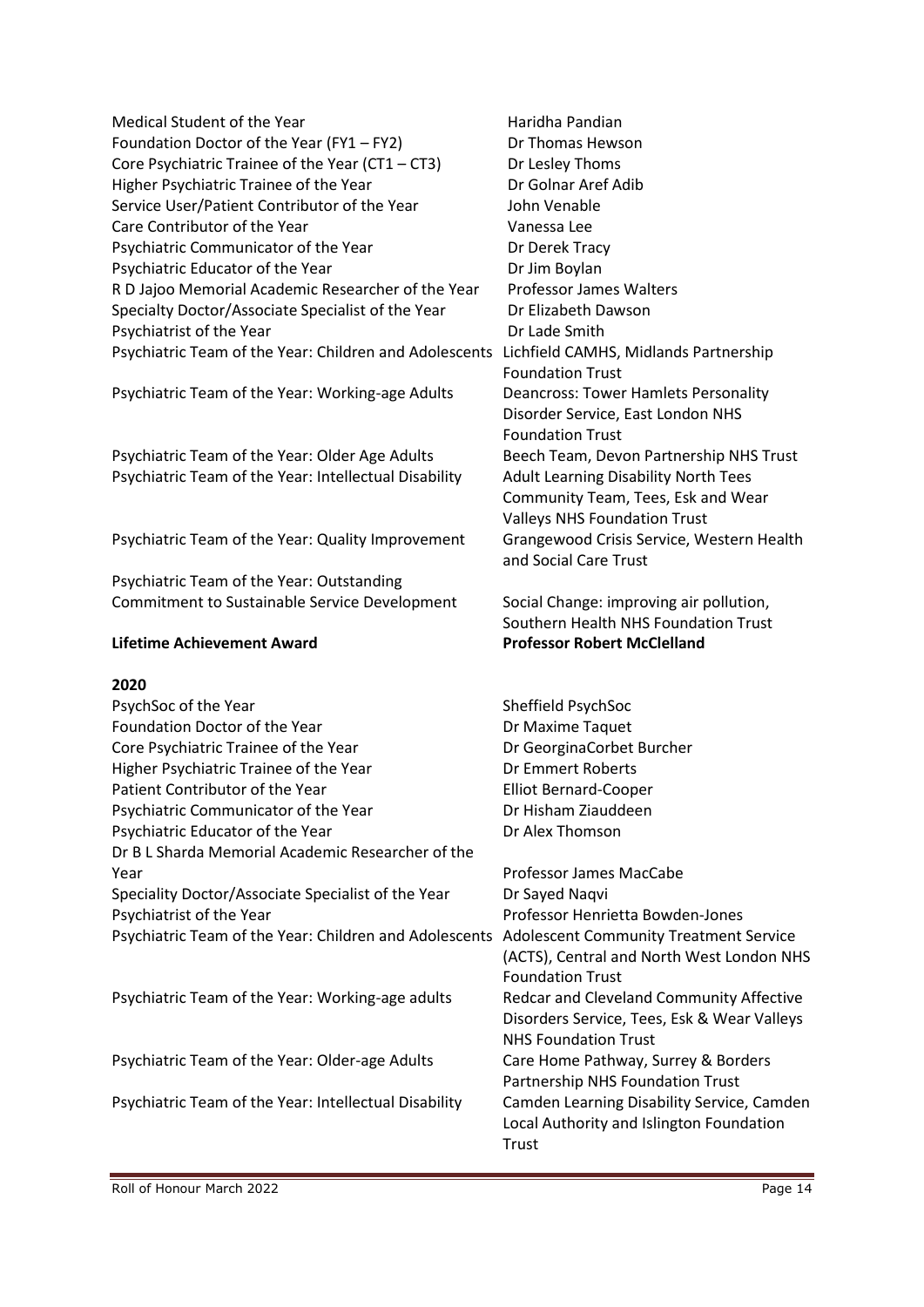Psychiatric Team of the Year: Quality Improvement TSH3030, The State Hospital, NHS Scotland Psychiatric Team of the Year: Outstanding Commitment to Sustainability/Green Care CWTCH – Connecting with Telehealth to

Children in Hospital & Healthcare, Aneurin Bevan University Health Board

#### **Lifetime Achievement Award** Baroness Elaine Murphy

#### **2021**

| PsychSoc of the Year                                   | <b>QUB Mind Matters</b>                      |
|--------------------------------------------------------|----------------------------------------------|
| Foundation Doctor of the Year                          | Dr Jamie Leveret                             |
| Core Psychiatric Trainee of the Year                   | Dr Thomas Hewson                             |
| Higher Psychiatric Trainee of the Year                 | Dr Alex Till                                 |
| Patient Contributor of the Year                        | Dr Emma McAllister                           |
| Carer Contributor of the Year                          | <b>Neil Grace</b>                            |
| Psychiatric Communicator of the Year                   | Professor Carmine M. Pariante                |
| Psychiatric Educator of the Year                       | Dr Roshelle Ramkisson                        |
| Saraswati Devi Jajoo Memorial Academic                 |                                              |
| Researcher of the Year                                 | Dr Marta Di Forti                            |
| Specialty Doctor/Associate Specialist                  |                                              |
| Of the Year                                            | Dr Phil Temple                               |
| Psychiatrist of the Year                               | Professor Asif Zia                           |
| Psychiatric Team of the Year: Children and Adolescents | Riverside Adolescent Unit, Bristol, Avon and |
|                                                        | Wiltshire Mental Health Partnership NHS      |
|                                                        | Trust                                        |
| Psychiatric Team of the Year: Working Age Adults       | The London Nightingale Hospital Mental       |
|                                                        | Health Team, NHS Nightingale                 |
| Psychiatric Team of the Year: Older Age Adults         | Reach Out Delirium Team, Cumbria,            |
|                                                        | Northumberland, Tyne and Wear NHS            |
|                                                        | <b>Foundation Trust</b>                      |
| Psychiatric Team of the Year: Intellectual Disability  | Cornwall Adult Intellectual Disability       |
|                                                        | Epilepsy Service, Cornwall Partnership NHS   |
|                                                        | <b>Foundation Trust</b>                      |
| Psychiatric Team of the Year: Quality Improvement      | Irwell Ward Quality Improvement Team,        |
|                                                        | <b>Greater Manchester Mental Health NHS</b>  |
|                                                        | <b>Foundation Trust</b>                      |
| Psychiatric Team of the Year: Outstanding Commitment   |                                              |
| to Sustainability/Green Care                           | From Plot to Perfect Poo, Anxiety Disorders  |
|                                                        | Residential Unit, South London and           |
|                                                        | Maudsley NHS Foundation Trust                |

## **President's Medals**

**2010** Dr Salih Al-Hasnawi Mr Paul Farmer Mr Paul Jenkins Dr Lynne Jones Lord Richard Layard Baroness Molly Meacher Dr R Thara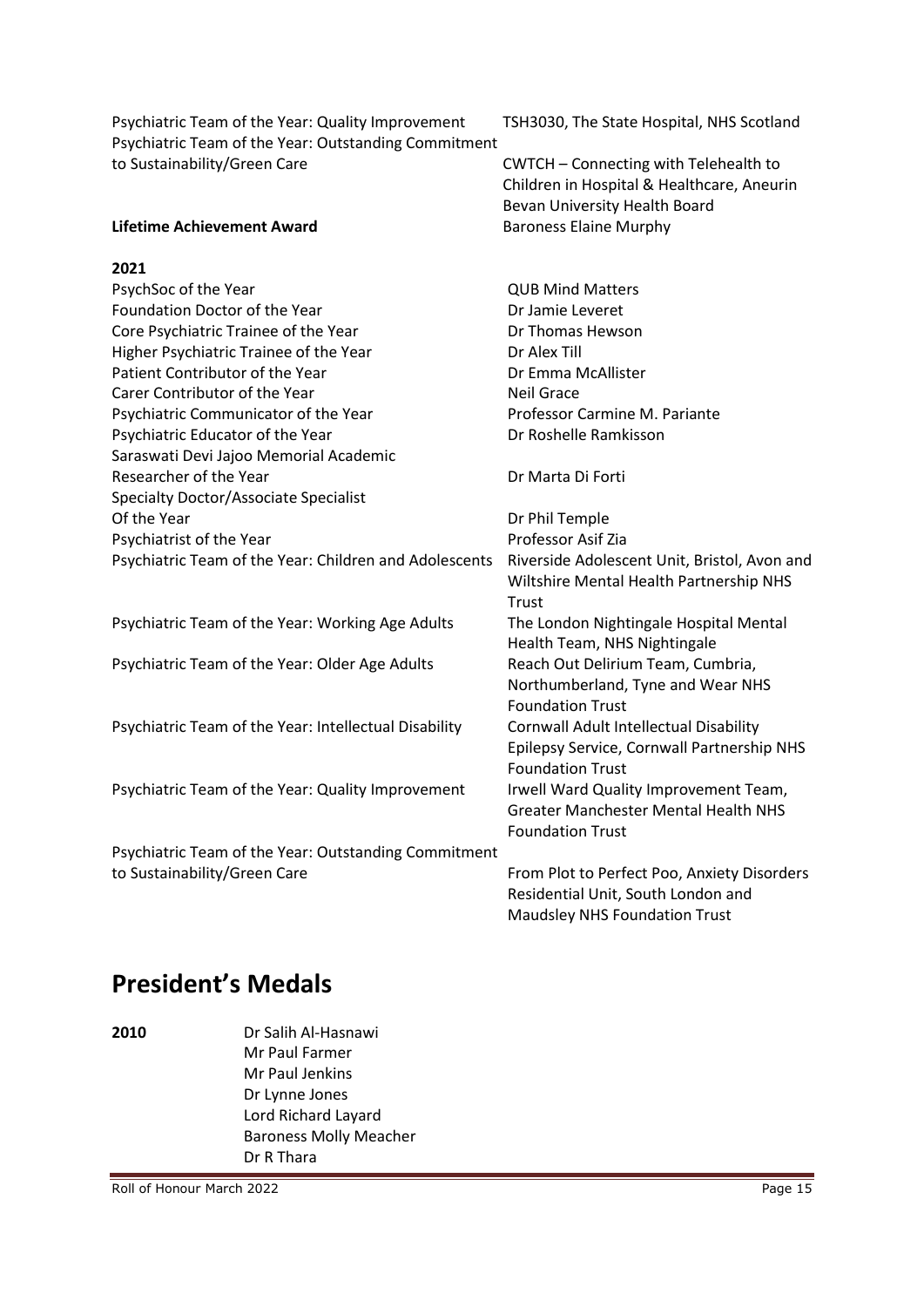| 2011 | Mr Kjell Bondevik                               |
|------|-------------------------------------------------|
|      | Dr Peter Carter                                 |
|      | Dr Martin P. Deahl                              |
|      | Ms Trisha Goddard                               |
|      | Dr Peter P. Hughes                              |
|      | Dr Ennapadam Krishnamoorthy                     |
|      | Mr Norman Lamb                                  |
|      | Dr Andrew McCulloch                             |
|      | Ms Emma Thompson                                |
| 2012 | Mr Raymond Brookes-Collins                      |
|      | Mr Jeremy Laurence                              |
|      | Professor Eileen Munro                          |
|      | Dr David Shiers                                 |
|      | The Rt. Hon. the Lord D Stevenson               |
|      | Dr Amina I Tareen                               |
| 2013 | Dr Gwen Adshead                                 |
|      | <b>Professor Gillian Baird OBE</b>              |
|      | Paul Burstow MP                                 |
|      | Dr Ken Busch                                    |
|      | Sean Duggan                                     |
|      | Kevan Jones MP<br>Professor Helen Lester        |
|      | <b>Charles Walker MP</b>                        |
|      | Dr Sidney Weissman                              |
|      | Mr Bruce Calderwood                             |
| 2014 | Dr Maggie Atkinson                              |
|      | <b>Clare Balding OBE</b>                        |
|      | Alan Cooklin FRCPsych                           |
|      | Clive Meux FRCPsych                             |
|      | Malcolm Rae OBE, FRCN                           |
|      | Sara Wollaston MP                               |
| 2015 | Dr Tom Brown FRCPsych                           |
|      | <b>Inspector Michael Brown</b>                  |
|      | Professor Anita Thapar FRCPsych                 |
|      | Professor Edgar Jones FRCPsych                  |
|      | Ms Libby Purves                                 |
| 2016 | Mr David Aaronovitch                            |
|      | Dr Irene Dove Cormac                            |
|      | Professor Stuart Michael Carney                 |
|      | Dr Paul Litchfield                              |
|      | Mr Morris Nitsum                                |
|      | Dr Jonathan Paul Richardson                     |
| 2017 | Dr Alan Carson and Dr Jon Stone (Joint Winners) |
|      | Dr Andy Bell                                    |
|      | Professor Damien Longson                        |
|      | Mr Jonny Benjamin                               |
|      | Professor Linda Gask                            |
|      | Mr Michael J Travis                             |
|      | Professor Neil Greenberg                        |
| 2018 | Dr Regi Tharian Alexander                       |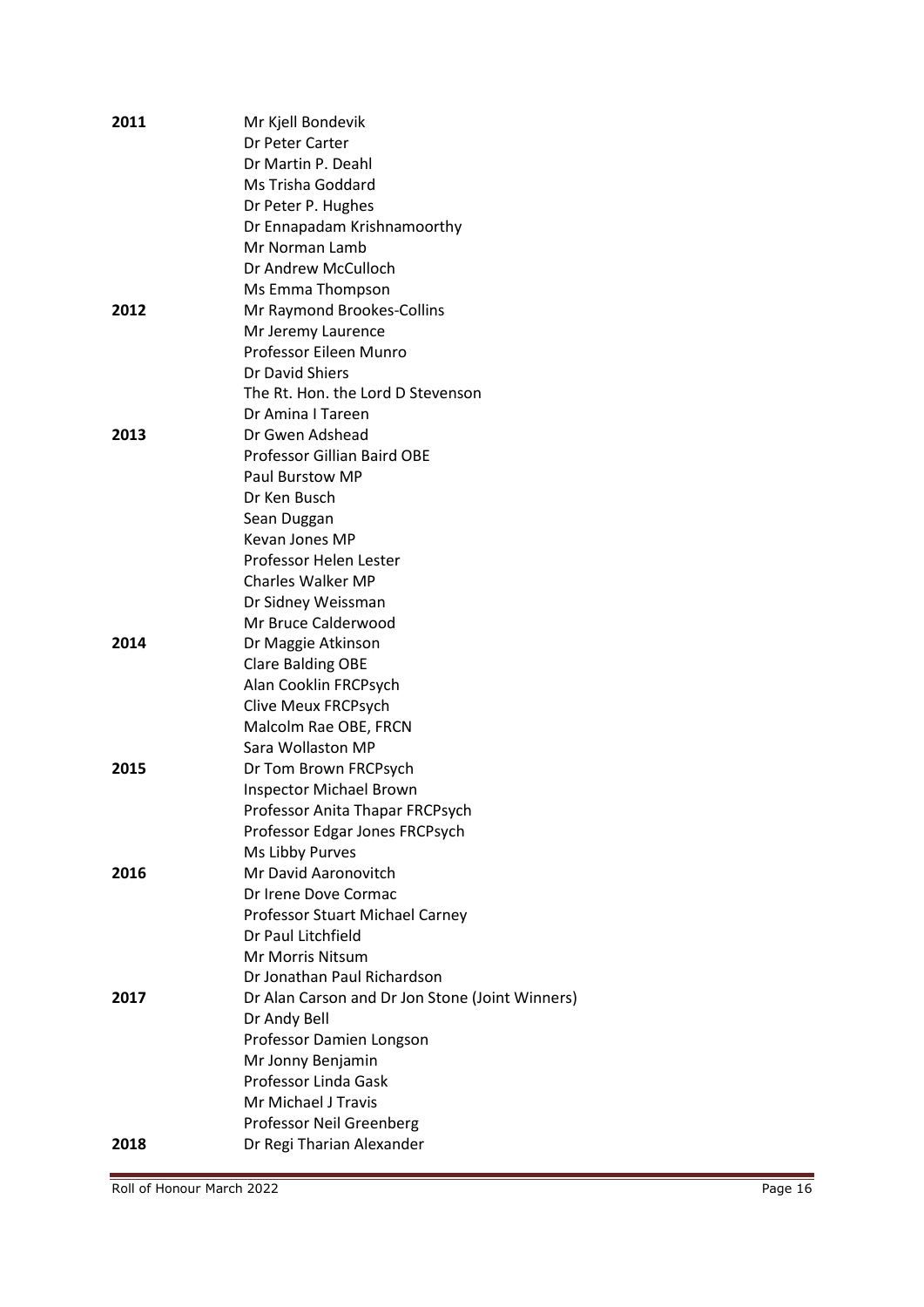|      | Dr Peter Bowie                         |
|------|----------------------------------------|
|      | Dr Andrew Brittlebank                  |
|      | Dr Joanna Cannon                       |
|      | Professor Ian Curran                   |
|      | Ms Victoria Derbyshire                 |
| 2019 | <b>Professor David Stewart Baldwin</b> |
|      | Ms Hannah Betts                        |
|      | Dr Sarah Caddick                       |
|      | Professor Patrick Corrigan             |
|      | Mrs Diane Goslar                       |
|      | Dr Gertrude Nimali Seneviratne         |
|      | Mrs Ruth Sutherland                    |
| 2020 | Professor Mohammed Mehdi Al-Uzri       |
|      | Dr Aggrey Washington Burke             |
|      | Dr Mandy Johnstone                     |
|      | Dr Daniel Lawrence Maughan             |
|      | Mrs Veryan Richards                    |
|      | Dr Amanda Ann Bence Thompsell          |
|      | Dr Tony Zigmond                        |
| 2021 | Professor Carolyn Chew-Graham          |
|      | Dr Virginia Davies                     |
|      | Dr Ian Hall                            |
|      | David Harewood                         |
|      | Ajibola Lewis                          |
|      | Dr John Mitchell                       |
|      | Dr Phil Timms                          |
|      |                                        |

## **Prize Winners**

## **Examinations**

#### **The Laughlin Prize**

**This prize is awarded to the candidate with the highest marks in the Membership Examination and is financed by a donation by Dr Henry Laughlin, first President of the American College of Psychiatrists.**

| 1979 | May      | Dr Michael Dannatt Hobbs               |
|------|----------|----------------------------------------|
| 1979 | November | Dr Helen Rosemary Bond                 |
|      |          | Dr Robert Peter Hobson (joint winners) |
| 1980 | spring   | Dr David Peter Jones                   |
| 1980 | autumn   | Dr Susan Cope                          |
| 1981 | spring   | Dr Bernard Dominic Browne              |
| 1981 | autumn   | Dr Ian G. McKeith                      |
| 1982 | autumn   | Dr Susan Penelope Wellstood-Eason      |
| 1983 | spring   | Dr Charles Vernon Russell Blacker      |
| 1983 | autumn   | Dr Susan Angela Iles                   |
|      |          | Dr David James (joint winners)         |
| 1984 | spring   | Dr Nigel Lyons Gwynne Eastman          |
| 1984 | autumn   | Dr Peter Francis Liddle                |
| 1985 | spring   | Dr Stirling Moorey                     |
| 1985 | autumn   | Dr John E. Connolly                    |
|      |          |                                        |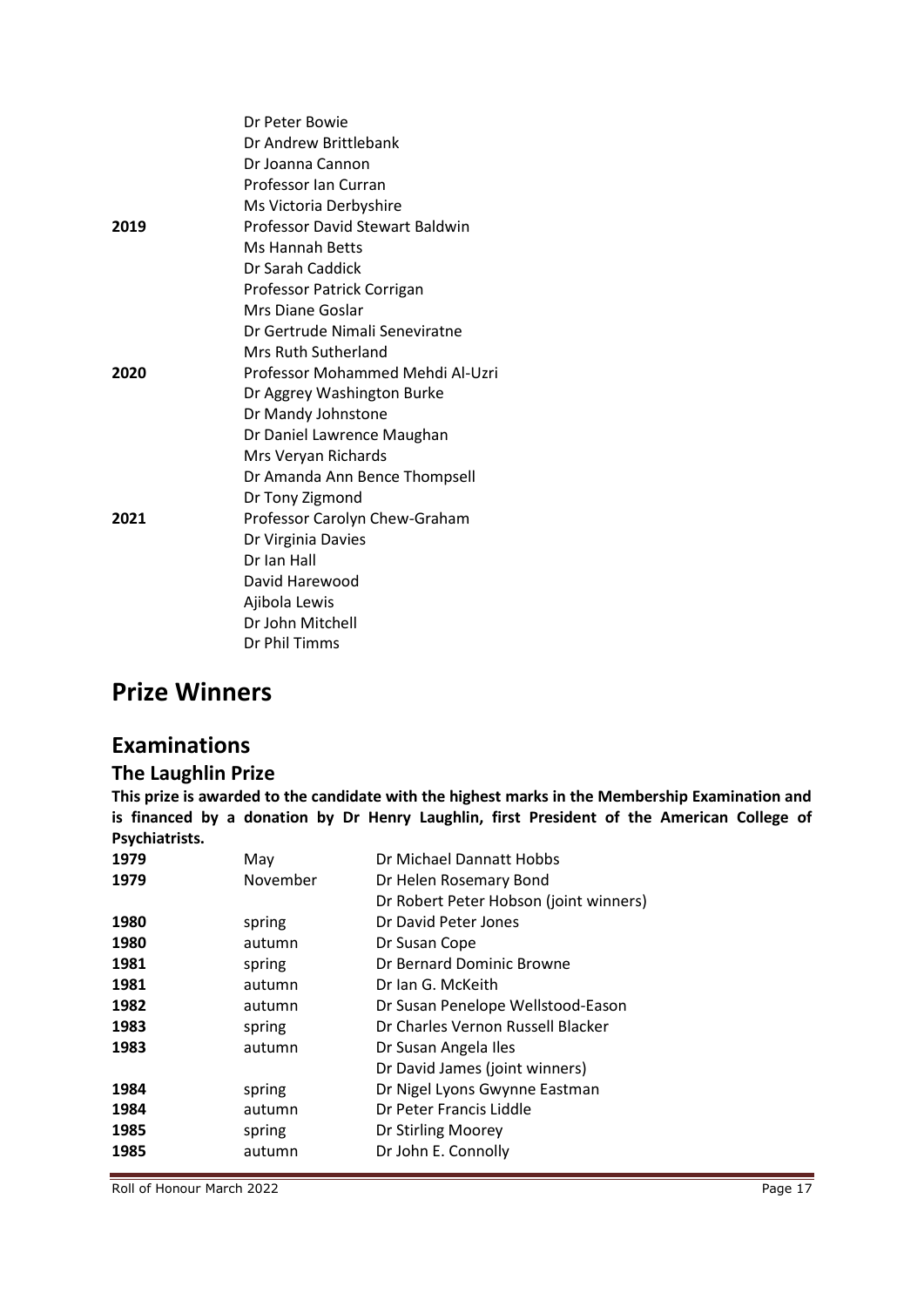|      |        | Dr Gillian Elizabeth Moss (joint winners)     |
|------|--------|-----------------------------------------------|
| 1986 | spring | Dr A Forster                                  |
| 1986 | autumn | Dr Robert Nicholas Goodman                    |
| 1987 | spring | Dr Eunice Monica Jones                        |
| 1987 | autumn | Dr Jeremy Shaw                                |
| 1988 | spring | Dr Christopher David Huw Evans                |
| 1988 | autumn | Dr Andrew James Cole                          |
|      |        | Dr Keron David Fletcher (joint winners)       |
| 1989 | spring | Dr Paul Reed                                  |
|      |        | Dr Laurence Mynors-Wallis (joint winners)     |
| 1989 | autumn | Dr Anita Thapar                               |
| 1990 | spring | Dr Elizabeth Jane Brenda Morris               |
| 1991 | spring | Dr Alistair Goerge Cardno                     |
| 1992 | spring | Dr Philip K. McGuire                          |
|      |        | Dr Ian W. Coffey (joint winners)              |
| 1992 | autumn | Dr P.M. Brown                                 |
| 1993 | autumn | Dr P.J. Shah                                  |
| 1994 | spring | Dr Daniel James Michael Harwood               |
| 1994 | autumn | Dr AJ Cleave                                  |
|      |        | Dr John Andrew Hewitt (joint winners)         |
| 1995 | spring | Dr Melanie Frances Bowden                     |
| 1995 | autumn | Dr Mary Nicola Clarke                         |
|      |        | Dr M Evans (awarded jointly)                  |
| 1996 | spring | Dr Bartholomew David Sheehan                  |
| 1996 | autumn | Dr Richard James Drake                        |
| 1997 | spring | Dr C.D.P. McDonald                            |
| 1997 | autumn | Dr Jenny Mackie McCleery                      |
|      |        | Dr Brenda K. Moore (joint winners)            |
| 1998 | spring | Dr Stanley George Zammitt                     |
|      |        | Dr Thomas Joseph O'Hea Cullen (joint winners) |
| 1999 | spring | Dr Simon Wilson                               |
| 1999 | autumn | Dr Anne Cahill                                |
| 2000 | spring | Dr Helen Kenny                                |
| 2000 | autumn | Dr W. Philip Shaw                             |
| 2001 | spring | Dr Paul A. Tiffin                             |
| 2001 | autumn | Dr Rowena M. Jones                            |
| 2002 | spring | Dr Daniel H. Sullivan                         |
| 2002 | autumn | Dr Ayla S. Khan                               |
| 2003 | spring | Dr Miranda S. C. Maddock                      |
| 2003 | autumn | Dr Mona Freeman                               |
| 2004 | spring | Dr Anne-Marie Feeley                          |
|      |        | Dr Damien Fionnuala Lynch (joint winners)     |
| 2004 | autumn | Dr Armin Raznahan                             |
| 2005 | spring | Dr Caroline Emily Meiser-Stedman              |
| 2005 | autumn | Dr Hind Khalifeh                              |
| 2006 | spring | Dr Annabel Charlotte Price                    |
| 2006 | autumn | Dr Arun Chopra                                |
| 2007 | spring | Dr Amar Shah                                  |
| 2007 | autumn | Dr Lena Kathiravan Palaniyappan               |
| 2008 | spring | Dr Keelyjo Hindhaugh                          |
|      |        |                                               |

Roll of Honour March 2022 Page 18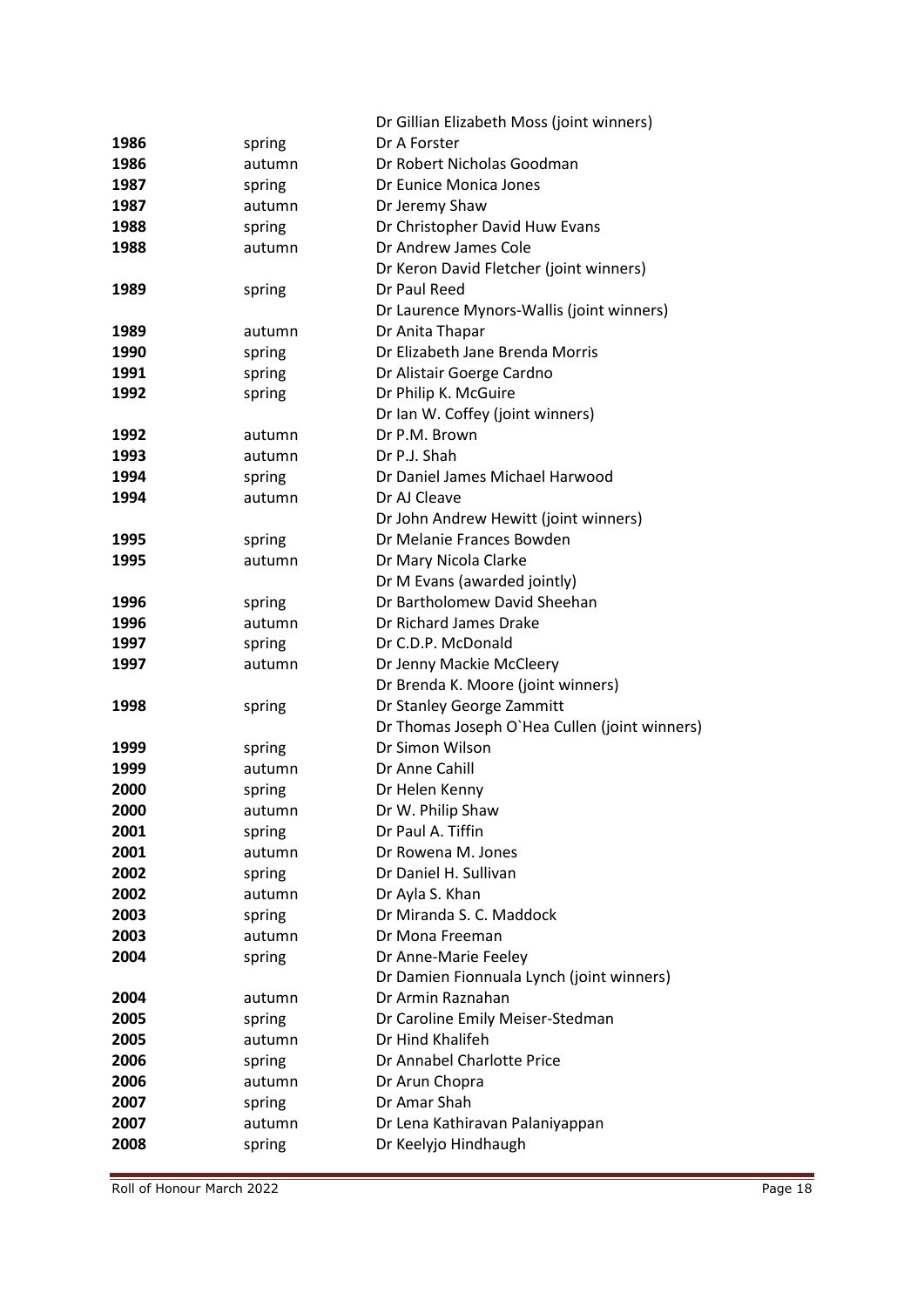| 2008 | autumn             | Dr Tobias Thomas Winton-Brown                 |
|------|--------------------|-----------------------------------------------|
| 2010 | spring             | Dr Malarvizhi Babu Sandilyan                  |
| 2010 | autumn             | Dr Gavin Frederick John Wethers               |
| 2011 | spring             | Dr Dushyanthan Mahadevan                      |
| 2011 | autumn             | Dr Matteeo Pizzo                              |
| 2012 | spring             | Dr Michael Daniel Rutherford                  |
| 2012 | autumn             | Dr Alasdair Grant Rooney                      |
| 2013 | spring             | Dr G Shields                                  |
| 2014 | autumn             | Dr Samuel Yates                               |
| 2014 | September          | Dr Susannah Bond                              |
|      |                    | Dr Roberta Rowntree (joint winners)           |
| 2015 | January            | Dr Lucinda Kilmartin                          |
|      |                    | Dr Alicia Lyall                               |
| 2015 |                    | Dr Natalie Shoham                             |
| 2016 |                    | Dr Karen Cocksedge                            |
|      |                    | Dr Tomos Christopher Williams (joint winners) |
| 2017 |                    | Dr Ruth Taylor                                |
| 2018 | CASC Diet 1        | Dr Julia Theodora Barber                      |
| 2018 | <b>CASC Diet 2</b> | Dr Emily Robb                                 |

#### **The Standish-Barry Prize**

**This prize was established in 1998 as the result of a bequest made by Dr Standish-Barry of the Irish Division with a view to instituting a prize for the best results by an Irish graduate in the MRCPsych Examinations.** 

| 1999 | Dr John Brady                 |
|------|-------------------------------|
| 2000 | Dr Brendan Kelly              |
|      | Dr Eileen McNamara            |
| 2002 | Dr Sheila Tighe               |
| 2003 | Dr Lisa Maria Insole          |
|      | Dr Larkin John Stephen Feeney |
| 2004 | Dr Lee Motherway              |
|      | Dr Anne-Marie Feeley          |
| 2005 | Dr Annette Catherine Kavanagh |
| 2006 | Dr Seamus P. M. Mac Suibhne   |
|      | Dr Dermot Cohen               |
| 2007 | Dr Daniel Patrick Herlihy     |
| 2008 | Dr Damien Oliver Gallagher    |
| 2010 | Dr Suzanne Michele Coghlan    |
| 2111 | Dr Boris Pinto                |
| 2012 | Dr Finbar McCarthy            |
| 2014 | Dr Roberta Rowntree           |
| 2015 | Dr Clodagh Power              |
| 2016 | Dr Sharon Holland             |
| 2017 | Dr Sinead Carr                |
| 2018 | Dr Orla Kenny                 |

#### **Alexander Mezey Prize**

**Alexander Mezey was born in Romania and after working in Switzerland and France, he arrived in England in 1951. His clinical practice included extensive work on mental illness in immigrant communities. This Prize is awarded annually to the international medical graduate practising in the**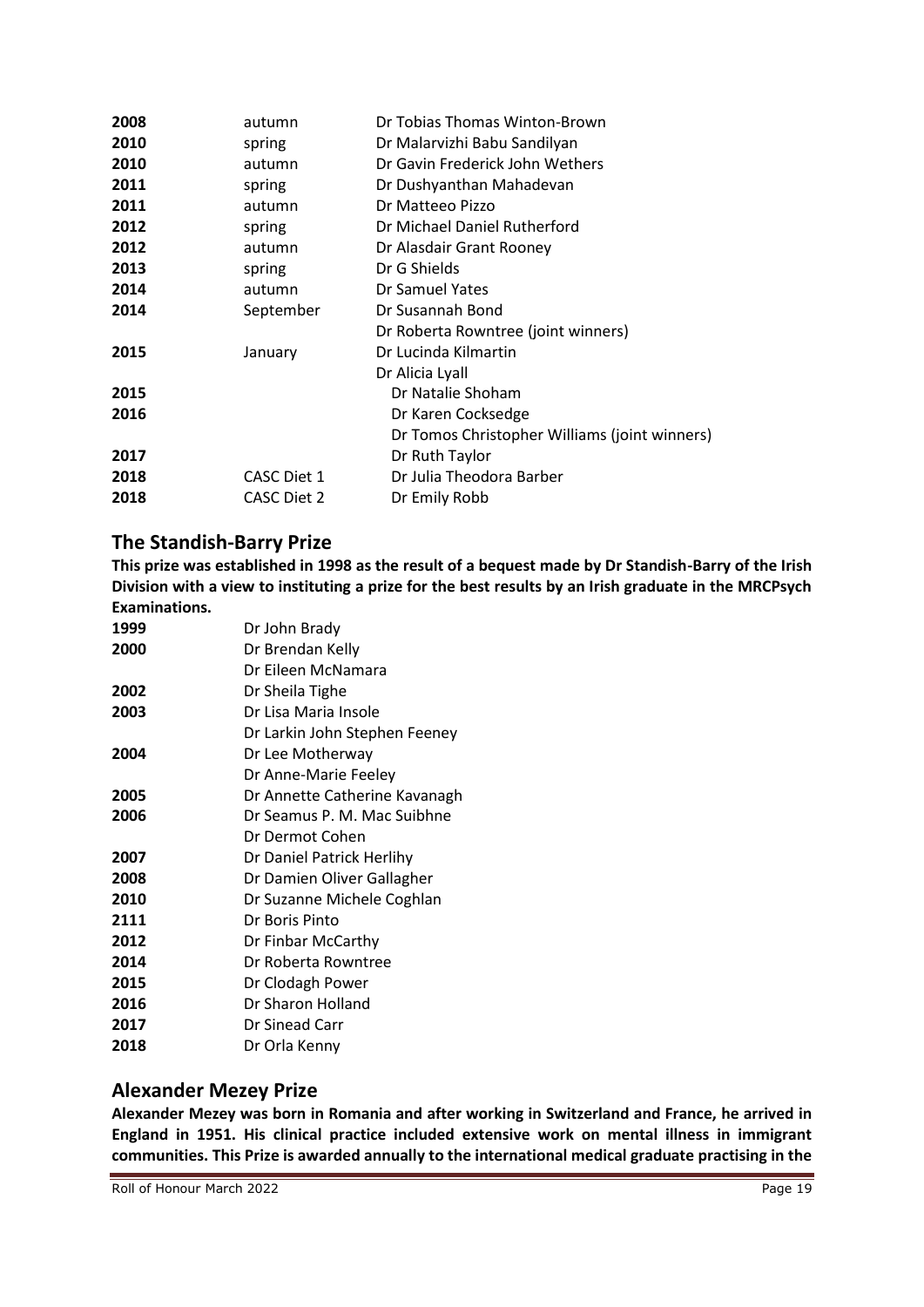**United Kingdom who obtains the highest number of station passed in the CASC and the highest pass mark in Paper 3 when completing the MRCPsych Examination.**

- Dr Malarvizhi Babu Sandilyan
- Dr Sobia Rafi
- Dr Helena Maria Du Toit
- Dr Gregory Shields
- Dr Mary Butler
- Dr Catherine Helen Bailey
- Dr Lara De Ridder
- Dr Wajid Iqbal (joint winners)
- Dr Fatima Abubakar
- Dr Rochelle Artemisia Immaculada Coelho

## **Public Engagement Prize**

#### **The Morris Markowe Public Education Prize**

**This prize was established in 1989 when the family of Dr Morris Markowe endowed funds for a prize for the best public education article by a College member or trainee.**

- Dr Paul Harrison Dr Claire Hilton Dr Ros L. Ramsay Dr Peter M. Haddad Dr Mandy Johnstone Dr JD Hick Dr Robert Clafferty Dr Bhargavi C Bhattacharyya Dr James MacCabe Dr Rajendra Persaud Dr Alex Shand Dr Julius Bourke Dr Gillian Doody Dr Ashley McKimm Dr Val Yeung Dr Claire Polkinghorn Dr Clementine Maddock Dr Alex Langford Dr Farhana Mann
- Dr Lydia Jones
- Dr Joanne Younge

## **Faculty Prizes**

**Faculty of Addictions Psychiatry: Poster Prize for Trainees in Addictions Psychiatry**

| 2006 | Dr Pedro Larisma                      |
|------|---------------------------------------|
| 2009 | Dr Jayaprakash Rajendran              |
|      | Dr Karthik Thangavelu (joint winners) |
| 2013 | Dr Philippa Bolton                    |
| 2014 | Dr Alistair Boyd                      |
|      |                                       |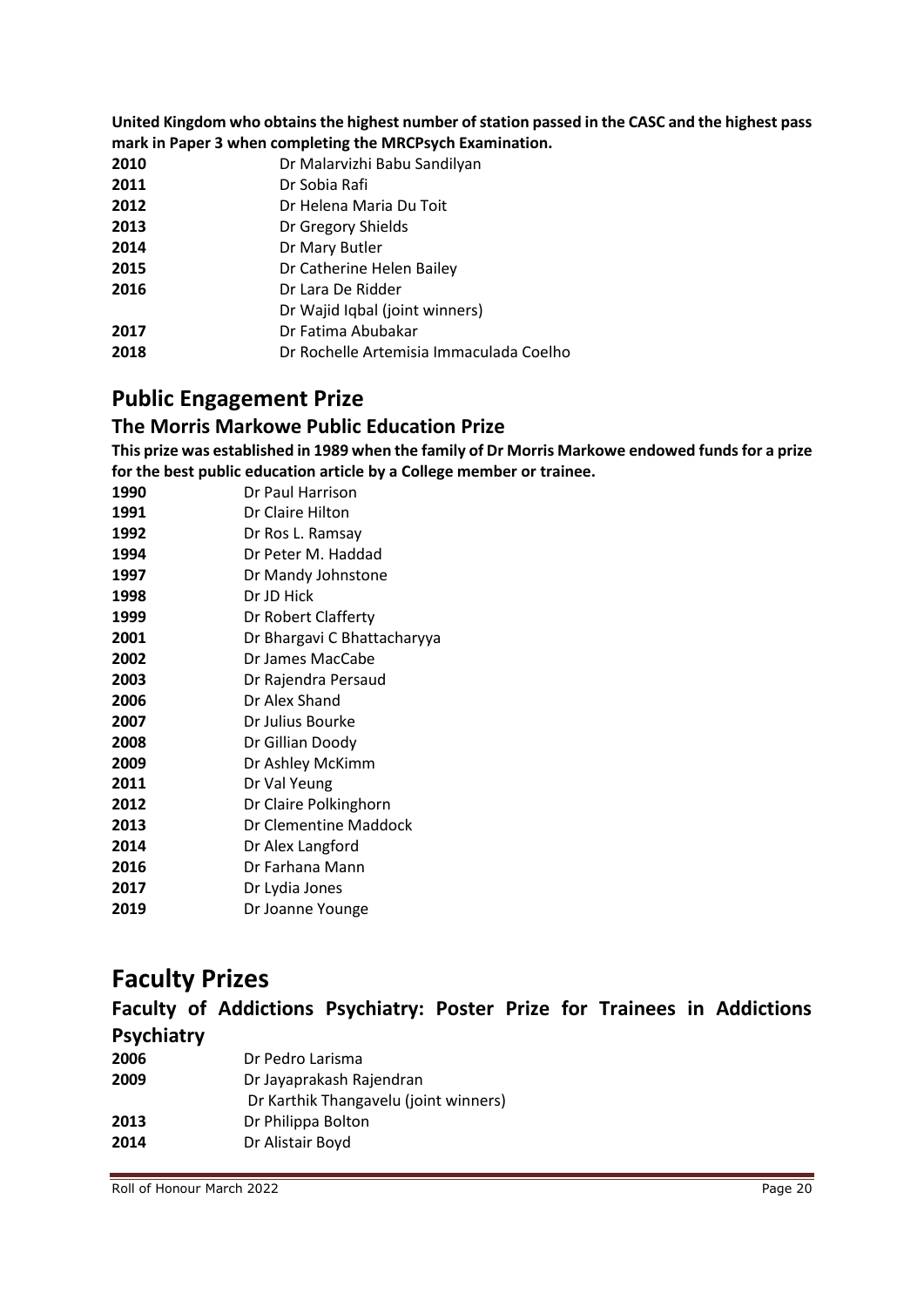Dr Stephen Kaar Dr Aurielle Goddard Dr Oluwaseun Adeitan Dr Annika Gibbons Dr Emmert Roberts Dr John Barker

# **Faculty of Addictions Psychiatry: Medical Student Essay Prize in Addictions**

#### **Psychiatry**

| 2004 | Dr Anthony Glasper                  |
|------|-------------------------------------|
|      | Dr Hany El-Sayeh                    |
| 2007 | Dr Musa Sami                        |
| 2009 | Dr Anna Rebowska                    |
| 2013 | Dr Chloe Taylor                     |
|      | Dr Isabella Stanley (joint winners) |
| 2014 | Dr Athanasios Alexandris            |
| 2015 | <b>Emily Bruchez</b>                |
| 2017 | Dean Connolly                       |
| 2018 | Chloe Brown                         |
| 2019 | Jeremy Warner                       |
|      |                                     |

Claire Worsley

#### **Faculty of Addictions Psychiatry: Trainee Lecture Prize**

- Dr Mohammad Shaiyan Rahman
- Dr Megan Fisher and Dr Kamran Ahmed (joint winners)
- Dr Nicola Kalk
- Dr Marco Colizzi
- Dr Musa Sami
- Dr Marcus Tan
- Dr Emmert Roberts
- Dr Franco De Crescenzo and Dr Emmert Roberts (joint winners)

### **Faculty of Academic Psychiatry: Margaret Slack Travelling Fellowship**

**This travelling fellowship is awarded from funds bequeathed by Margaret Mary Slack. This travelling fellowship is intended to encourage senior psychiatric trainees to broaden their academic knowledge and experience in a centre of excellence either in the UK or abroad**.

| 2011 | Dr Lena Palaniyappan                                           |
|------|----------------------------------------------------------------|
| 2012 | Dr Amanda Sinai                                                |
| 2013 | Dr Elizabeth Barrett                                           |
| 2014 | Dr Hamid Alhai                                                 |
|      | Dr Samuel Chamberlain (joint winners)                          |
| 2015 | Dr Sarah Jones                                                 |
|      | Dr Oana Mitrofan                                               |
| 2016 | Dr Montserrat Fuste Boadella                                   |
|      | Dr Chris Smart                                                 |
| 2018 | Dr Carol Kan                                                   |
|      | Dr Joseph Kane                                                 |
| 2019 | Dr Helen Elizabeth Bould and Dr Stephanie Lewis (joint winners |
| 2020 | Dr Emanuele Osimo and Dr Musa Sami (joint winners)             |
|      |                                                                |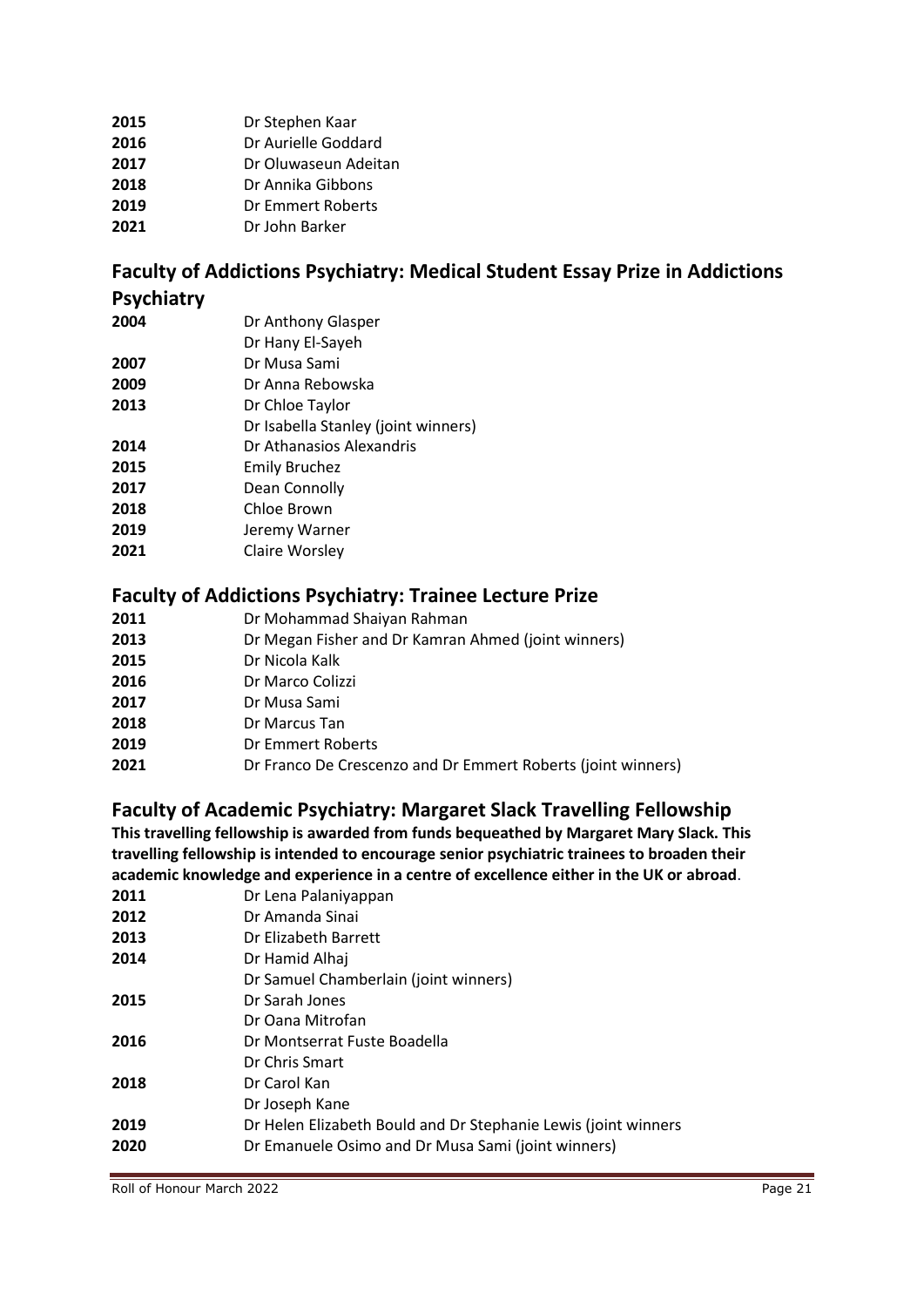| 2021 | Dr Emmert Roberts and Dr Nuala Kane (joint winners) |  |
|------|-----------------------------------------------------|--|
|      |                                                     |  |

## **Faculty of Academic Psychiatry: Oral Presentation Prize**

|      | (from 2011 these prizes are part of the International Congress)                                                                |
|------|--------------------------------------------------------------------------------------------------------------------------------|
| 2009 | Dr Molly Douglas (1 <sup>st</sup> prize)                                                                                       |
| 2010 | Dr Aaron Vallance (1 <sup>st</sup> prize)                                                                                      |
| 2011 | Dr Lena Palaniyappan                                                                                                           |
| 2012 | Dr Amy Manley                                                                                                                  |
| 2013 | Celia Shiles (student research) and Sayinthen Vivekanantham (student research)<br>Dr Daniel Martin (trainee research)          |
| 2014 | Dr Jess Sussman (student/FY research) Dr Sotirios Posporelis (trainee research)                                                |
| 2015 | Dr Rob Mc Cutcheon                                                                                                             |
| 2016 | Amy Jebreel, Kaur Jaseel and Ibtisam Hasan (joint winners: education and training<br>Nikki Scheiner (service evaluation/audit) |
|      | Rapid Fire Presentation Winners: David Bell, David Hodson, Lindsay Sinclair,                                                   |
|      | Rashmi Patel, Daniel Martin Mohamed Zuhair, Simon Wallace, Simon Hayes,<br><b>Charlotte Morris</b>                             |
| 2017 | No oral presentations                                                                                                          |
| 2018 | Dr Yehudit Bauernfreund (rapid fire presentation)                                                                              |
|      | Dr Zoe Clough (rapid fire presentation)                                                                                        |
| 2019 | Vivian Sing (rapid fire presentation - research)                                                                               |
|      | John Christopher Sharkey (rapid fire presentation - Service                                                                    |
|      | Evaluation/Audit/Quality Improvement)                                                                                          |
|      |                                                                                                                                |

## **Faculty of Academic Psychiatry: Poster Presentation Prize**

|      | (from 2011 these prizes are part of the International Congress)                |
|------|--------------------------------------------------------------------------------|
| 2009 | Dr Sarah Seth (1 <sup>st</sup> prize)                                          |
| 2010 | Dr Judith Harrison (1 <sup>st</sup> prize)                                     |
| 2011 | Dr Alisdair Rooney                                                             |
| 2012 | Dr V Harbishettar                                                              |
|      | Dr Rhys Bevan-Jones (trainee education)                                        |
|      | Dr Mandip Jheeta (trainee service evaluation & audit)                          |
| 2013 | Nicola Kalk (student category)                                                 |
|      | Dr Rajeev Krishnadas                                                           |
|      | Dr Andrew Collier (trainee education)                                          |
|      | Dr Gautam Bhatia (trainee service evaluation & audit)                          |
| 2014 | Rachel Barker (student/FY education and training)                              |
|      | Dr Charles Cleland (student/FY service evaluation/audit)                       |
|      | Lois Salter (student/FY research)                                              |
|      | Dr Rose Mozdiak (trainee education and training)                               |
|      | Dr Sarah Jones (trainee service evaluation/audit)                              |
|      | Dr Sundar Gnanavel (trainee research)                                          |
| 2015 | Dr Tom Stockmann (education and training)                                      |
|      | Dr Rachel Gore (Service evaluation/audit)                                      |
|      | Dr Joseph Hayes (research)                                                     |
| 2016 | Laura Pina-Camacho (trainee research) and Elizabeth Rose (trainee<br>research) |
|      | Emma Rourke (student research)                                                 |
|      | Michael Doris (trainee education/training) and Shivanthi Sathanandan           |
|      | (trainee education/training)                                                   |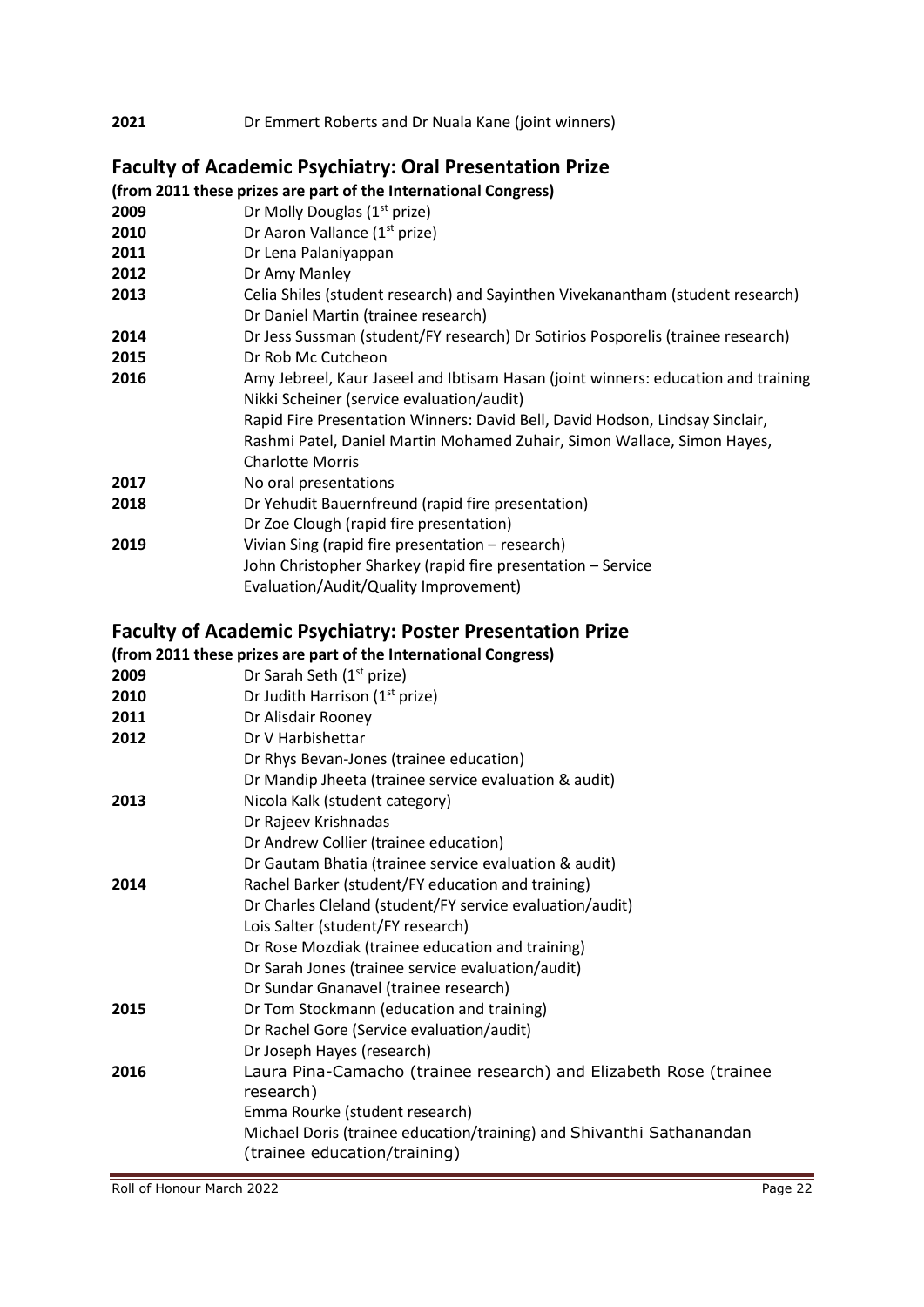|      | Allison Edwards (trainee service evaluation/audit) and Grace Harris<br>(trainee service evaluation/audit) |
|------|-----------------------------------------------------------------------------------------------------------|
|      | Grace Kwok (student service evaluation/audit)                                                             |
| 2017 | Dr Victoria Barker (trainee research)                                                                     |
|      | Pirathiv Kugathasan (student research)                                                                    |
|      | Dr Benjamin McLewis (trainee education/training)                                                          |
|      | Dr Monica Parker (student/FY1 education/training)                                                         |
|      | Dr Katie Goldring (trainee service evaluation/audit)                                                      |
|      | Emma Courtney (student service evaluation/audit)                                                          |
| 2018 | Dr Anitha Chithiramohan (student/FY service evaluation/audit)                                             |
|      | Dr Robert Lundin (student education/training)                                                             |
|      | Cameron Arnold (student research)                                                                         |
|      | Dr Farkhanda Hassan 9trainee service evaluation/audit)                                                    |
|      | Dr Sophie Butler (trainee education/training)                                                             |
|      | Dr Nicola Kalk (trainee research)                                                                         |
| 2019 | James Fisher (Student/FY Service Evaluation/Audit/Quality Improvement)                                    |
|      | Alexander Berry (Student/FY education/training)                                                           |
|      | Charlotte Richardson (Student/FY research)                                                                |
|      | Josef Mahdi (Trainee Service Evaluation/Audit/Quality Improvement)                                        |
|      | Seona Duroux (Trainee education/training)                                                                 |
|      | Emanuele Osimo and Mrunal Bandawar (joint winners) (trainee research)                                     |
|      |                                                                                                           |

#### **Faculty of Academic Psychiatry: Trainee Conference Poster Prize**

#### **Faculty of Child & Adolescent Psychiatry: The Gillian Page Prize**

**Presented to the College by Mr John Page, a Consultant ENT Surgeon, and his wife to commemorate their daughter Gillian. It was awarded every two years for original work in adolescent psychiatry, and may be a research project, a review of a topic or a study of a clinical innovation.**

- **1985** Dr Andrew Whitehouse
- **1987** Dr Michael Allsopp
- **1989** Dr Peter James Tayler
- **1991** Dr Jeremy Shaw
- **1995** Dr Christopher Peter Hollis
- **2001** Dr Jacinta Oon Ai Tan
- **2007** Dr Paul Wilkinson
- **2015** Dr Pamela Bowman
- **2019** Dr Rosemary Sedgwick
- **2021** Dr Rosalind Oliphant

#### **Faculty of Child & Adolescent Psychiatry: Medical Student Essay Prize**

- **2011** Chantelle Wiseman
- **2012** James Kelly
- Carwyn Watkins (joint winners)
- **2013** Fiona Robertson
- **2014** Alfie Lloyd (1<sup>st</sup> Prize)
- Elisabetta Howe (2nd Prize)
- **2015** Amy Gimson
- **2016** Kirsty Ward
- **2017** Lauren Passby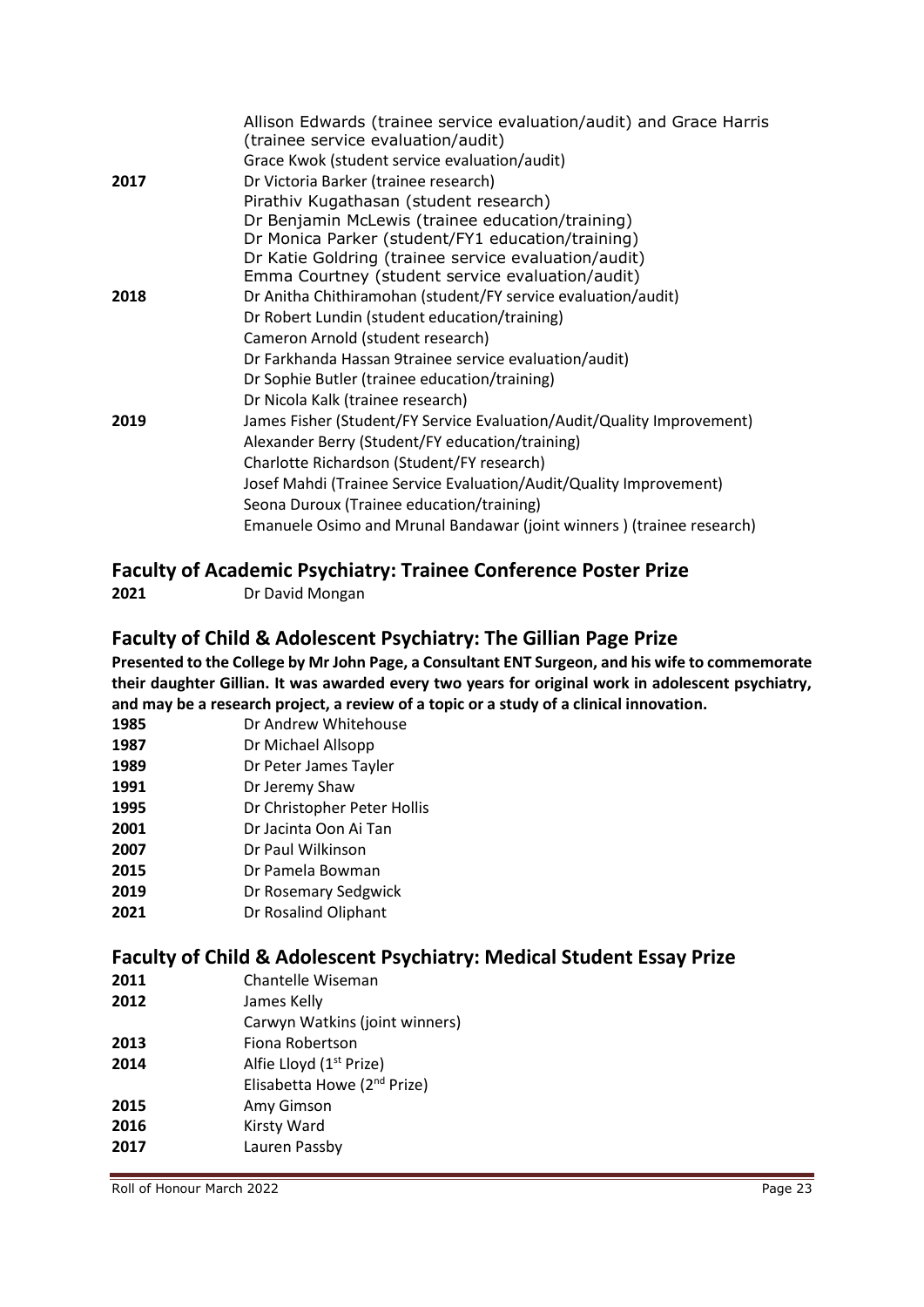| Danielle Williams |
|-------------------|
| Ellen Macpherson  |
| Ella Sykes        |
| Zunaira Dara      |
|                   |

## **Faculty of Child & Adolescent Psychiatry: The Margaret Davenport Prize**

**The family of the late Dr Margaret Davenport made a bequest to the Faculty to establish a prize in her name. The prize is awarded to the best oral or poster presentation made by a trainee or newly appointed consultant at the Faculty's Annual Residential Meeting.** 

- Dr Julian Morrell
- Dr Robert Smyth
- Dr Tamsin Ford
- Dr Kapil Sayal
- Dr Walid Sorour
- Dr Meinou Simmons (joint winners)
- Dr Shruti Garg
- Dr Sarah Dorrington
- Dr Maria Martines-Herves
- Dr Emma Diggins and Dr Anya Kaushik (joint winners)
- Miss Hannah Scott
- Dr Susanne Marwedel
- Dr Stephanie Lewis
- Dr Fauzia Qureshi
- Vera Lees and Rosie Hay joint winners

#### **Faculty of Child and Adolescent Psychiatry: Poster Prize**

- Dr Peter Sweeney
- Dr Nelli Preiss
- Dr Nigel Camilleri
- Dr Ramya Srinivasan
- Dr Carmen-Maria Apostu
- **Dr** Daniel Vella Fondacaro
- Dr Sundar Gnanavel

#### **Faculty of Child and Adolescent Psychiatry: Best Oral Presentation**

Dr Jinal Patel

#### **Faculty of Child and Adolescent Psychiatry: Harrington Writing Prize**

**The essay prize was established by the Faculty in the name of Professor Richard Charles Harrington to encourage interest in Child and Adolescent Psychiatry among trainees and speciality doctors Richard Harrington was an internationally acclaimed academic who was one of the first to identify the existence of childhood depression.**

- Dr Niniola Adetuburu
- Dr Anna Eaton (joint winner)
- Dr Razan Halawa (joint winner)
- Dr Sheila Johnston

#### **Faculty of Eating Disorders: Poster Presentations**

Dr Golnar Aref-Adib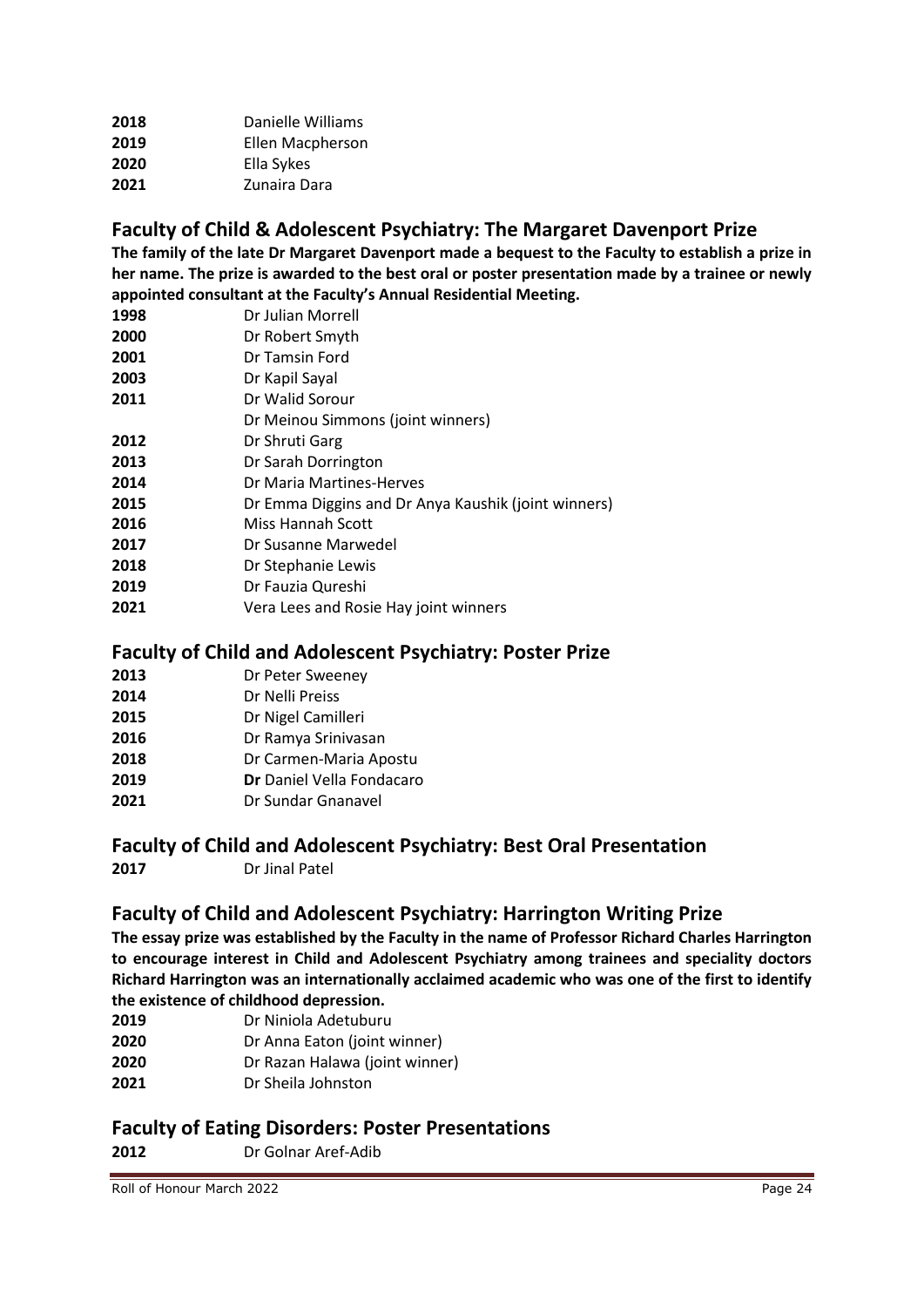- Dr Sophie Tomlin
- Dr Katherine Herlinger
- Dr Tulika Jha and Dr Illona Szeredko
- Dr Harriet Tan, Dr Tamara Simons and Dr Margaret Murphy
- Dr Sophie Tomlin, Dr Elizabeth Tyrell Bunge and Dr Arnaldo Felix de Carvalho
- Professor Janet Treasure
- Maedeh Yakhchi Beykloo and Bruno Porras Garcia
- Dr Eleanor Gaynor
- Dr Naomi Warne

#### **Faculty of Eating Disorders Essay Prize**

Benjamin Geers and Dr Laura Owler (joint winners)

## **Faculty of Forensic Psychiatry: Medical Student Essay Prize**

| <b>Faculty Of Forensic Fayermatry. Medical Student Essay</b> |
|--------------------------------------------------------------|
| Nicholas Robertson                                           |
| Alyshe Shetye                                                |
| Daniel Hall (joint winners)                                  |
| Daniel Cooper                                                |
| Elisabetta Howe (joint winners)                              |
| Adam Walton                                                  |
| Allegra Collins                                              |
| Gunjun Sharma and Marissa Lewis (joint winners)              |
| Emma Ross                                                    |
| Jinal Patel                                                  |
| <b>Andrew Taylor</b>                                         |
| Ramandeep Purewal                                            |
| <b>Beth Williams</b>                                         |
|                                                              |

### **Faculty of Forensic Psychiatry: John Hamilton Travelling Fellowship**

**Dr John Hamilton worked at the Maudsley and at Broadmoor Hospital. This biennial prize is offered to psychiatrists working in forensic psychiatry in order to broaden their experience through travel.**

- Dr Jeyabala Balakrishna
- Dr Piyal Sen
- Dr Mark Taylor
- Dr Elizabeth Walsh
- Dr Seena Fazel
- Dr Alastair Morris
- Dr Mohammad Shaiyan Rahman
- Dr Suzanne Coghlam
- Dr Alina Lubin

#### **Faculty of Forensic Psychiatry: Poster Prize**

- Dr Catherine Kinane and Dr Gillian Paterson Prathina
- Dr Apurva Gavin Reid
- Dr Ragini Heeramun
- Dr Piyal Sen
- Dr Jodie Westhead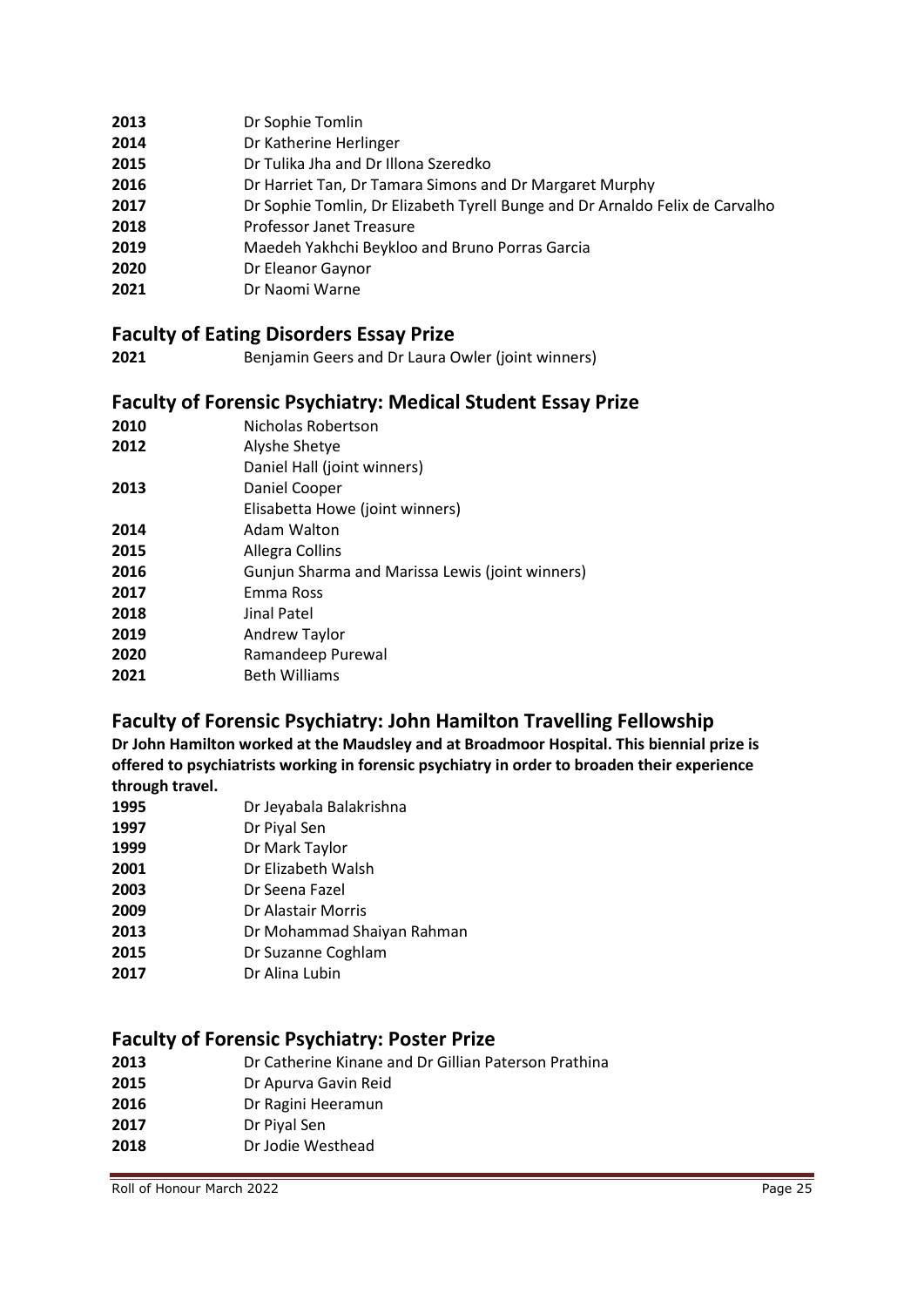- Dr Alistair Morris, Dr Jodie Westhead, Dr Martin Clarke and Dr Ruth Hatcher
- Dr Lucy McCarthy and Dr Simon Gibbon
- **Dr** Nick Dossetter
- Dr Bethany Platford
- Dr Natasa Basrak, Prof Harry Kennedy, Dr Mary Davoren joint winners
- Dr Catarina Rodrigues dos Santos, Dr Victoria Sullivan, Dr Martha Hawker, Dr Victoria Jones joint winners
- Dr Catherine Weeks, Dr Trevor Broughton joint winners
- Caroline Synnott, Catherine Rock, Hania Amin, Elmear Ni Mhuricheartaigh, Harry G Kennedy, Mary Davoren joint winners
- Tallulah Thomas, Natasha Kalebic, Sarah Argent, Pamela J Taylor joint winners

## **Faculty of Forensic Psychiatry: New Research Prize**

- Dr Carlene King
- Dr Laura Archer-Power and Dr Alexis Cullen (joint winners)
- Dr Mary Davoren
- Dr Kapil Sharma
- Dr Conor O'Neil
- Dr Jack Tomlin
- Dr Joanne Parry
- **Dr** Roland Jones
- Dr Lindsay Thomson
- **Dr** Lindsey McIntosh
- Dr Howard Ryland

### **Faculty for General Adult Psychiatry: Oral and Poster Presentation Prize for Trainees and Consultants**

- Dr Adarsh Shetty
- Dr Sharif Ghali
- Dr Marco Picchioni
- Dr Lena Palaniyappan (joint winners)
- Dr Suhanthini Farrell
- Dr Joseph Hayes
- Dr Suhanthini Farrell
- Dr Hindh Khalifeh
- Dr Rishni Bhudia
- Rebecca Webb-Mitchell
- Alexandra Pitman
- Peter Wilson
- Dr James Bailey
- Dr Giorgianna Passerello
- Dr Gabriela Di Scenza and Dr Tobias Rowland (joint winners)

## **Faculty for General Adult Psychiatry: Medical Student Essay Prize**

- Dr Ian Coulter
- Dr Alex Mentez and Dr Katie Marwick
- Dr Laura May
- Dr Akshay Nair
- Dr Samantha Batt-Rawden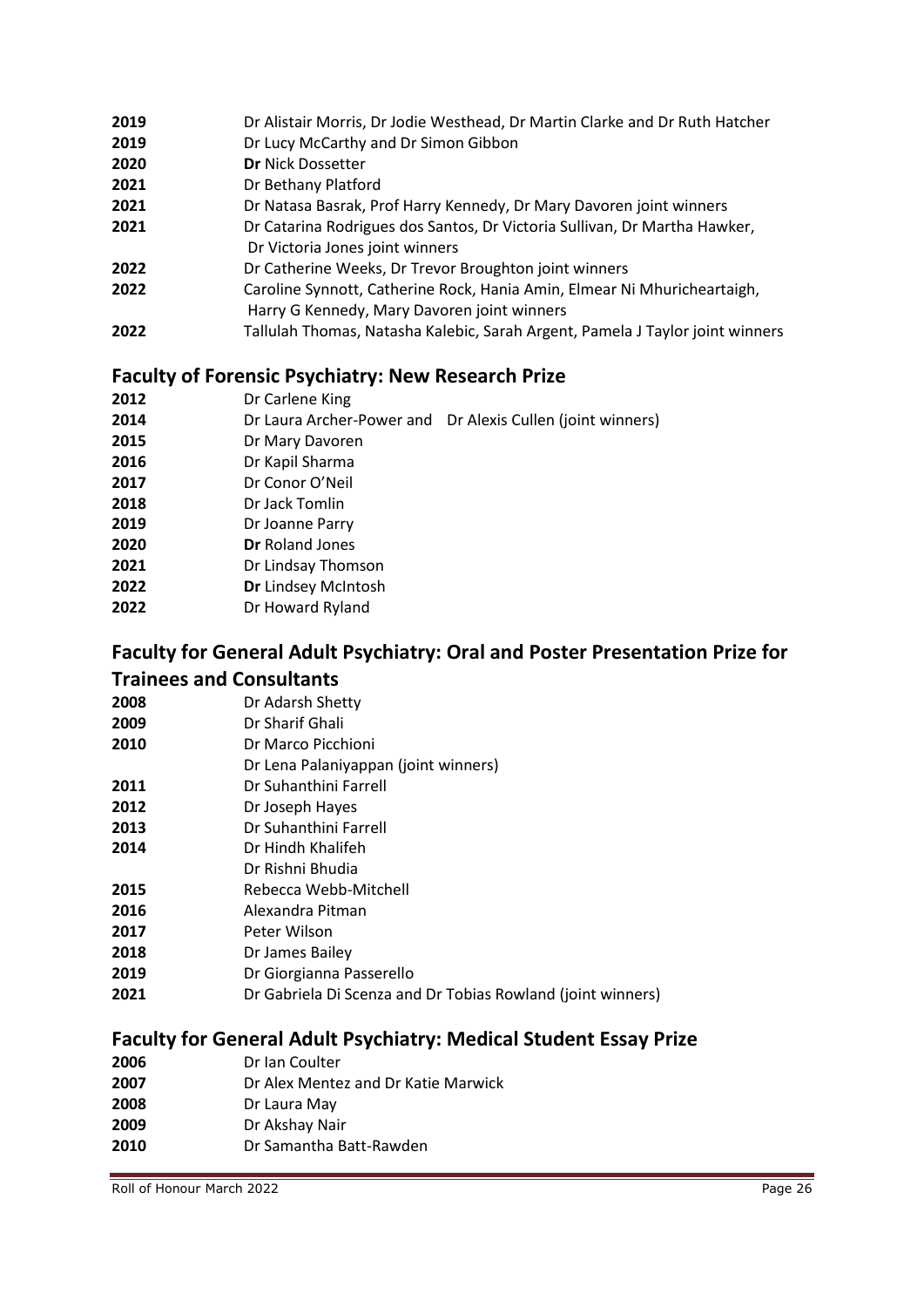| Dr Adam Al-Diwan<br>2011<br>2012<br>Dr Thomas Reilly<br>2013<br>Dr Michael Shea<br>2014<br>Dr Joseph Morwood<br>Dr Marco Narajos (joint winners) |  |
|--------------------------------------------------------------------------------------------------------------------------------------------------|--|
|                                                                                                                                                  |  |
|                                                                                                                                                  |  |
|                                                                                                                                                  |  |
|                                                                                                                                                  |  |
|                                                                                                                                                  |  |
| <b>Tom Dalton</b><br>2015                                                                                                                        |  |
| 2016<br>Michael Tai and Christopher Hatton (joint winners)                                                                                       |  |
| 2017<br>Katherine Leung                                                                                                                          |  |
| Joshua Breedon<br>2018                                                                                                                           |  |
| 2019<br>Praveen Somarathne                                                                                                                       |  |
| 2021<br>James Nicolson                                                                                                                           |  |

## **Faculty of Intellectual Disability Psychiatry: The Alec Shapiro Prize**

**Dr Alexander Shapiro, CBE, was one of the great figures in learning disability psychiatry who died in 1988. His erudition was considerable, as testified by his extensive contribution to medical literature; he received the CBE in recognition of this. There are two prizes; one for best poster presentation and one for best oral presentation.**

**1996** Dr Ernest Gralton

| 1997 | Dr A. Thomas (poster)              |
|------|------------------------------------|
| 1997 | Dr Nicola Bailey                   |
| 1998 | Dr Craig Melville (poster)         |
|      | Dr Steve Hinder (oral)             |
| 1999 | Dr Regi Tharian Alexander (poster) |
|      | Dr Rachel Forsyth (oral)           |
| 2000 | Dr Fabian Haut (poster)            |
|      | Dr Mhairi Duff (oral)              |
| 2001 | Dr Rachel Forsyth (poster)         |
|      | Dr Farooq Ahmad (oral)             |
| 2002 | Dr Kirsty Passmore (poster)        |
|      | Dr Ipsita Mitra (oral)             |
| 2003 | Dr Andre Strydom (poster)          |
|      | Dr Ross Overshott (oral)           |
| 2004 | Dr Evan Yacoub (poster)            |
|      | Dr Elita Smiley (oral)             |
| 2006 | Dr Karen Poon (poster)             |
|      | Dr Lammata Bala Raju (oral)        |
| 2007 | Dr John Devapriam (poster)         |
|      | Dr S. G. Sajith (oral)             |
| 2008 | Dr Reza Kiani (poster)             |
|      | Dr John Devapriam (oral)           |
| 2009 | Dr Dheeraj Rai (poster)            |
|      | Tom Selmes (oral)                  |
| 2010 | Dr Shweta Gangawati (poster)       |
|      | Dr Viswa Radhakrishnan (oral)      |
| 2011 | Dr Gareth Rees (poster)            |
|      | Dr Bhathika Perera (oral)          |
| 2012 | Dr Laura Cameron (poster)          |
|      | Dr Neil Sheehan (oral)             |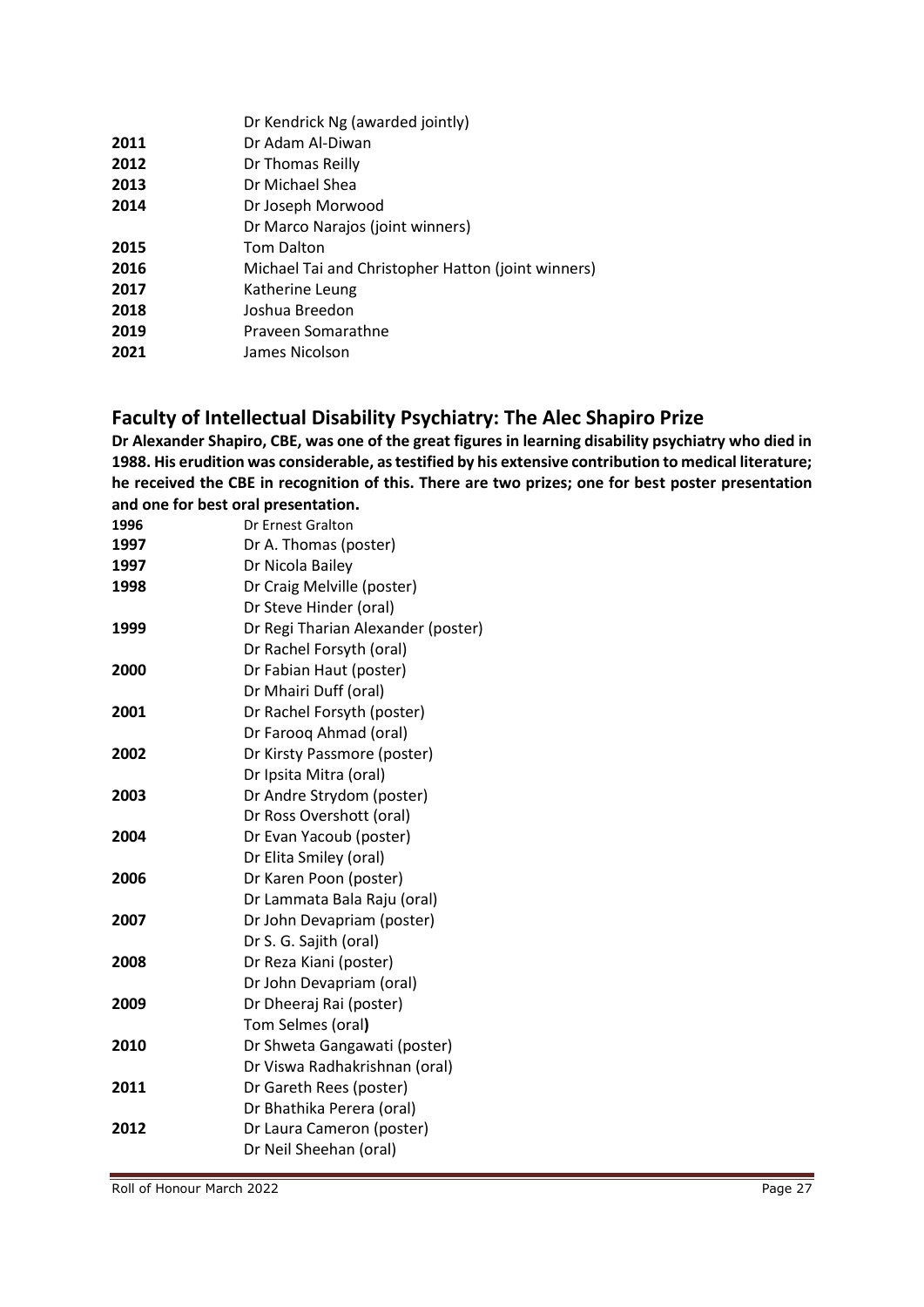| 2013 | Dr Rupali Acharya (poster)  |
|------|-----------------------------|
|      | Dr Nicole Eady (oral)       |
| 2014 | Dr Kathryn Cousins (poster) |
|      | Dr Bernice Knight (oral)    |
| 2015 | Dr Rory Sheehan (poster)    |
|      | Dr Eleanor Romaine          |
| 2016 | Dr Kanmani Balaji (poster)  |
|      | Dr Niall O'Kane (oral)      |
| 2017 | Dr Samuel Tromans (poster)  |
|      | Dr Lindsay Mizen (oral)     |
| 2018 | Dr Laura Korb (oral)        |
|      | Dr Jaleel Khaja (poster)    |
| 2019 | Dr Merryn Anderson (oral)   |
|      | Dr Samuel Tromans (poster)  |
| 2020 | Dr Sam Tromans (oral)       |
|      | Dr Georgios Mousailidis     |
| 2021 | Dr Catherine Dakin (oral)   |
|      | Dr Sonya Rudra (poster)     |

## **Faculty of Intellectual Disability Psychiatry: Jack Piachaud Medical Student Poster Prize**

**The prize is awarded annually to medical students based at a UK university. Students should present a poster based on a project/audit in learning disabilities.**

- **21011** Amanda Barton, Rachel Bayliss, Sarah Browne, Ralph Harper and Christine ScarsBrook (joint winners)
- **2012** Felicity Trimmer
- **2013** Hannah Hotchin
- **2014** Connie Shingles
- **2015** Mary Campbell
- **2016** Alexander Burrell
- **2018** Rachelle Rachmat
- **2020** Alexander Smith and Alexandra Ducrizet
- **2021** Natasha Binnie

#### **Faculty of Intellectual Disability Psychiatry: The Brian Oliver Prize**

**This Prize was established in 1991 from funds donated in memory of Dr Brian Oliver, a member of the Mental Handicap Section Executive Committee. It is awarded annually for research into the psychiatry of intellectual disability and may be a piece of original research or a literature review.**

| 1992 | Dr Meera Roy                         |
|------|--------------------------------------|
| 1993 | Dr Jenny Curran                      |
|      | Dr Sally Anne Cooper (joint winners) |
| 1994 | Dr David Bramble                     |
| 1995 | Dr DN, Winter                        |
| 1996 | Dr Jim O'Dwyer                       |
| 1997 | Dr Gillian Doody                     |
| 1998 | Dr Jane McCarthy and Dr Jemma Boyd   |
| 2010 | Dr Bathika Perera                    |
| 2012 | Dr Afia Ali                          |
| 2013 | Dr Laura Nicholson                   |
| 2015 | Dr Lance Watkins                     |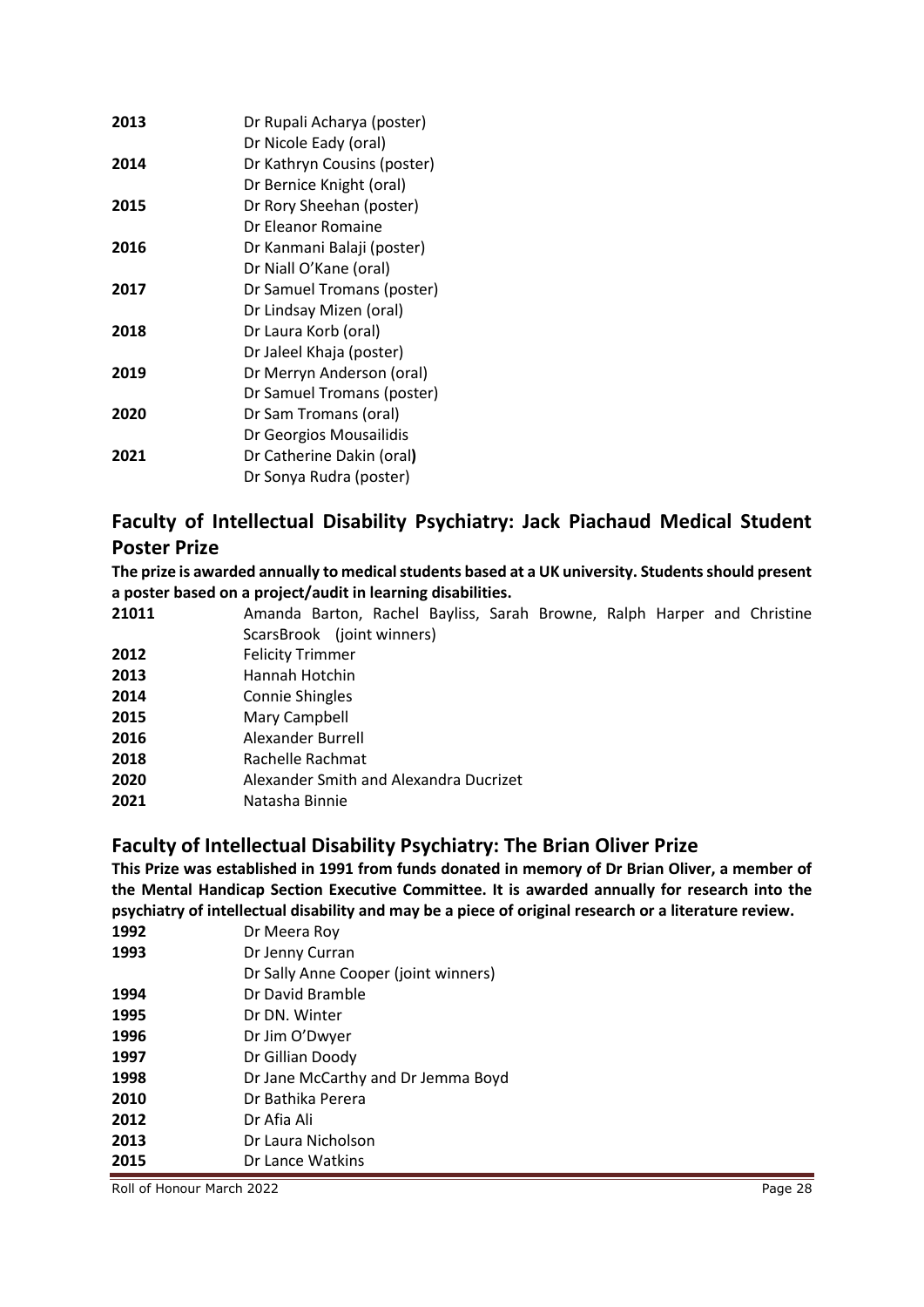| 2018 | Dr Lindsay Mizen           |
|------|----------------------------|
| 2019 | Dr Georgina Corbet Burcher |

#### **Faculty of Intellectual Disability: Professor Joan Bicknell Medical Student Essay Prize**

**This prize was established by the Faculty of the Psychiatry of Intellectual Disability to be awarded for an essay written by a medical student about their contact with a person (or people) with learning disability during the course of their studies.**

| 2006 | Etienne Laverse       |
|------|-----------------------|
| 2007 | <b>Esther March</b>   |
| 2008 | Christopher Holdridge |
| 2009 | Lucy McCabe           |
| 2010 | <b>Tracey Norwich</b> |
| 2011 | <b>Emily Hart</b>     |
| 2012 | Francis O'Hanlon      |
| 2013 | Colin Low             |
| 2014 | Iona Campbell         |
| 2015 | Victoria Ellison      |
| 2016 | Zaamin Hussain        |
| 2017 | <b>Rory Tinker</b>    |
| 2018 | Manisha Natajaran     |
| 2020 | Lucretia Thomas       |
| 2021 | Nicole Owen           |
|      |                       |

## **Faculty of Intellectual Disability Psychiatry: The Gregory O'Brien Travelling Fellowship**

**Professor Gregory O'Brien was a former Chair of the Faculty of Psychiatry of Intellectual Disability at the Royal College of Psychiatrists. This travelling fellowship awarded from the Faculty's funds is a celebration of this pioneering clinician researcher who was a role-model for many an aspiring doctor in the field. It is intended to encourage psychiatric trainees and young Consultants to broaden their academic and clinical knowledge in a centre of excellence either in the UK or abroad. The prize is awarded biannually**

| 2016 | Dr Geraldine Lines |
|------|--------------------|
| 2018 | Dr Rory Sheehan    |
| 2020 | Dr Oana Mitrofan   |

#### **Faculty of Neuropsychiatry: Poster Prize**

| 2012 | Dr Maria Carballedo                   |
|------|---------------------------------------|
|      | Dr Rory Conn                          |
|      | Dr Christopher Symeon (joint winners) |
| 2013 | Dr Nicholas Meyer                     |
| 2014 | Dr Laura Bach                         |
| 2015 | Dr Roxanne Keynejad                   |
| 2016 | Samr Dawood                           |
|      | <b>Mantas Malys</b>                   |
|      | <b>Charlotte Squires</b>              |
| 2017 | Eric Kelleher                         |
|      | Sara Castro                           |
|      | Lucy Gibbons                          |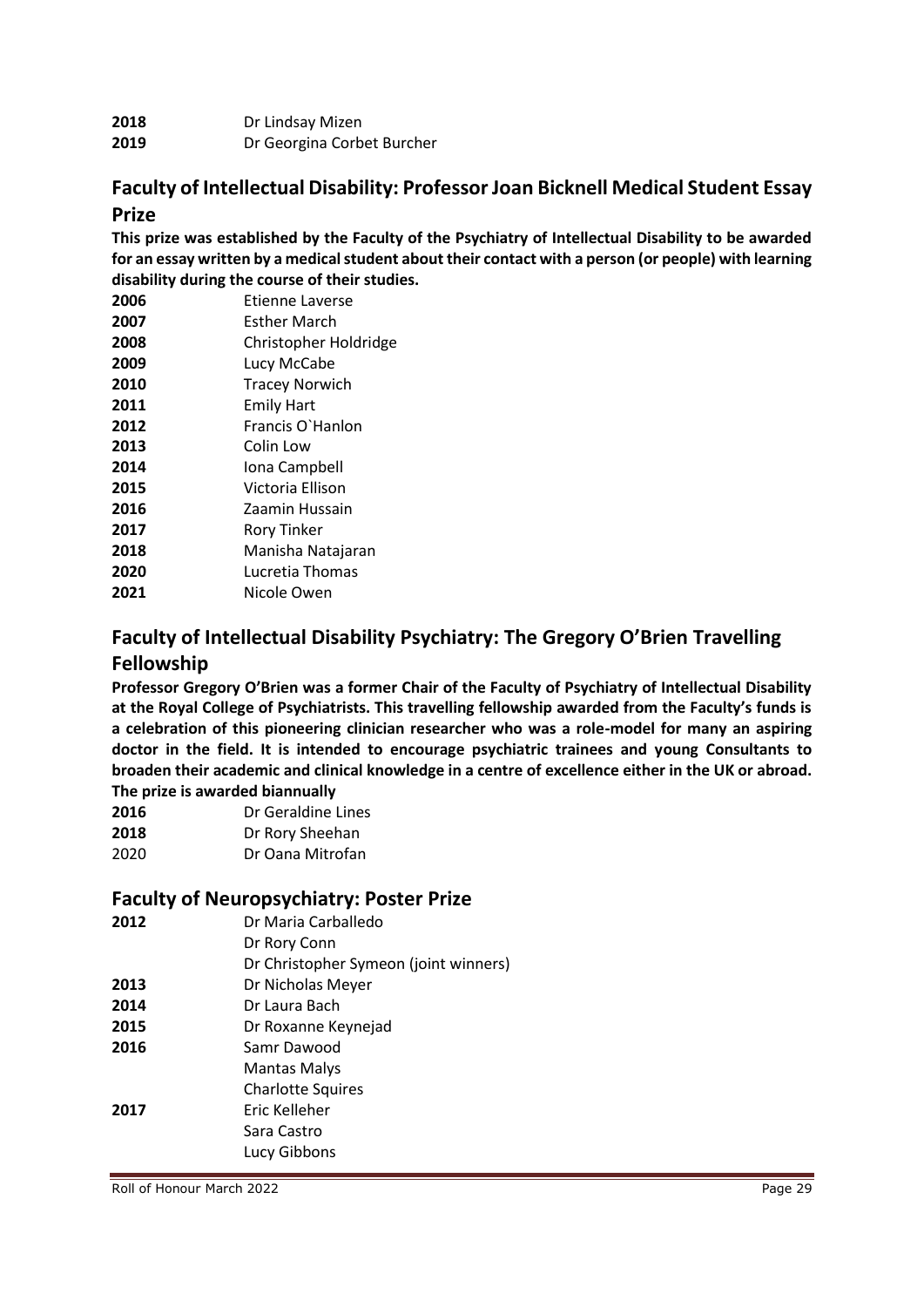| 2018 | Mark Smith             |
|------|------------------------|
|      | Mohanbabu Rathnaiah    |
|      | Laurence Astill Wright |

#### **Faculty of Neuropsychiatry: Trainee Award**

- **2011** Dr Jeremy Rampling
- **2012** Dr Annie Swanapoel
- **2013** Dr Akshay Nair
- **2014** Dr Maurice Clancy
- **2015** Dr Eric Kelleher
- **2016** Dr James Ashcroft
- **2017** Dr Graham Blackman
- **2018** Dr Abigail Smakowski

#### **Faculty of Neuropsychiatry: Research Prize**

- **2019** Dr Robyn McCarron
- **2021** Abidemi Otaiku

#### **Faculty of Neuropsychiatry: Medical Student Systematic Review Prize**

| 2019 | <b>Heather Boagey</b> |
|------|-----------------------|
|      |                       |

- **2020** Olabisi Ogunbiyi
- **2021** James Badenoch, Ritika D. Sundaram, Danish Hafeez, Ella Burchill, Aman Saini, Lucretia Thomas and Isabella Conti

#### **Faculty of Neuropsychiatry: Presentation Prize**

| 2019 | Dr Jack Blake (Oral)                                                                          |
|------|-----------------------------------------------------------------------------------------------|
|      | Dr Ben Lim (Trainee) (Poster)                                                                 |
|      | Emily Mulligan (Medical Student) (Poster)                                                     |
| 2020 | Alexa Zhang (trainee) (Poster)                                                                |
|      | Jakov Tiefenbach (medical student) (Poster)                                                   |
| 2021 | <b>Matthew Amer</b>                                                                           |
|      | Dr Thomas Cranshaw (Trainee/SAS doctor) (Poster)<br>Zainab Hussein (Medical Student) (Poster) |
|      |                                                                                               |

### **Faculty of Old Age Psychiatry: The Felix Post Prize**

**The Felix Post Prize was established in 2004 to commemorate the contribution of Dr Post to old age psychiatry. The late Dr Post remains a seminal figure of old age psychiatry. This prize allows established consultants and non-consultant grade career psychiatrists in non-academic units to reflect on their current work and describe in an essay an innovative task undertaken by the multidisciplinary team which may contribute to the management of older patients suffering from functional illness.**

| 2009 | Dr Robert Colgate   |
|------|---------------------|
| 2014 | Dr Robert Clafferty |

#### **Faculty of Old Age Psychiatry: Medical Student Essay Prize**

| 2010 | Thomas Hogan            |
|------|-------------------------|
| 2011 | <b>Thomas McCormick</b> |
| 2012 | Kirsty Crowe            |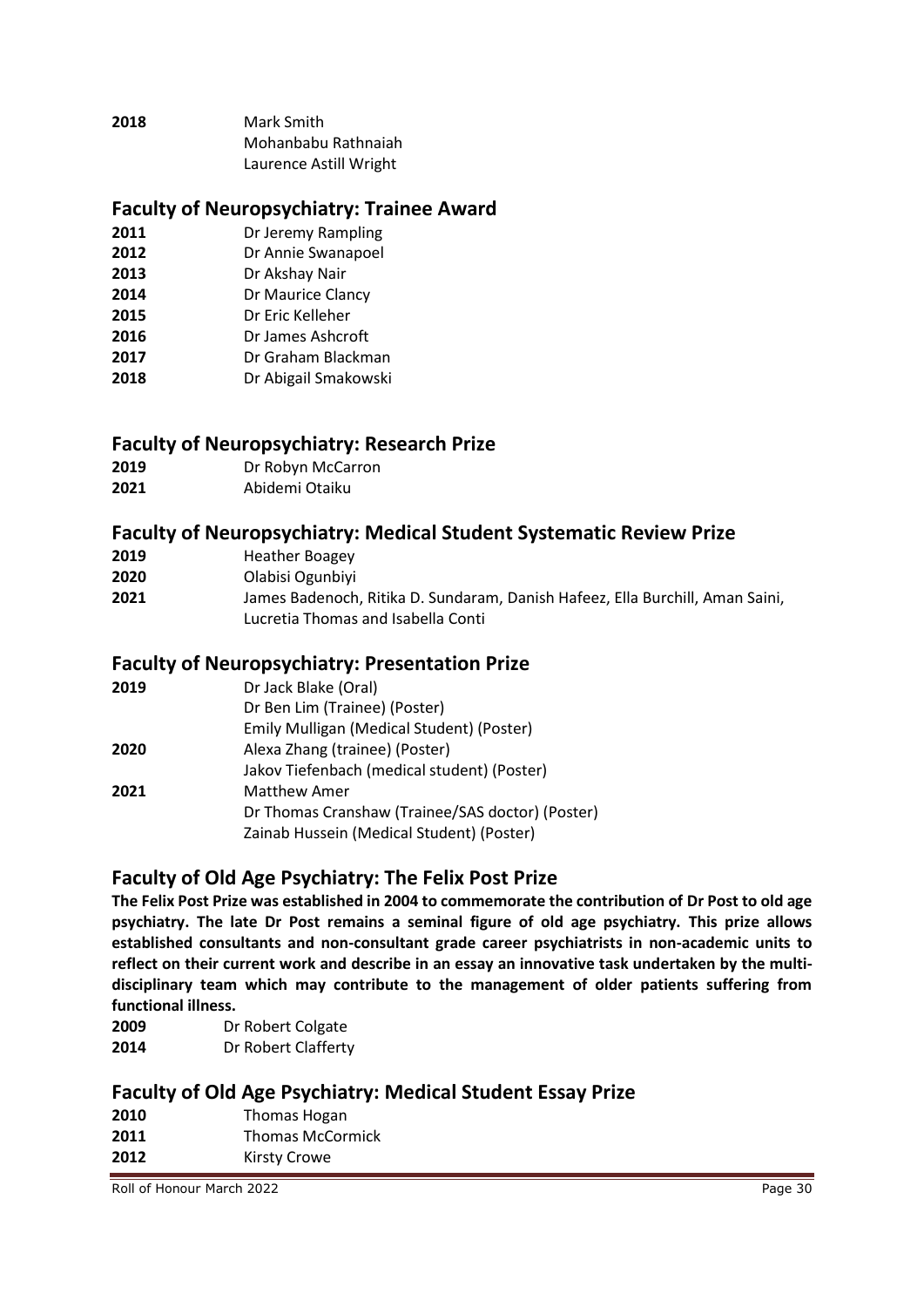| 2013 | Roya Hassanzadeh        |
|------|-------------------------|
| 2014 | Andrew Dolley           |
| 2015 | Jane Leadbetter         |
| 2016 | Maxime Tacquet          |
| 2017 | <b>Matthew Hastings</b> |
| 2018 | George Gillett          |
| 2019 | Natasha Dembrey         |
| 2020 | <b>Fazal Shah</b>       |
| 2021 | Sarah Chitson           |
|      |                         |

#### **Faculty of Old Age Psychiatry: The Philip Davis Prize**

**Established in 1992 in memory of Dr PRH Davis, a psycho-geriatrician and long-term College member, it is awarded annually for an essay on a broadly-based clinical topic relating to the care of older people with mental illness.**

| Dr Philip L. Huckle                                                |
|--------------------------------------------------------------------|
| Dr Jill Warrington                                                 |
| Dr Deidre Ann Shields                                              |
| Dr James Peregrine Williams Warner                                 |
| Dr Julian Christopher Hughes (joint winners)                       |
| Dr Philip Wilkinson                                                |
| Dr Alexander Joel Mitchell                                         |
| Dr Graeme Yorston                                                  |
| Dr Gillian Pinner                                                  |
| Dr Seena B. Fazel                                                  |
| Dr Henry O'Connell                                                 |
| Dr Leona Judge                                                     |
| Dr Andrew Byrne                                                    |
| Dr Caroline Donnelly                                               |
| Dr Anita Kulatilake                                                |
| Dr George Crowther                                                 |
| Dr Elizabeth Lightbody                                             |
| Dr Anthony McElveen                                                |
| Dr Lauren Waterman                                                 |
| Dr Itunuayo Ayeni                                                  |
| Dr Ayesha Bangash                                                  |
| Dr Gavin Tucker                                                    |
| Dr Karen Stanley (This is the last time the prize will be awarded) |
|                                                                    |

#### **Faculty of Old Age Psychiatry: The Mohsen Naguib Prize**

**This prize was originally established informally by the Faculty in 1993 and formally in 1998 in memory of the late Dr Mohsen Naguib.A Coptic Christian, Dr Naguib originated from Egypt and worked at the Maudsley Hospital, notably in the area of paraphrenia. He was subsequently appointed senior lecturer at St Charles Hospital. The Mohsen Naguib Prize will be awarded for the best short scientific paper presented by a trainee.**

| 2001 | Dr Aisling Denihan   |
|------|----------------------|
| 2002 | Dr Pam Stevenson     |
| 2003 | Dr Ioana Popescu     |
| 2004 | Dr Aisling Denihan   |
| 2005 | Dr Elizabeth Starren |
| 2007 | Dr Soumya Hegdi      |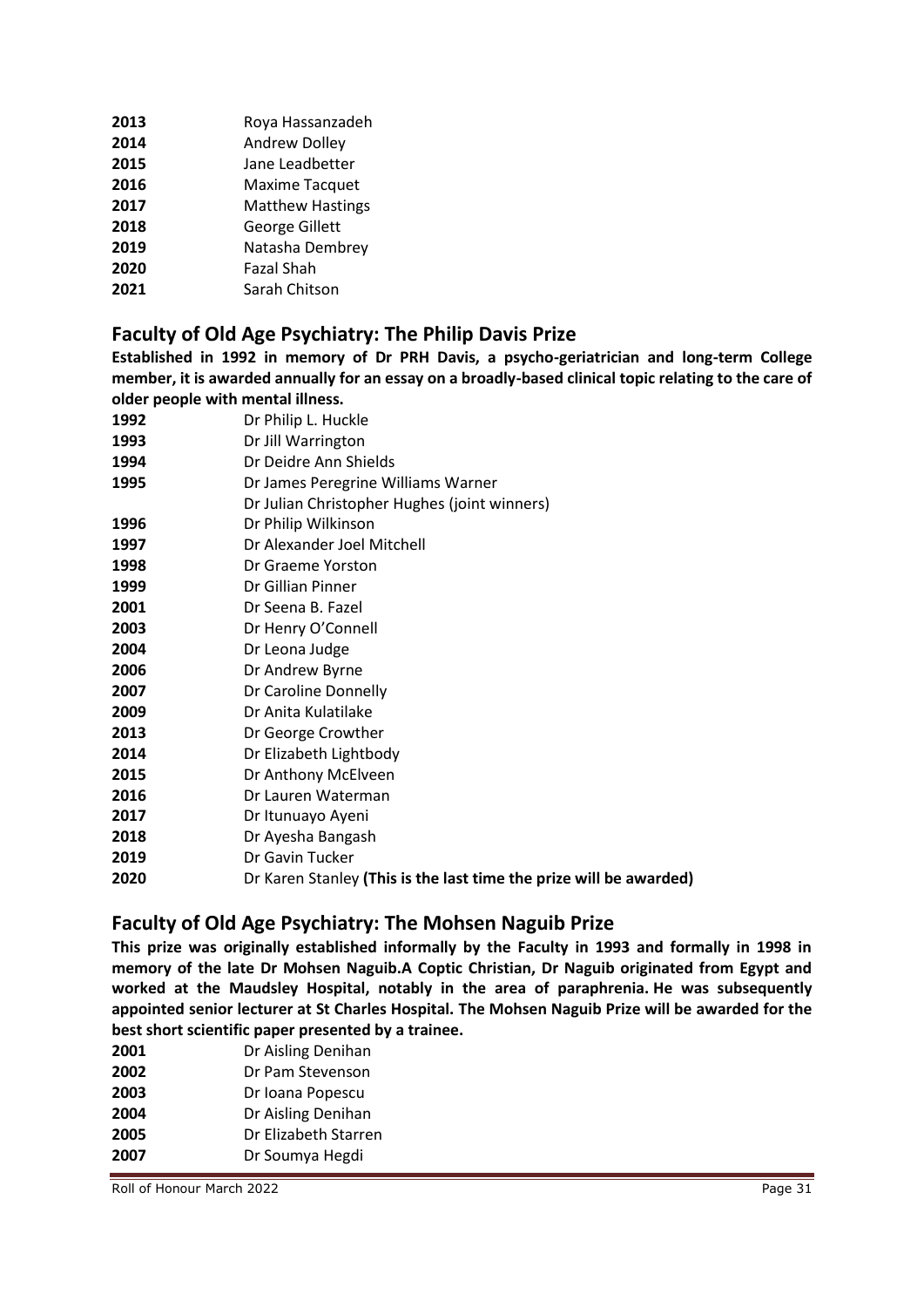| 2008 | Dr Prasanti Veeramachaneni           |
|------|--------------------------------------|
| 2009 | Dr Noel Collins                      |
| 2010 | Dr Raghupathy Paranthaman            |
|      | Dr Vikram Palanisamy (joint winners) |
| 2011 | Dr Craig Gordon                      |
| 2012 | Dr Mhairi Hepburn                    |
| 2013 | Dr Mary Davoren                      |
| 2014 | Dr Lucinda Knight                    |
| 2015 | Dr Christine Taylor                  |
| 2016 | Dr Paul Donaghy                      |
| 2017 | Dr Jay Amin                          |
| 2018 | Dr Joe Kane                          |
| 2019 | Dr Zoe Goff                          |
| 2021 | Dr Louisa Mander                     |

#### **Faculty of Old Age Psychiatry: Best Consultant Research/Service Development**

- Dr James Warner
- Dr Sabari Muthukrishnan
	- Dr Amanda Thompsell (joint winners)

#### **Faculty of Old Age Psychiatry: Lifetime Achievement Award in Older People's Mental Health**

- Dr Nori Graham Professor David Jolley Mr Harry Cayton Professor Ian McKeith Professor Mary Marshall
- Professor Susan Benbow
- Professor Tom Arie
- Professor Brice Pitt
- Professor Alistair Burns
- Dr Dave Anderson
- Baroness Elaine Murphy
- Professor John O'Brien
- Professor Rob Howard
- Professor Ajit Shah

#### **Faculty of Old Age Psychiatry: Poster Presentations**

- Dr Subha Thiyagesh
- Dr Alok Kumar Rana
- Dr Tom Smith
- Dr Rachel Gore
- Dr Mathinus van Zyl
- Dr Gillian Wieczorek (joint winners)
- Dr Rachel Gore
- Dr Stephen de Souza
- Dr Caroline McGechaen
- Dr Girish Rao
- Dr George Crowther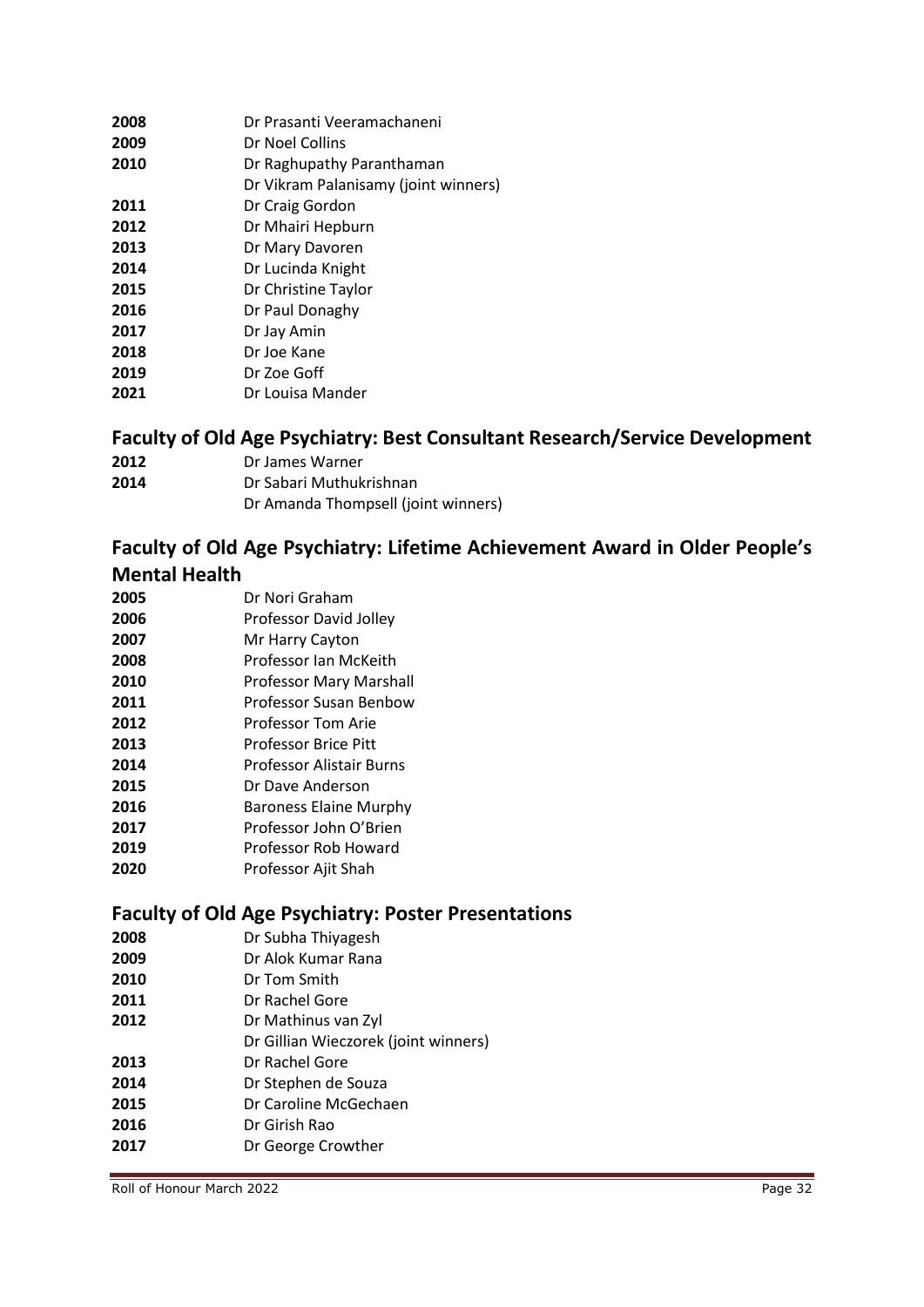| 2018 | Dr Tim Hicks |
|------|--------------|
|      |              |

- Dr Rashi Negi
- Dr Matthew Roughley

#### **Faculty of Perinatal Psychiatry: Medical Student Essay Prize**

- Rajan Nimalanathan
- Peter McCann
- Alexandra Nowbar
- Maria Lobo
- David Rook
- Jacob King
- Dean Connolly
- 8 Sharvari Khapre and Emily Singer (joint winners)
- Chloe Challen and Abigail Walker-Jacobs (joint winners)
- Isabel Raynaud
- Rose O`Connell

### **Faculty of Perinatal Psychiatry: Medical Student Project Prize**

- Hayley Roscoe Dr Tanushree Nair Dr Young Hui Soo and Dr Catherine Crocker Meeriam Kadicheeni Tak Wai Chan Grace Crowley Hannah Gordon and Sharvari Khapre Lucy Tomasetti
- Diana Ples and Morenike Dasilva Ellimah (joint winners)
- Anna Gallagher

#### **Faculty of Perinatal Psychiatry: Daksha Emson Poster Prize**

- Dr Rehana Akther
- Dr Julia Langan
- Dr Sarah Ashurst-Williams, Dr Laura Farrell and Dr Orlagh McCambridge
- Dr Sarah Jones
- Dr Chrishanthy Jayarajah and Dr Hannah Driver
- Dr Catherine Wilson
- Dr Kike Olajide
- DrClaire Wilson
- Dr Aurielle Goddard and Dr Ana Roldan Ramos (joint winners)
- Dr Karyn Ayre

## **Faculty of Perinatal Psychiatry: Channi Kumar Poster Prize (at Trainees` Conference)**

- Dr Haroon Yacoub
- Dr Nayra Martin-Key

### **Faculty of Rehabilitation & Social Psychiatry: The Douglas Bennett Prize**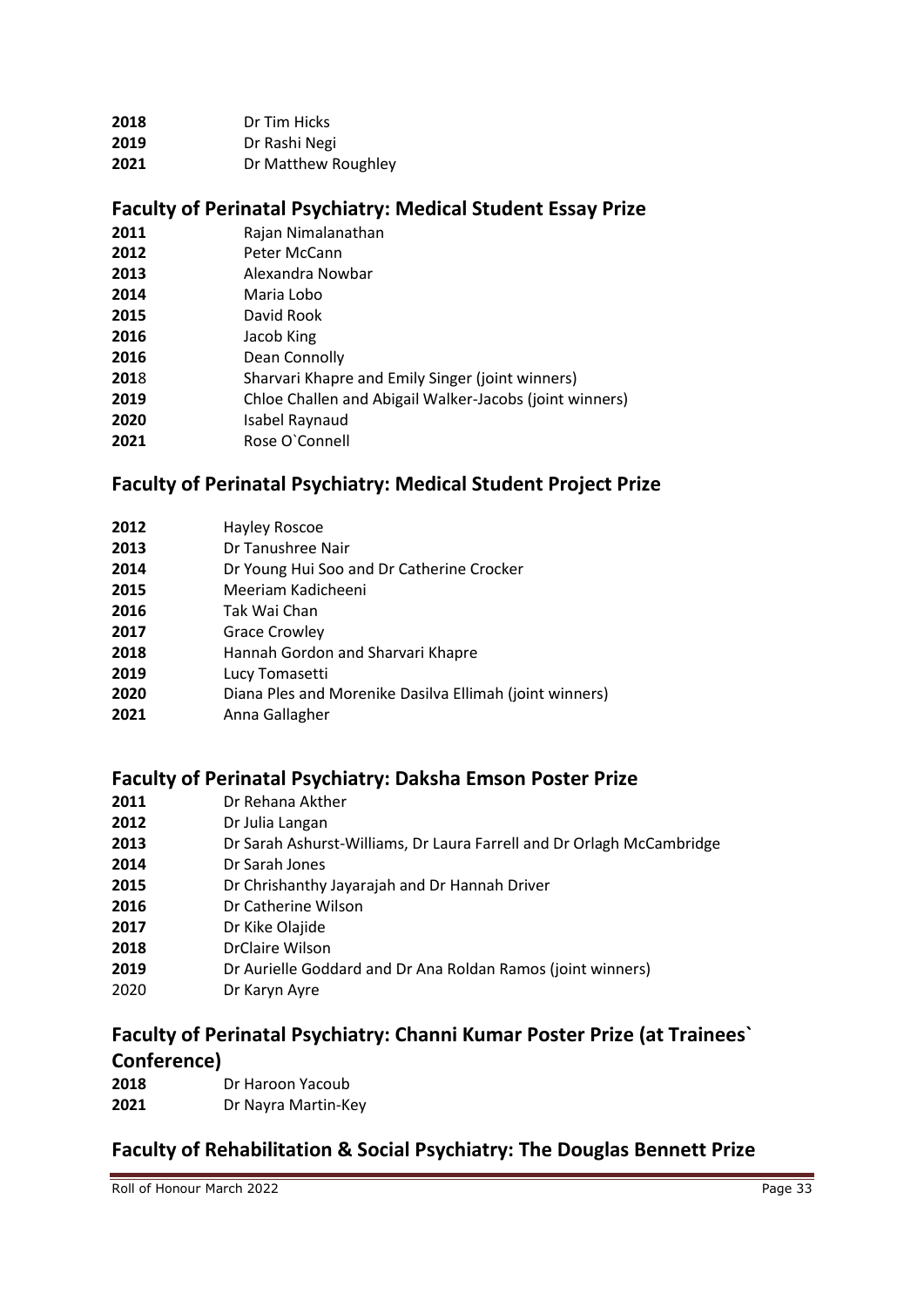**The prize is awarded annually for the best paper on rehabilitation psychiatry. It will be awarded to the psychiatrist working in rehabilitation as a trainee, in a non-career grade post, or as a consultant within two years of appointment, who presents the best original work at the Faculty's Residential Meeting.**

| 2002 | Dr Theresa Tattan                 |
|------|-----------------------------------|
| 2003 | Dr Paul Blenkiron                 |
| 2004 | Dr Helen Killaspy                 |
|      | Dr Peter Lepping (joint winners)  |
| 2006 | Dr Rachel Brown                   |
| 2009 | Dr Daniel Herlihy                 |
| 2010 | Dr Joanna Bredski                 |
| 2011 | Dr Vijender Belain                |
|      | Dr Panagiotis Zis (joint winners) |
| 2012 | Dr Nnamdi Nkire                   |
| 2013 | Dr Rohan Kehoe                    |
| 2015 | Dr Christopher Kowalski           |
| 2016 | Dr Joy Patterson                  |
| 2017 | Dr Martin Rotenberg               |
| 2018 | Dr Harry Hill                     |
| 2021 | Dr Musa Sami                      |
|      |                                   |

## **Faculty of Rehabilitation & Social Psychiatry and World Association of Social Psychiatry joint prize – Young Psychiatrist of the Year (**awarded in 2014 instead

of Douglas Bennett Prize)

Dr Rosa Hoekstra

#### **Faculty of Rehabilitation & Social Psychiatry: Poster Prize**

| 2012 | Dr Nicola Duggan |
|------|------------------|
|------|------------------|

- Dr Alexander McDermott
- Dr Charles Eakin
- Dr Emily Easter
- Dr Radhika Sen
- Winner not known
- Dr Isabel Millard

#### **Faculty of Rehabilitation & Social Psychiatry: Medical Student Essay Prize**

- Pei Ling Lim
- Dearbhla Cosgrove
- George Reid
- Rosanna Lush McCrum
- John Goulder
- Beth Samuel

#### **Faculty of Rehabilitation & Social Psychiatry: Lifetime Achievement Award**

- Dr Frank Holloway
- Professor Thomas Craig
- Dr Geraldine Strathdee
- Dr Helen Killaspy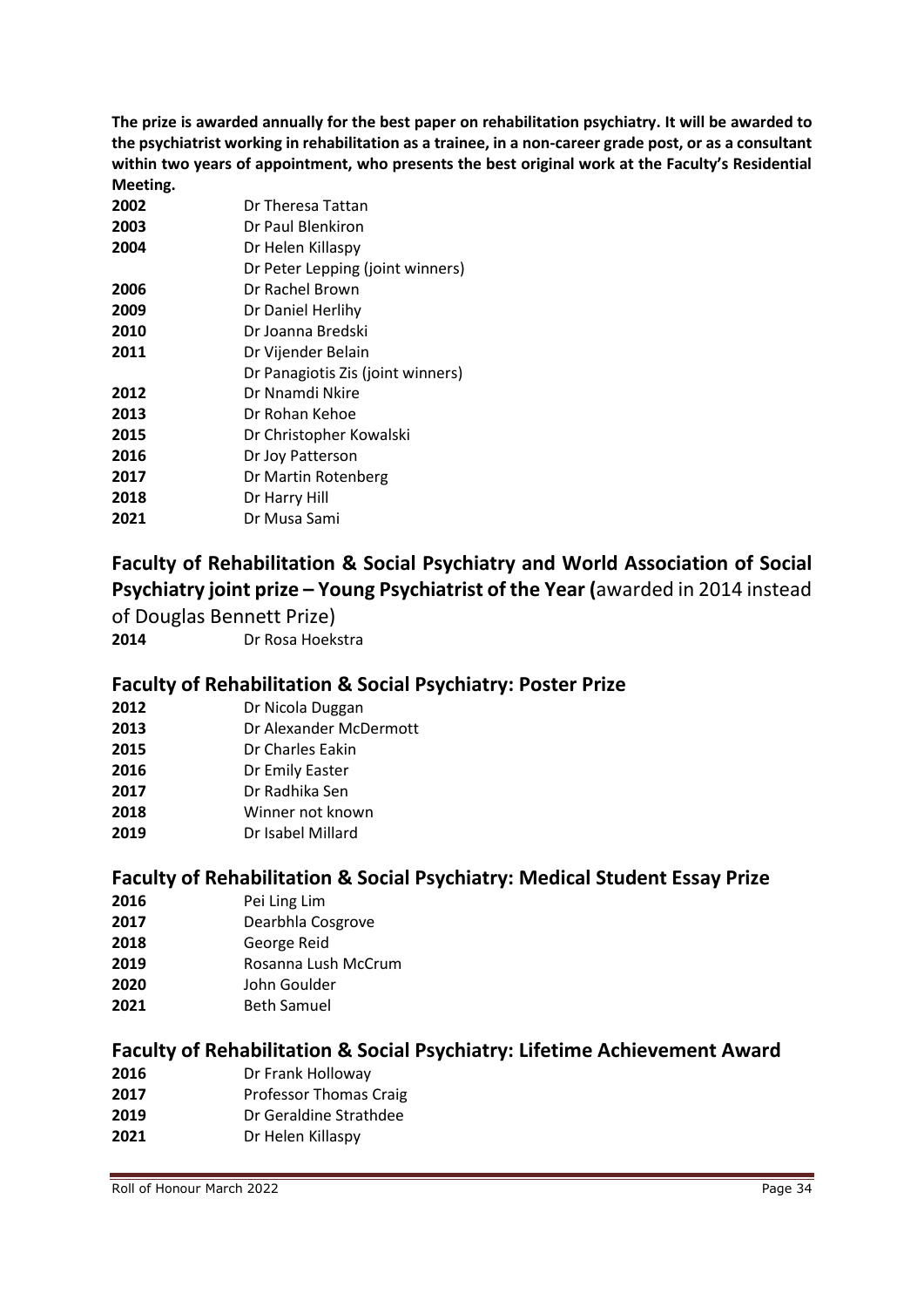#### **Psychopharmacology Committee Prize**

#### **(awarded as part of the International Congress)**

- **2014** Dr Joanna Rooney
- **2015** Chukwudumebi Mbeledogu
- **2016** Victoria Wing
- **2017** Dr Nick O'Connor
- **2018 Y**akchiBeykloo
- **2019** Hester Velthuis
- **2021** Amber Corrigan

#### **Psychopharmacology Committee: Robert Kerwin Prize**

**This prize was established by the Psychopharmacology Special Interest Group in the memory of Professor Robert Kerwin who died unexpectedly in 2007 at the age of 51. He was a leading researcher in the field of Psychopharmacology and chair of the SIG. The prize is intended to promote the role psychopharmacology and is awarded to the authors of the best paper in the field, published within the preceding year in one of three named Royal College of Psychiatrists` publications. 2019** Dr Matthew Taylor

## **Pathfinder Fellowships**

**Established in 2013, the fellowship is awarded to medical students in their penultimate year of study, who are interested in pursuing a career in psychiatry.**

#### **2013**

Alex Berry Claire Eccles Vicki Gordon Jonathan Rogers Liana Romaniuk James O'Donovan James Stefaniak Adrienne van Nieuwenhuizen Kathryn Webster

#### **2014**

Christina Huggins Daniel Casey Finola Brooke-Williams Josephine Mo Lois Salter Ryan Williams Sarah Stranks Sukhmeet Singh Wingfai Kwok Yathooshan Ramesh

#### **2015**

Eleanor King Jade Woolley LindseyKent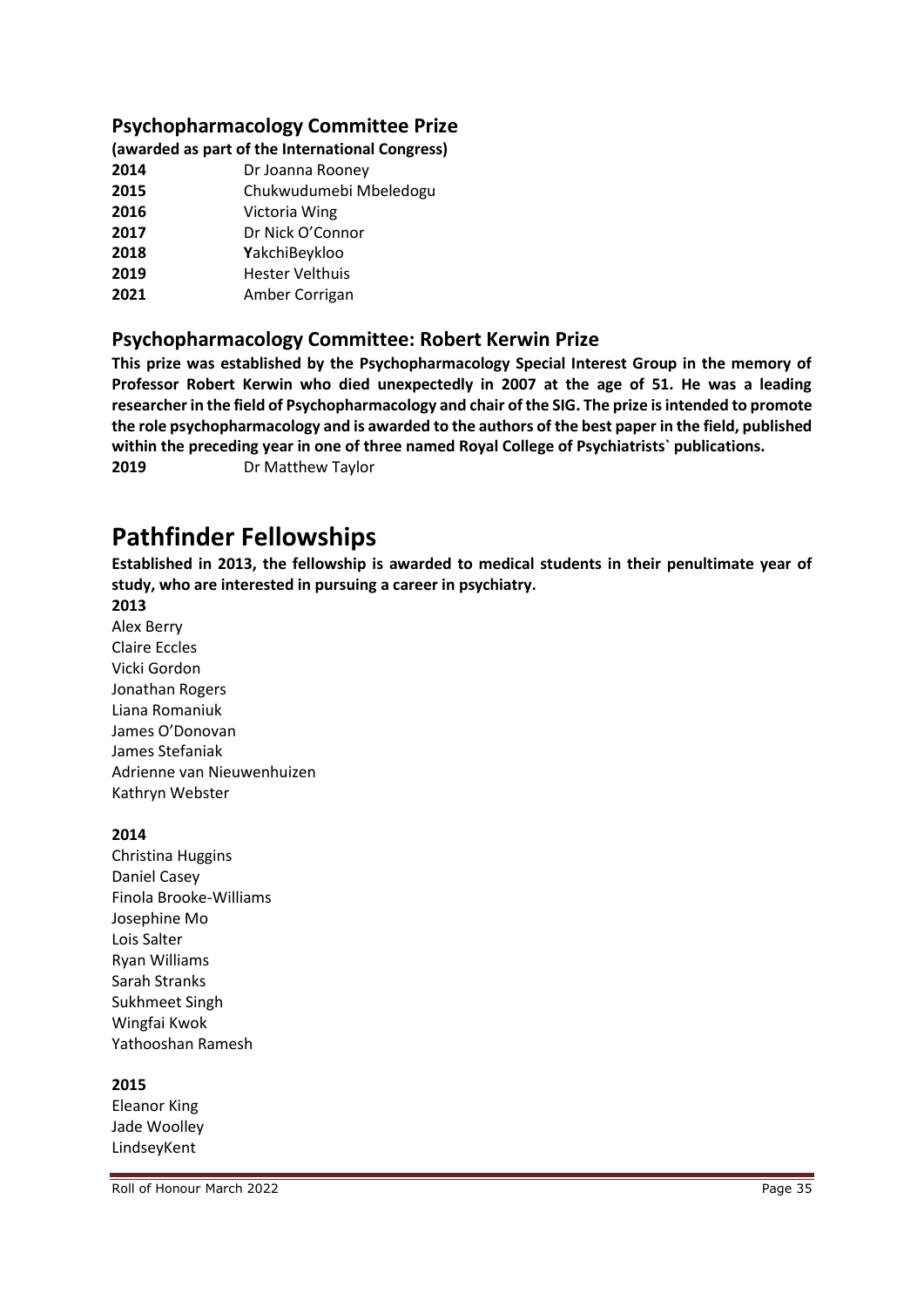Margot Pikovsky Marie Campbell Mayowa Oyesanya Sally Bramley Tom Dalton William Beharrel

#### **2016**

Amber Barthorpe Anna Taylor Claire Brash Clare Langan Jin -Min Yuan John Eraifej Paul Briley Robert Lundin Tessa Lomax Victoria Wing

#### **2017**

Abbas Sadar Amy Darwin Anneka Tomlinson Bethan Crocker Daniel Davies Danielle Trigg Edward Ackling Eleanor Watkins Genevieve Taylor -Davies Hania Habash -Bailey James Gao Jinal Patel Joanne Wallace Kinda Al -Hourani Marilia Gougoulaki Rob Sinnerton Robbie Newman Roshni Bhudia Shauna Wood Thomas Dunne

#### **2018**

Ellisiv Clarke Grace Crowley Jonathan Gibb Mao Fong Lim Niall Lally Camilla Selous Natalie Ellis Cameron Watson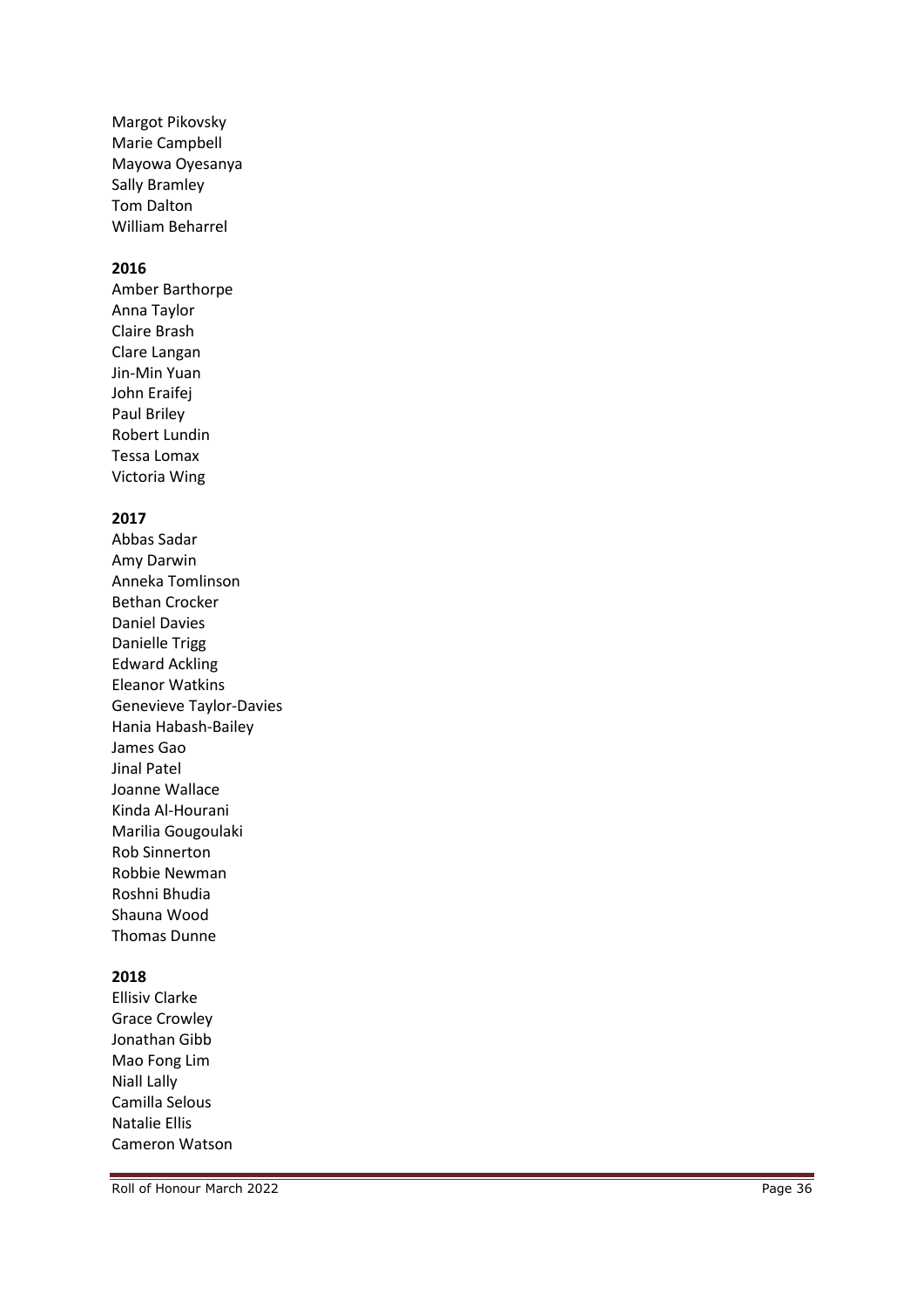Stuart Gooding William Pettersson-Yeo

## **Historical Prizes**

#### **The Psychotherapy Prize**

**Offered for an essay relevant to psychotherapy as practised in psychiatry.**

| 1994 | Dr Gwen Adshead          |
|------|--------------------------|
| 1997 | Dr John Ruthven Mitchell |
| 1998 | Dr Guy Undrill           |

- Dr Lars Hansen
- Dr Joanna Stubley
- Dr Emma Janes
	- Dr Richard Duggins

#### **Gaskell Medal and Prize**

**This prize was established from a trust fund in memory of Dr Samuel Gaskell, Medical Superintendent of the County Aylum, Lancaster. The Gaskell Medal and Prize has always been considered one of the foremost academic distinctions for scholarship in clinical psychiatry. It was awarded annually by examination in accordance with the terms of the Gaskell Trust.** 

| 1971 | Professor Pierre Joseph Victor Beumont     |
|------|--------------------------------------------|
| 1972 | Dr Michael Crowe                           |
| 1973 | Dr Anthony Mann                            |
|      | Dr Timothy Harding                         |
| 1974 | Dr Philip Mullen                           |
| 1975 | Dr Robin MacGregor Murray                  |
| 1976 | Dr Alec Roy                                |
| 1977 | Dr John Charles Cutting                    |
| 1978 | Dr Pamela Jane Taylor                      |
| 1979 | Dr Christopher Paul Lindsay Freeman        |
| 1980 | Dr Digby John Tantam                       |
| 1981 | Dr Alan Gordon                             |
| 1982 | Dr Jeremy Bird                             |
| 1983 | Dr Christopher Thompson                    |
| 1984 | Dr Robin Richard Jacobson                  |
|      | Professor Cornelius Katona (joint winners) |
| 1985 | Dr Matcheri Keshavan                       |
| 1987 | Dr Shon William Lewis                      |
| 1989 | Dr Ruth Harper                             |
| 1990 | Dr Anthony David                           |
| 1991 | Dr Michael Isaac                           |
| 1992 | Dr Thomas Fahy                             |
| 1993 | Dr Peter William Raven                     |
| 1994 | Dr Nicholas John Bass                      |
| 1995 | Dr Peter Michael Haddad                    |
| 1996 | Dr Antonios Camille Zamar                  |
| 1997 | Dr Richard James Drake                     |
| 1998 | Dr Chris Evans                             |
| 1999 | Dr Theodore Soutzos                        |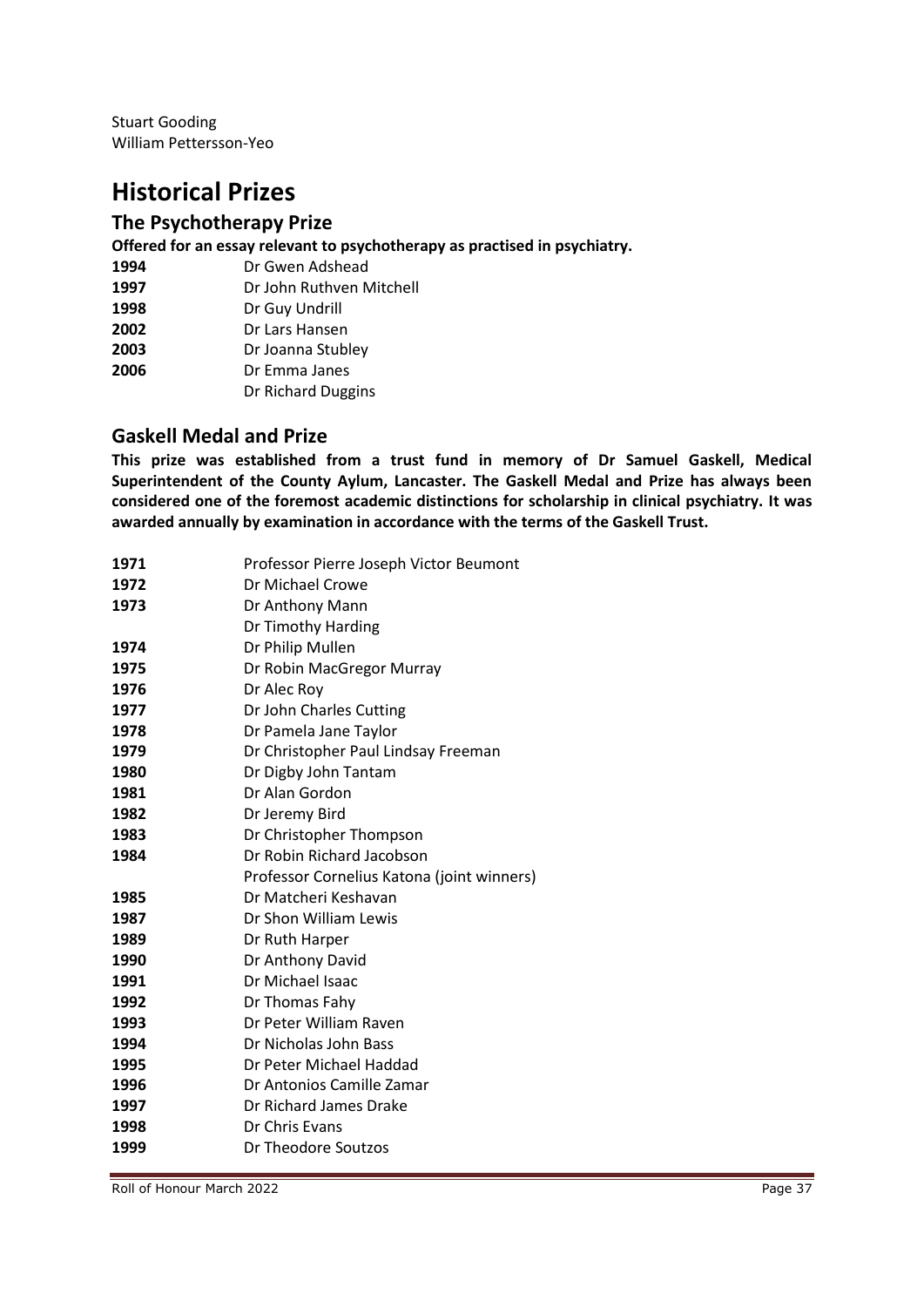| 2001 | Dr Colm McDonald                 |
|------|----------------------------------|
| 2002 | Dr Kishore Chandiramani          |
| 2003 | Dr Rajesh Mohan                  |
|      | Dr Brendan Kelly (joint winners) |
| 2008 | Dr Armin Raznahan                |

#### **The Research Prize and Bronze Medal**

**The Bronze Medal and Prize was awarded to any officer below consultant status of a psychiatric hospital or unit for the best dissertation on a clinical or pathological subject relating to mental disorder.** 

| 1971 | Dr John Peter Russell Young                                      |
|------|------------------------------------------------------------------|
| 1973 | Dr Peter Julian Tyrer                                            |
| 1974 | Dr Selwyn Smith                                                  |
| 1976 | Dr Robin Murray                                                  |
| 1977 | Dr Paul Bebbington                                               |
| 1978 | Dr Stuart Arthur Checkley                                        |
| 1979 | Dr Jonathan Chick                                                |
| 1980 | Dr Elaine Murphy                                                 |
|      | Dr Ranjith Chandrasena (joint winners)                           |
| 1981 | Dr George Stein                                                  |
| 1982 | Dr D Masters                                                     |
| 1983 | Dr Adrianne Reveley                                              |
|      | Dr Michael Reveley (awarded jointly)                             |
| 1984 | Dr Hugh Malcolm Douglas Gurling (Dr David Nutt Proxime Accessit) |
| 1985 | Dr Michael David Kopelman                                        |
| 1986 | Dr David Andrew Newby                                            |
| 1987 | Dr Janet Linda Treasure                                          |
| 1988 | Dr Anthony David (Dr Allan House Proxime Accessit)               |
| 1989 | Dr Ronald Hope                                                   |
| 1990 | Dr Matthew Marshall                                              |
| 1991 | Dr Alistair Burns                                                |
| 1992 | Dr Elspeth Guthrie                                               |
| 1993 | Dr Rajendra Persaud                                              |
|      | Dr Ian Harvey (awarded jointly)                                  |
| 1994 | Dr Kevin Malone                                                  |
| 1995 | Dr John O'Brien                                                  |
| 1996 | Dr Thomas Foster                                                 |
|      | Dr Sarah Welch (joint winners)                                   |
| 1997 | Dr Louise Howard                                                 |
|      | Dr John Anthony Spence (joint winners)                           |
| 1998 | Dr Richard James Harvey                                          |
| 1999 | Dr David Briess                                                  |
| 2001 | Dr Sukhwinder Sing Shergill                                      |
| 2002 | Dr Elizabeth Walsh                                               |
| 2003 | Dr Kapil Sayal                                                   |
| 2004 | Dr Noel Kennedy                                                  |
| 2005 | Dr Timothy Calton                                                |
| 2006 | Dr James MacCabe                                                 |

## **The Eli Lilly Travelling Fellowship**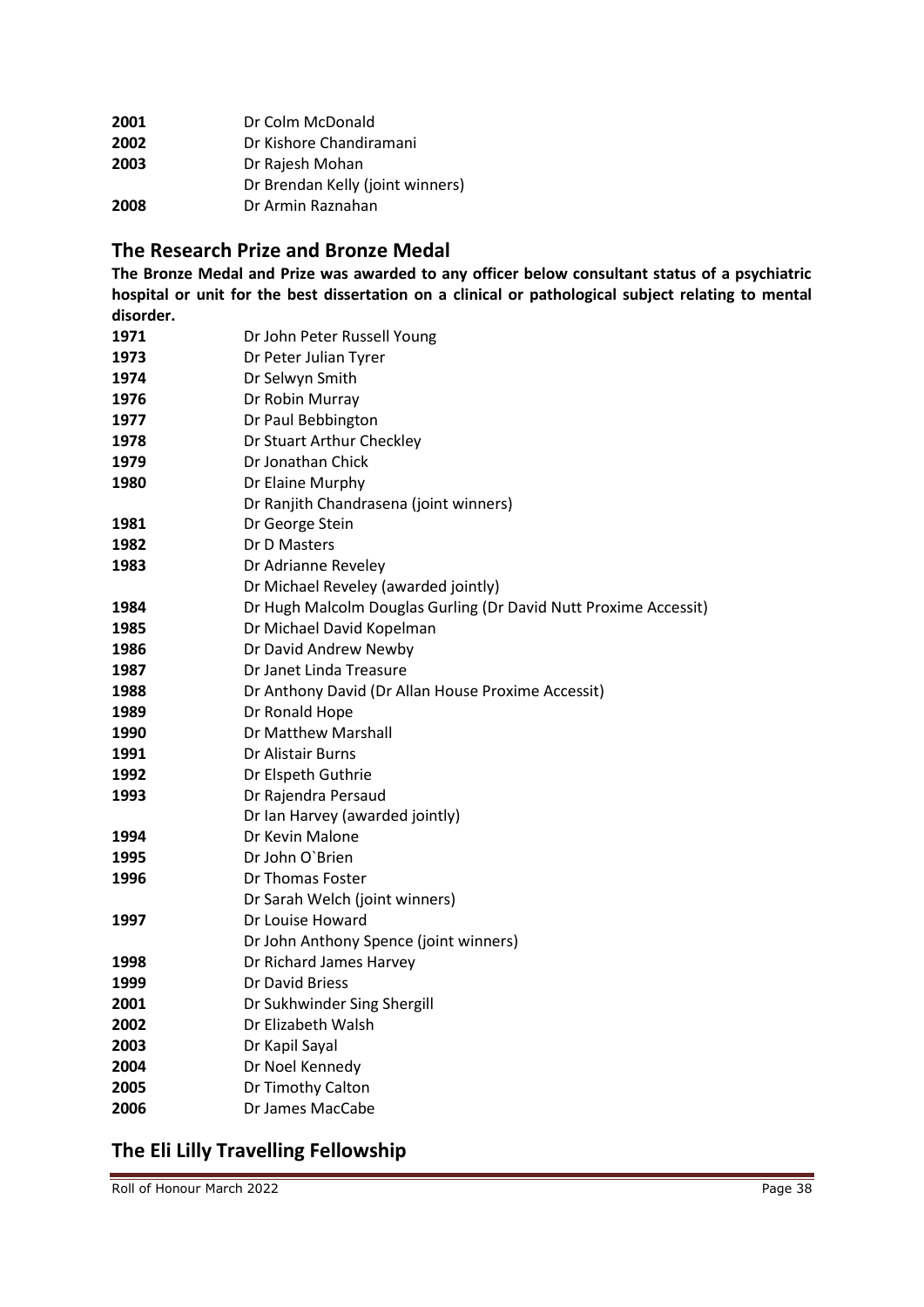| 1990 | Dr Michael Morris                |
|------|----------------------------------|
| 1991 | Dr Christos Pantelis             |
| 1993 | Dr Claire Hilton                 |
| 1994 | Dr Jeremy Charles Broadhead      |
|      | Dr Tonmoy Sharma (joint winners) |
| 1995 | Dr Tonmoy Sharma                 |
| 1997 | Dr Katherine Aitchison           |
| 1998 | Dr Henrika Klasen                |
|      | Dr David Meagher (joint winners) |
| 1999 | Dr Adrej Marusic                 |
| 2000 | Dr Dasha Nicholls                |
| 2001 | Dr Sameer P Sarkar               |
| 2002 | Dr Lucinda Cockayne              |
| 2003 | Dr Evangelia Tsapakis            |

#### **The Natalie Cobbing Travelling Fellowship**

- Dr Anthony Holland
- Dr Marie Bambrick
- Dr Michael Morris
- Dr Sally-Ann Cooper
- Dr Verinder Paul Prashner (joint winners)
- Dr Vernder Paul Prashner
- Dr Alan Thomas
- Dr Angela Hassiotis
- Dr Regi Tharian Alexander
- Dr Andre Strydom

#### **The Ferdinande Johannah Kanjilal Travelling Fellowship**

- Dr Ekanem-Thompson
- Dr Maria das Gracas de Oliveira
- Dr Linda Farzana Kader
- Dr Titus Samson Premkumar Mohan

#### **Merck Essay Prize**

**Awarded to trainees in psychiatry in the UK and Ireland in 1993 and 1994 and subsequently discontinued.**

- Dr Peter Haddad
- Dr Andrew James Smith and Dr Swaran Preet Singh

#### **The Woodford Williams Prize**

**Dr Eluned Woodford-Williams CBE was a Fellow of the College who left a bequest on her death in 1984 for research in the prevention of dementia.**

- Dr Alistair Burns
- Dr Gregory Swanwick
- Dr Rahul Rao

### **The McHarg Essay Prize**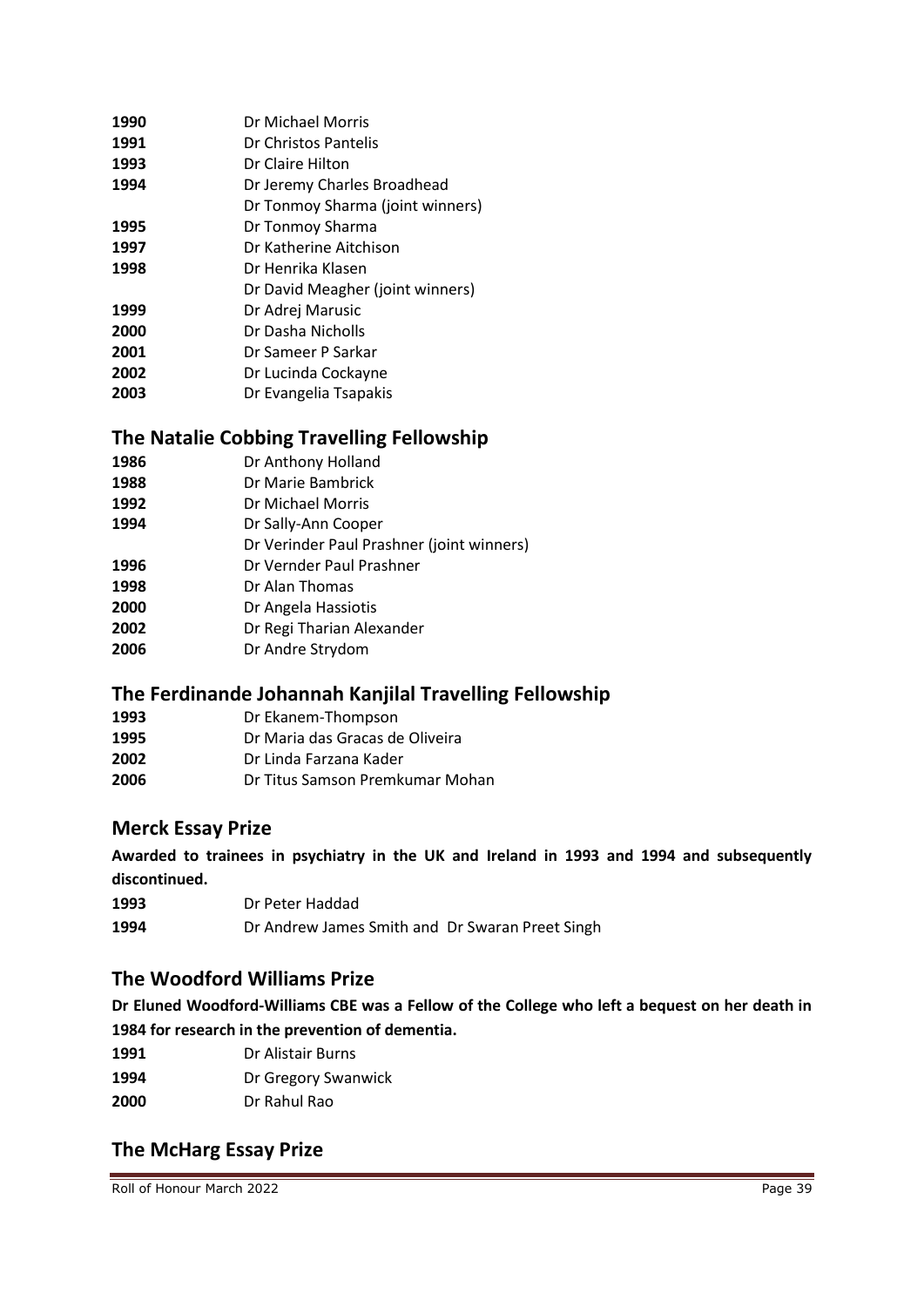| 2001 | Dr Robby Steel   |
|------|------------------|
| 2002 | Dr Alastair Hukk |
| 2003 | Dr Dinah Bennett |

#### **Smith Kline Beecham Prize**

| 1992 | Dr Sarah Oke  |
|------|---------------|
|      | Dr A. Malizia |

## **The Peter Scott Memorial Fellowship**

| Mr. J. Gration         |
|------------------------|
| Dr Kamel Ismail        |
| Dr L.T. Webb           |
| Dr Simon Wessely       |
| Dr Ian Thomas Bownes   |
| Mr Adam Rohan Winstock |
| Mr M. Humphrey         |
| Dr Loren Roth          |
| Dr Mark Ward           |
| Dr John Black          |
| Dr Hartwin Sadowski    |
| Dr Philip Lee Huckle   |
| Dr Piyal Sen           |
| Dr John Milton         |
| Dr Margaret Taylor     |
|                        |

## **Squibb Travelling Fellowship**

| 1985 | Dr Ian McKeith     |
|------|--------------------|
| 100C | De Caral Fitzgarat |

**1986** Dr Carol Fitzgerald<br> **1987** Dr J. Scott **1987** Dr J. Scott

## **Lundbeck Teaching Fellowship**

| 1991 | Winners: Dr C Cordero (Chile) and Professor Jabelensky (Bulgaria)<br>Visitors: Chile: Dr T Harrison<br>Bulgaria: Dr D Storer                         |
|------|------------------------------------------------------------------------------------------------------------------------------------------------------|
| 1992 | Winners: Dr C. Oancea, Romania and Professor J Insua, Argentina<br>Visitors: Romania: Drs S Lewis and M Shooter<br>Argentina: Professor R McClelland |
| 1993 | Winners: Dr Semyon Gluzman, Ukraine and Professor J. Insua, Argentina<br>Visitors: Drs T Berney and D Holman, Ukraine and Professor R McClelland     |
| 1994 | Winners: Dr Nick Temple, Nigeria and Dr T Burns, India<br>Visitors: Drs T Berney and D Holman, Ukraine                                               |
| 1996 | Dr David Murphy, Hong Kong                                                                                                                           |
|      |                                                                                                                                                      |

#### **The Burden Research Prize**

**2006** Dr Pedro Larisma